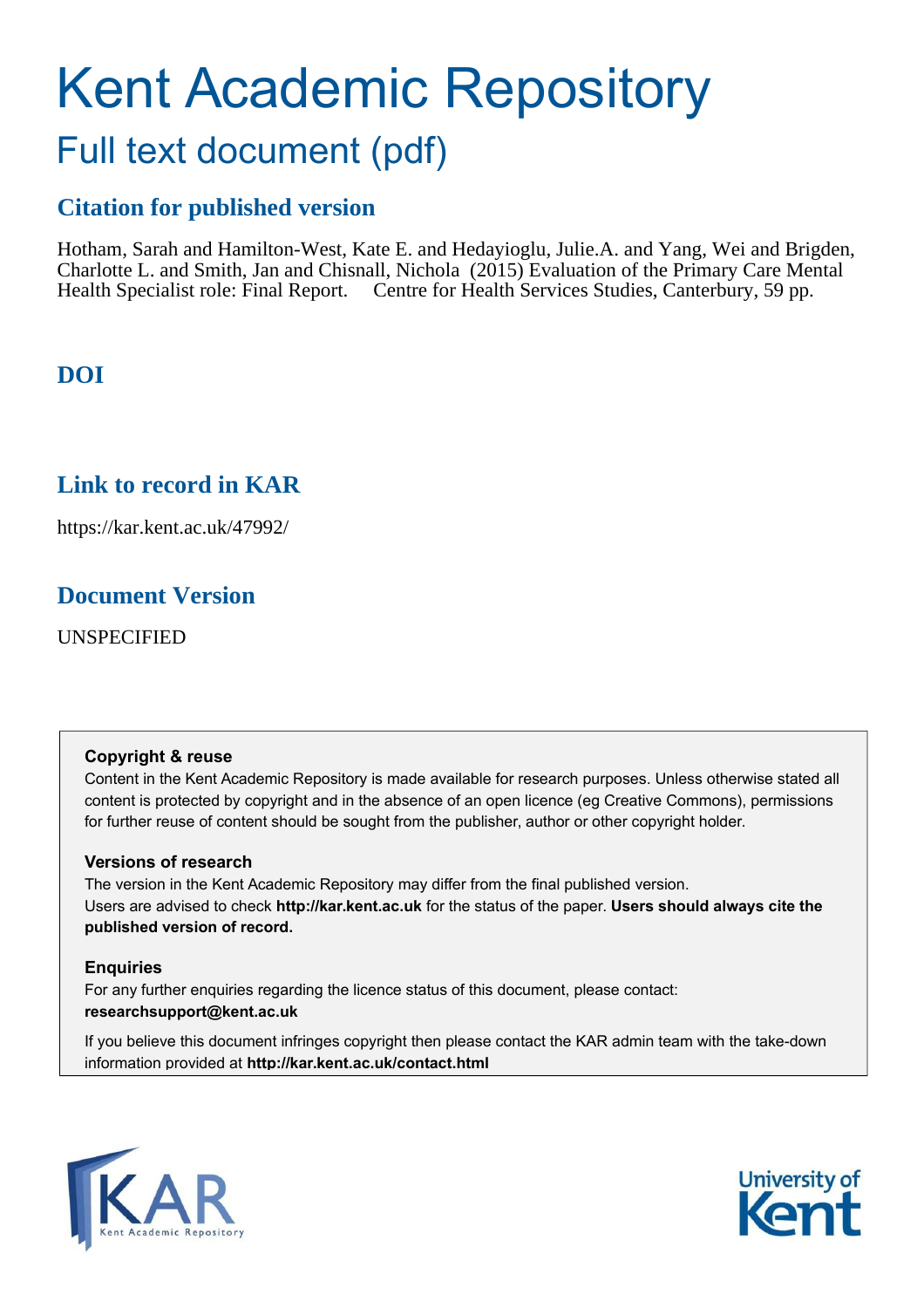

<span id="page-1-0"></span>**Centre for Health Services Studies** 

# Evaluation of the Primary Care Mental Health Specialist role: Final Report

Dr Sarah Hotham,

Dr Kate Hamilton-West,

Dr Julie Hedayioglu,

Dr Wei Yang,

Charlotte Brigden, Dr Jan Smith, & Nichola Chisnall

**Centre for Health Services Studies (CHSS), University of Kent.** 

**January, 2015** 

**Contact: [S.Hotham@kent.ac.uk](mailto:S.Hotham@kent.ac.uk)**

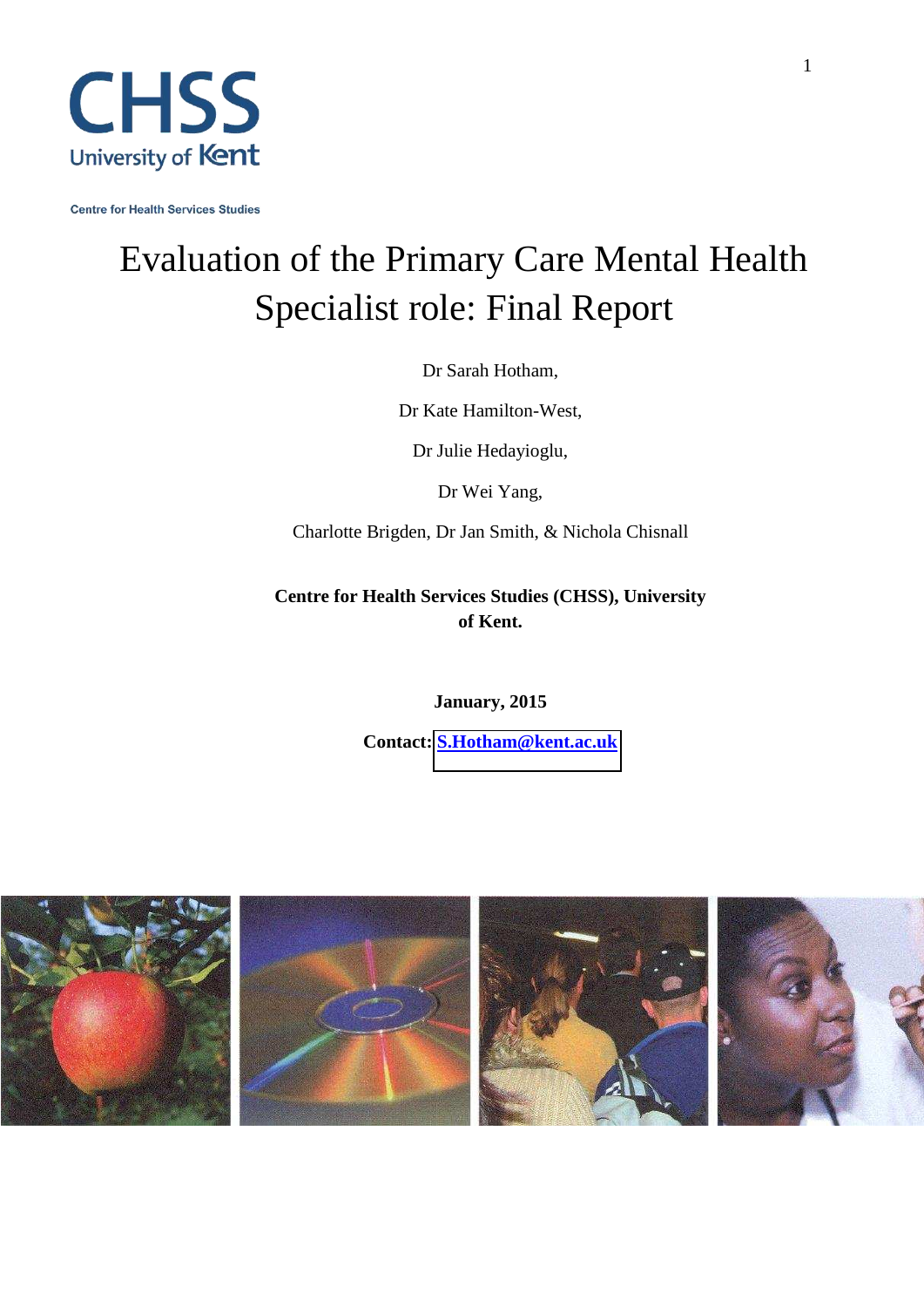# **Contents**

<span id="page-2-1"></span><span id="page-2-0"></span>

| 1. |                                                                           |     |
|----|---------------------------------------------------------------------------|-----|
|    |                                                                           |     |
|    |                                                                           |     |
| 2. |                                                                           |     |
|    |                                                                           |     |
|    |                                                                           |     |
|    |                                                                           |     |
|    |                                                                           |     |
|    |                                                                           |     |
|    |                                                                           |     |
|    |                                                                           |     |
|    |                                                                           |     |
|    |                                                                           |     |
|    |                                                                           |     |
|    | 3. Analysis of Primary care mental health specialist (PCMHS) responses 17 |     |
|    |                                                                           |     |
|    |                                                                           |     |
|    | <b>Materials</b>                                                          | .18 |
|    |                                                                           |     |
|    |                                                                           |     |
|    |                                                                           |     |
|    |                                                                           |     |
|    |                                                                           |     |
|    |                                                                           |     |
|    |                                                                           |     |
|    |                                                                           |     |
|    |                                                                           |     |
|    |                                                                           |     |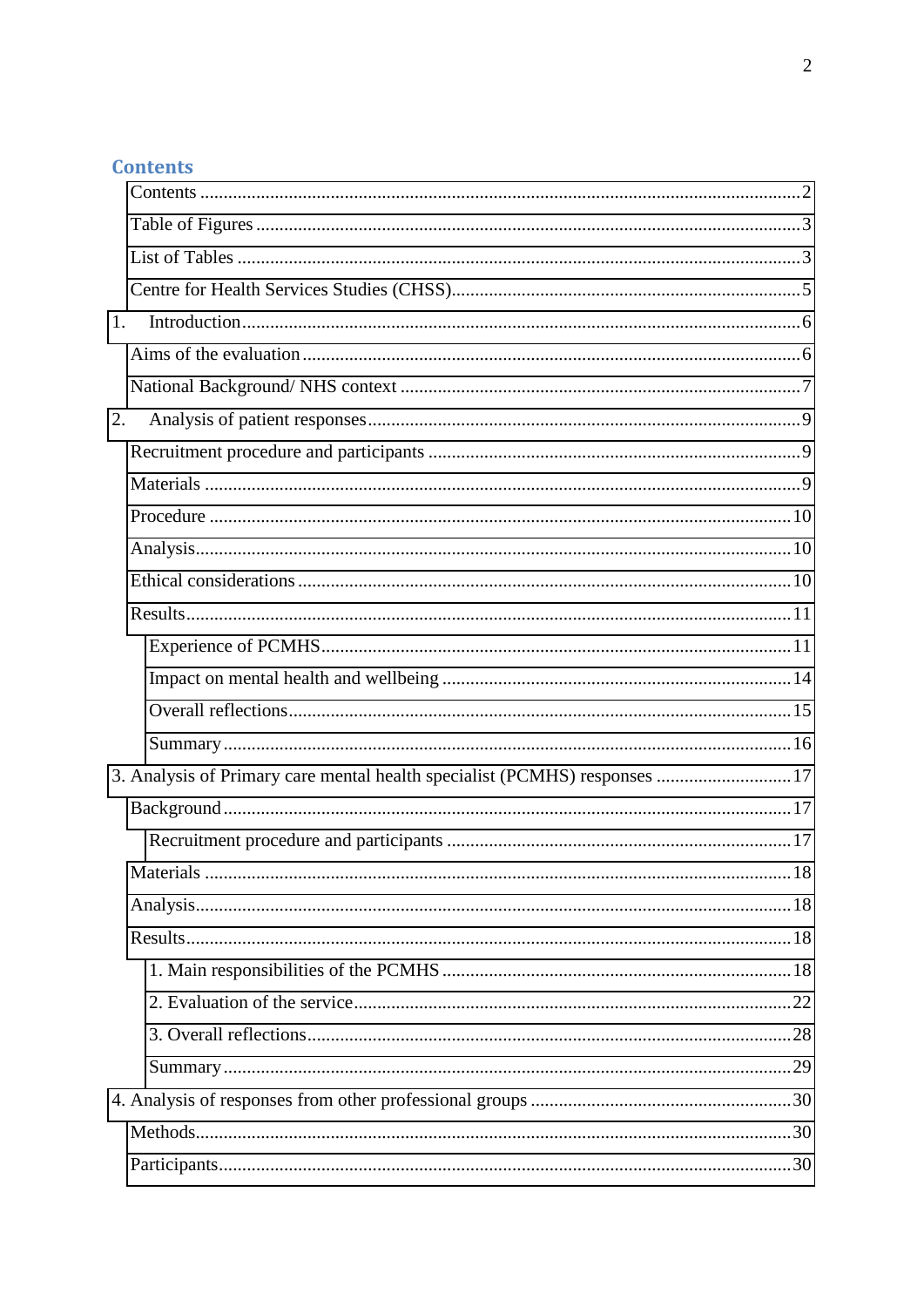| 5. A Unit Cost Analysis for Primary Care Mental Health Specialist Service39 |  |
|-----------------------------------------------------------------------------|--|
|                                                                             |  |
|                                                                             |  |
|                                                                             |  |
|                                                                             |  |
|                                                                             |  |
|                                                                             |  |
|                                                                             |  |
|                                                                             |  |
|                                                                             |  |
|                                                                             |  |
|                                                                             |  |
|                                                                             |  |
|                                                                             |  |

# **Table of Figures**

| Figure 4-1Professional breakdown of respondents to online questionnaire 30             |  |
|----------------------------------------------------------------------------------------|--|
|                                                                                        |  |
|                                                                                        |  |
| Figure 4-4 Breakdown of responses for Question 2: Do you think patients have benefited |  |
|                                                                                        |  |
| Figure 4-5 Breakdown of responses for Question 3: Are there any improvements?36        |  |
|                                                                                        |  |
|                                                                                        |  |
|                                                                                        |  |

# **List of Tables**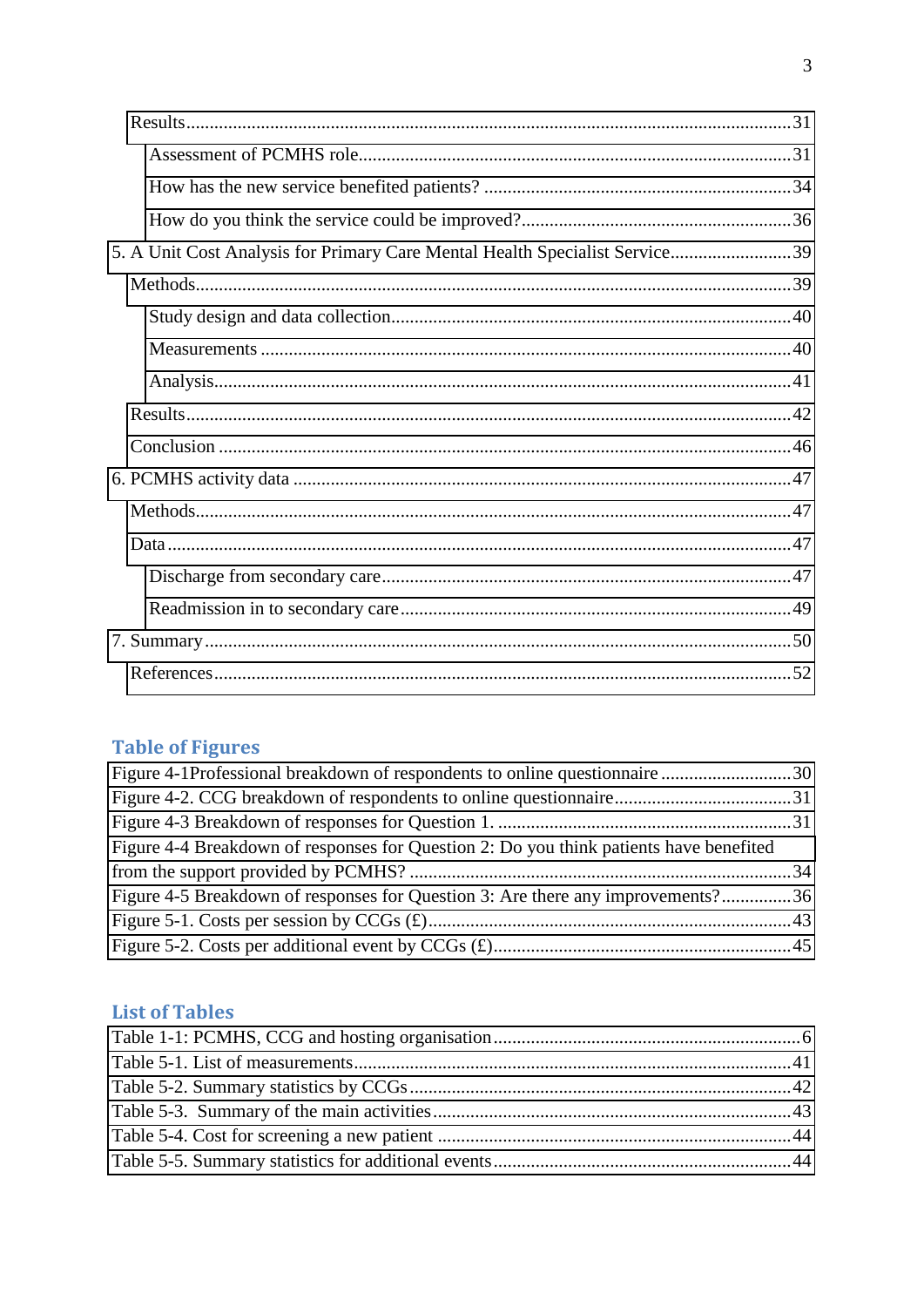<span id="page-4-0"></span>

| Table 6-1 Activity data: Discharged patients for Year 1 (April 2013- March 2014) in clusters |  |
|----------------------------------------------------------------------------------------------|--|
|                                                                                              |  |
| Table 6-2 Activity data: Discharged patients for Year 2 (April 2014- September 2014) in      |  |
|                                                                                              |  |
| Table 6-3 Activity data: number of patients 'fast-tracked back to secondary care in Year 1   |  |
|                                                                                              |  |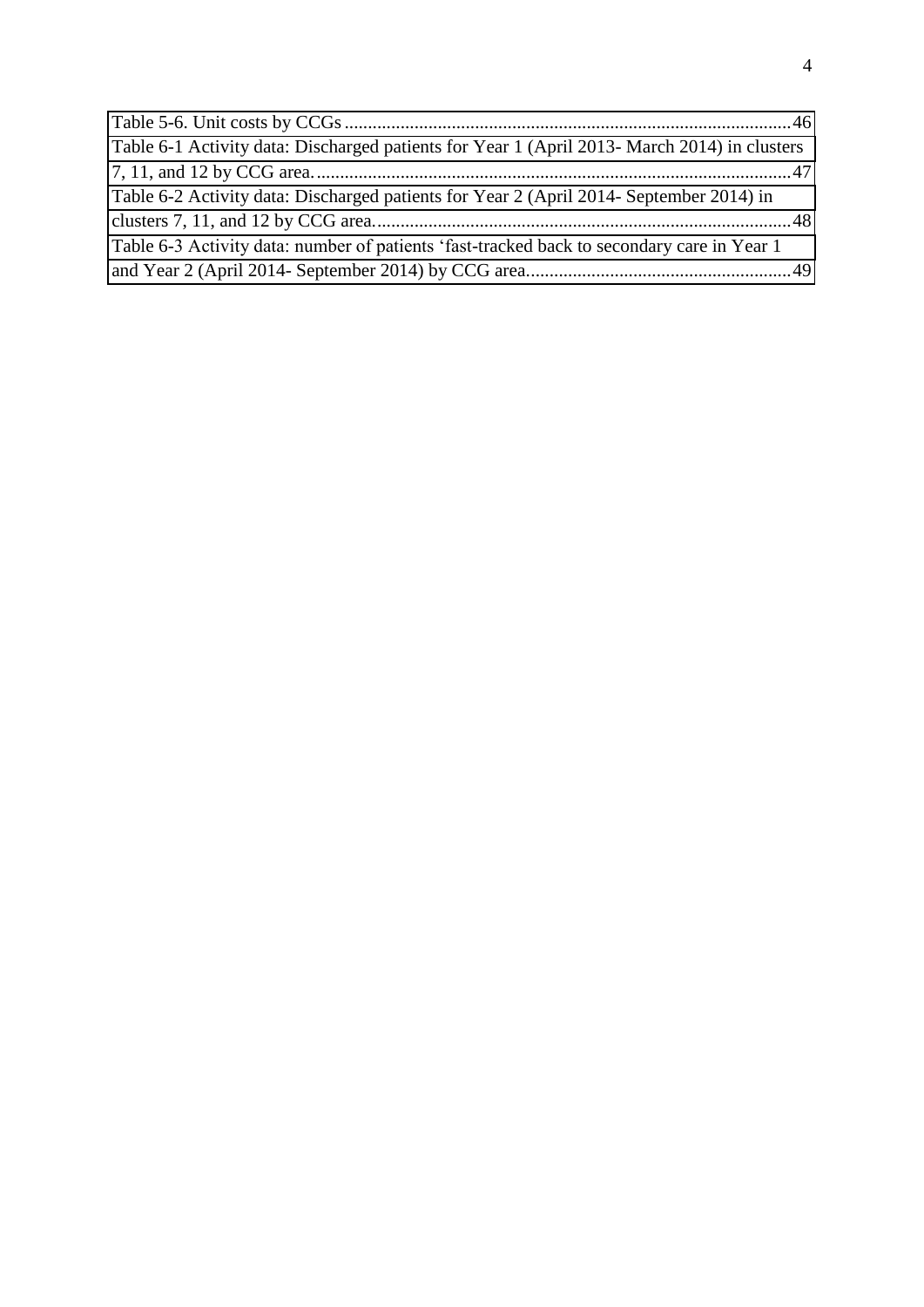# **Centre for Health Services Studies (CHSS)**

<span id="page-5-1"></span><span id="page-5-0"></span>CHSS is one of three research units of the University of Kent's School of Social Policy, Sociology and Social Research and contributed to the school's recent Research Assessment Exercise 6\* rating. This puts the school in the top three in the UK. CHSS is an applied research unit where research is informed by, and ultimately influences, practice.

The Centre is directed by Professor Stephen Peckham and draws together a wide range of research and disciplinary expertise, including health and social policy, medical sociology, public health and epidemiology, elderly medicine, primary care, physiotherapy, statistical and information analysis. CHSS supports research in the NHS in Kent and has a programme of national and international health services research. While CHSS undertakes research in a wide range of health and health care topics, its main research programmes comprise:

- <span id="page-5-2"></span>o Ethnicity and health care
- o Health Psychology
- o Palliative care
- o Public health and public policy
- o Primary care

Researchers in the Centre attract funding of nearly £l million per year from a diverse range of funders including the ESRC, MRC, Department of Health, NHS Health Trusts and the European Commission. For further details about the work of the Centre, please contact:

Di Arthurs (Administrator) Centre for Health Services Studies George Allen Wing University of Kent, Canterbury Kent CT2 7NF

Tel: 01227 824057 E-mail: d.arthurs@kent.ac.uk Fax: 01227 827868 [www.kent.ac.uk/chss](http://www.kent.ac.uk/chss)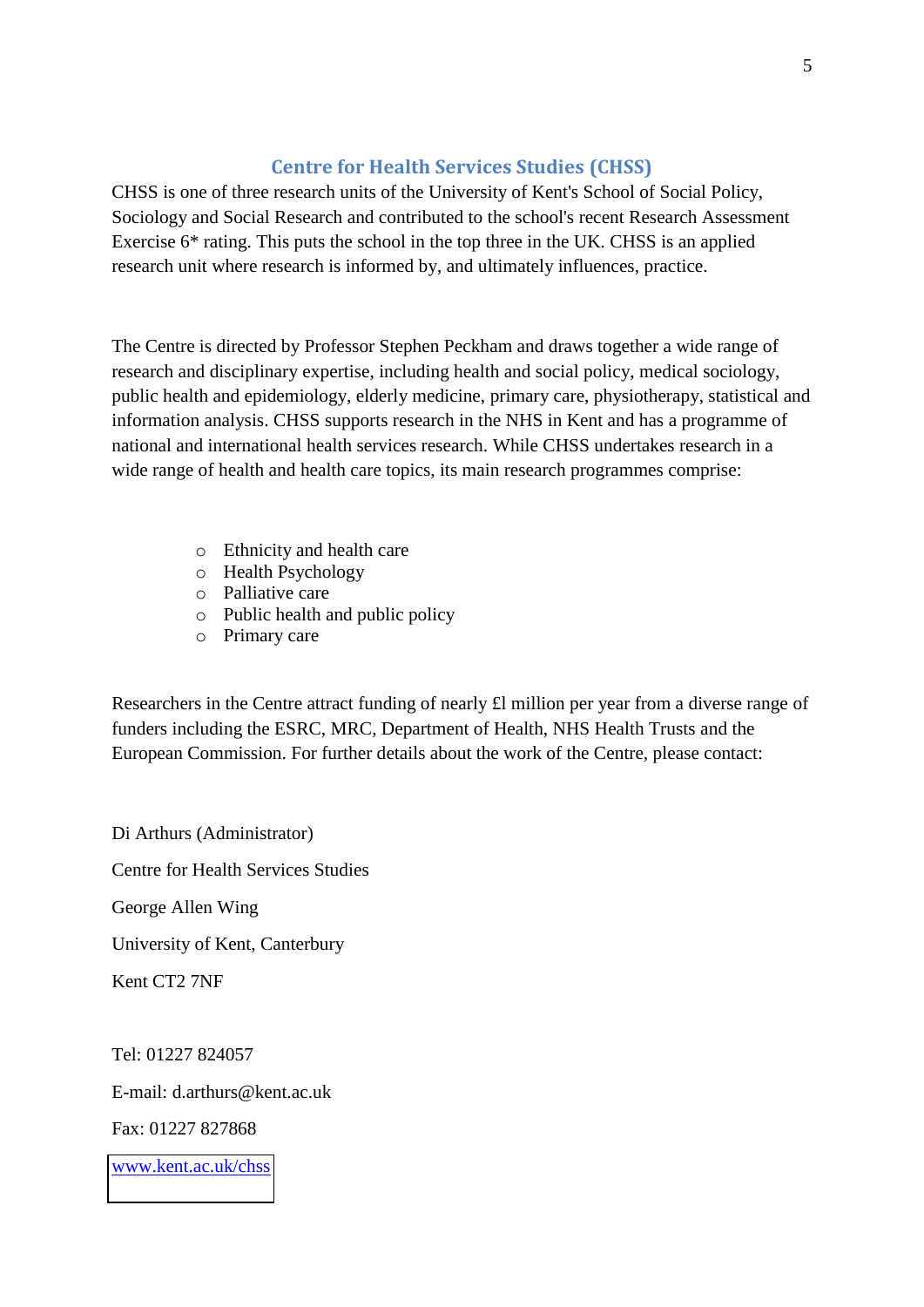# **1. Introduction**

## **Aims of the evaluation**

This report details an evaluation to assess the impact of the new primary care mental health specialist (PCMHS) role in Kent and Medway. The evaluation was undertaken by the Centre for Health Services Studies (CHSS) at the University of Kent and was conducted June 2013 to December 2014. The evaluation was commissioned by NHS Kent and Medway and supported by Kent and Medway Commissioning Support.

The evaluation encompasses six CCG areas across Kent and Medway, with 13 PCMHS employed in these areas (see Table 1-1 for breakdown). The number of posts per CCG is dependent on the amount CCGs invest (roughly equating to population size), rather than prevalence of illness. The PCMHS have been seconded from Kent and Medway NHS and Social Care Partnership Trust (KMPT) for the duration of the pilot, and are either community psychiatric nurses (CPN) or occupational therapists (OT) by profession. The majority of PCMHS are hosted by a voluntary organisation (mcch); three are hosted by GP practices and two by a community Interest Company, Invicta CIC.

#### <span id="page-6-0"></span>**Table 1-1**: PCMHS, CCG and hosting organisation

| CCG                          | <b>Hosting organisation</b> | <b>Number of PCMHS</b> |
|------------------------------|-----------------------------|------------------------|
| Canterbury & Coastal         | Invicta CIC                 |                        |
| Dartford Gravesham & Swanley | MCCH (Gravesend)            |                        |
|                              | The Oaks Surgery (Swanley)  |                        |
| Medway                       | <b>MCCH</b>                 |                        |
| South Kent Coastal           | <b>MCCH</b>                 |                        |
| Swale                        | <b>MCCH</b>                 |                        |
| Thanet                       | <b>Westgate Surgery</b>     |                        |
| <b>Total</b>                 |                             | 13                     |

The main objectives of the evaluation are:

- 1. To assess the impact on patients by capturing their experience of the service;
- 2. To assess the impact by capturing experiences of those delivering the service (i.e., PCMHS);
- 3. To assess the impact by capturing experiences of other professions who work alongside the service (i.e., mental health professionals in secondary care, GPs);
- 4. To assess the economic cost of the new service via a unit cost analysis.

To meet these aims, the evaluation team collected data under five different work packages that form the basis of this report. These work packages are:

1. **Patient interviews:** Semi-structured interviews (either face-to-face or by telephone) were conducted with a sample of patients from clusters 7, 11 and 12 to gain in depth insight into their experiences of the new service;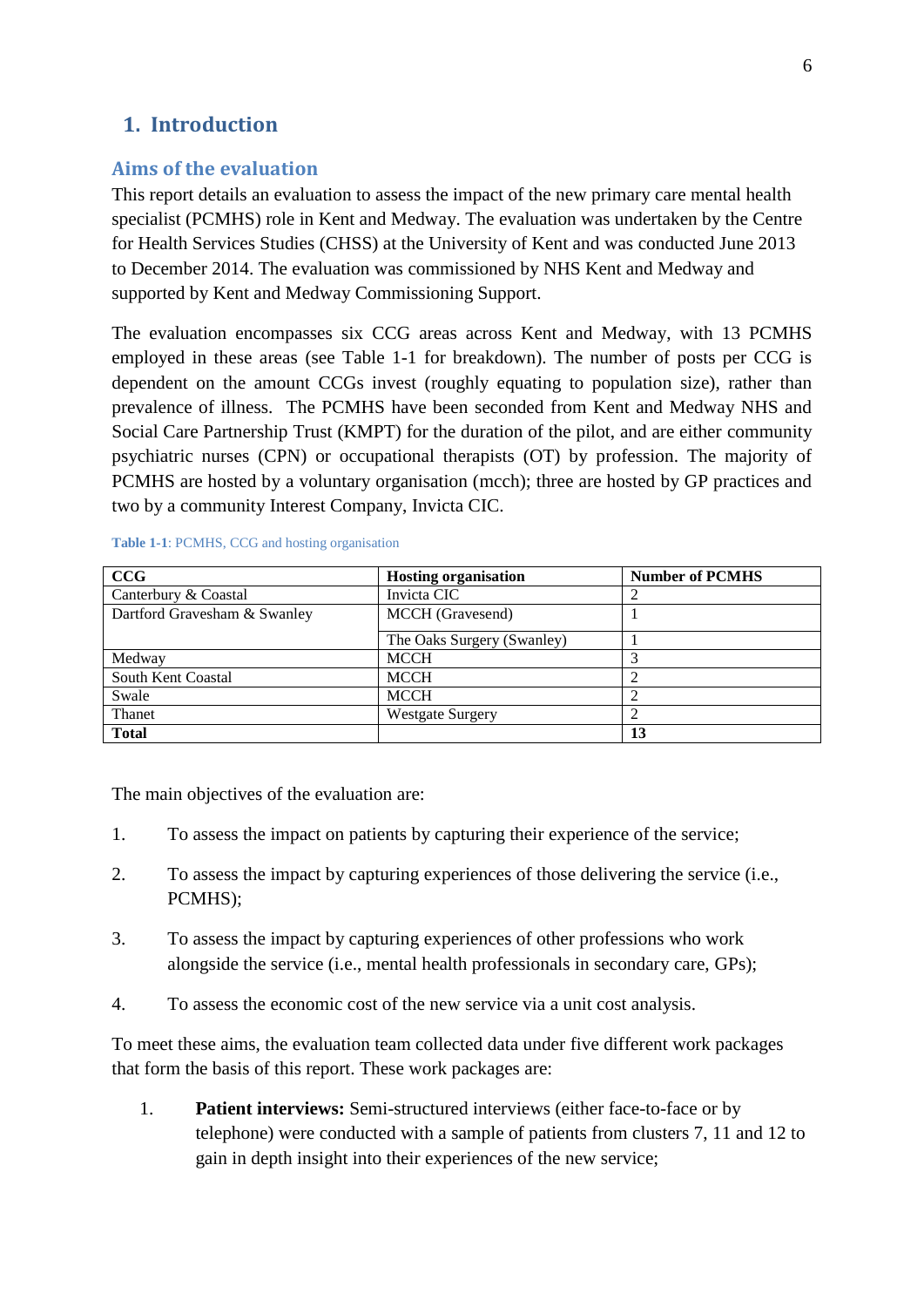- 2. **PCMHS interviews:** Semi-structured (face-to-face) interviews were conducted with all the PCMHS to gain in an insight in to the implementation of the new service;
- 3. **Other professionals**: Collection of views from GPs and other health professionals (secondary services) in the pilot sites to capture their experiences of the service. A short online survey was circulated to CCGs, host organisations , PCMHS, and secondary care services for them to complete and/or cascade to relevant colleagues and organisations;
- 4. **Activity data**: Collection of activity data via a form, developed specifically for the pilot and evaluation, completed monthly by the PCMHS for each CCG area;
- 5. **Economic analysis**: Provide a unit cost in regard to the service.

The structure of the report will reflect the different work packages, with key conclusions from each package highlighted and discussed.

# **National Background/ NHS context**

Before reporting on the evaluation, it is important to provide some context to understand why this service was developed.

The role of the primary care mental health specialist (PCMHS) is part of a two year pilot provided by QIPP 'invest to save' programme to improve primary care mental health services. The Quality, Innovation, Productivity and Prevention (QIPP) programme is a national Department of Health strategy which aims to improve the quality and delivery of NHS care, while reducing costs to make £20bn efficiency savings by 2014/15.

The main aim of the new specialist role is to increase mental health capacity and expertise in primary care, alongside increasing the provision of primary care mental health services, based on local population need.

The rationale for the creation of this role, and the pilot programme, is twofold:

1. 'No health without Mental Health' (2011) outlined the coalition Government strategy to improve the mental health and wellbeing of the population. In line with the Health and Social Care Bill it sees a shift away from Department of Health control towards local decision making. This supports local commissioning of services designed to best meet the needs of local people by the use of tools such as Payment by Results (PbR). In 2012-13 there was a shift in bringing mental health services for working age adults and older people within the scope of the payment by results framework. Use of the mental health clusters was mandated to start in April 2012 and are 'currencies' for most mental health services, forming the basis of the contracting arrangements between commissioners and providers. The mental health care clusters are based primarily on the characteristics of a service user and their diagnosis during a period of care (up to 12 months). It was identified that the care of services users who fall within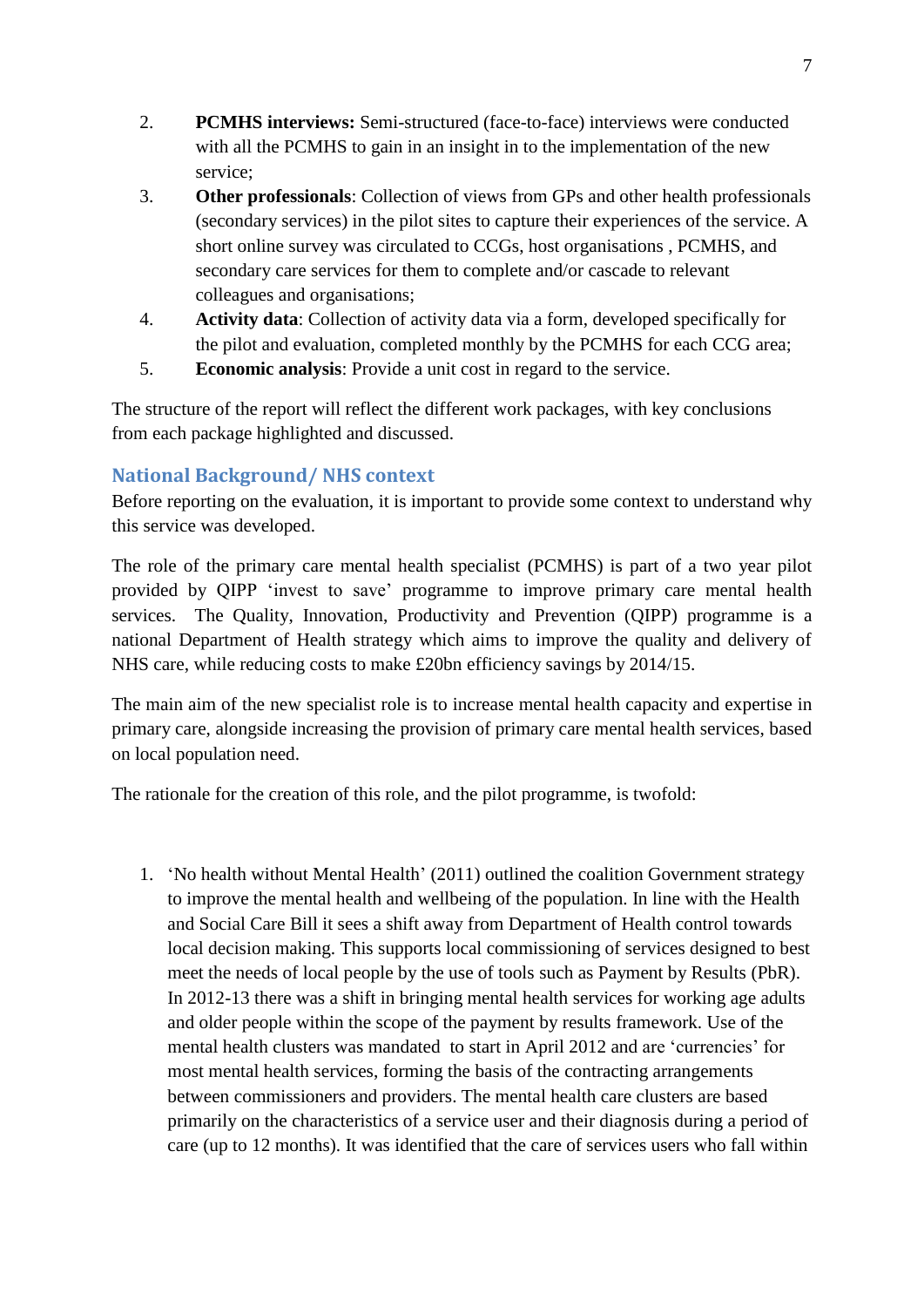<span id="page-8-0"></span>certain care clusters, (long term, stable, mental health needs) could be managed by primary care.

2. Current service provision has centred on secondary care providers such as mental health trust access teams, recovery teams, and community psychiatry. Traditionally, service users considered to be stable long term tend to stay within secondary care rather than being discharged to primary care. If discharged from secondary care, these service users would be supported by GP alone care. Consequently there is reluctance for health professionals in secondary care to discharge, while GPs may feel they are not equipped with appropriate resource or skills in primary care.

<span id="page-8-1"></span>However, considering new policy initiatives emphasising the need to provide more healthcare in a primary care setting, rebalancing the provision of mental health care from secondary to primary care needs to be addressed. Therefore the primary care mental health specialist role was proposed to help facilitate the navigation of patients between these two service providers.

<span id="page-8-2"></span>Taking in to consideration this context, the role of the newly appointed PCMHS was to identify mental health service users in secondary care who can be discharged and receive long term support in primary care. Additionally, the role was created to support general practices' capacity and capability to support these service users, as well as to support patients accessing mental health services for the first time. The pilot programme introducing the new role into practice was rolled out across Kent and Medway in March 2013 and is due to end in March 2015.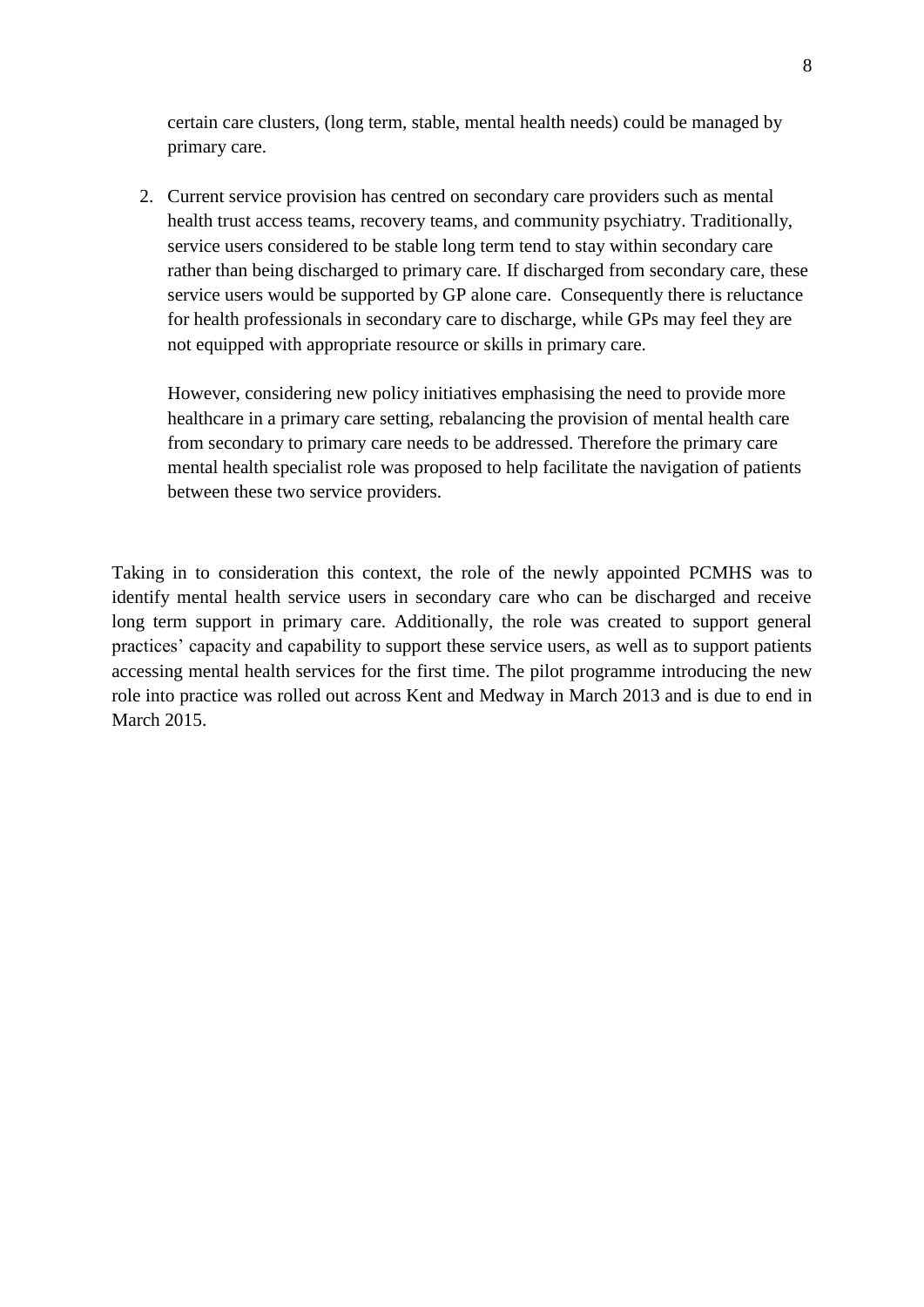## <span id="page-9-0"></span>**2. Analysis of patient responses**

To meet the objectives of evaluation, within the resources available, interviews were conducted with patients in three CCG areas: Canterbury & Coastal (C&C) CCG, Medway CCG, and Thanet CCG. The three CCGs also represent different hosting organisations- one being hosted by a GP practice, one by a voluntary organisation, and one by a community interest company. Thanet and Medway recruited patients from the start of the evaluation, while C&C started in August 2014.

## **Recruitment procedure and participants**

<span id="page-9-1"></span>Potential interviewees were identified by the PCMHS in each CCG. These patients were provided with an information sheet about the evaluation. Interested patients were asked to send their contact details in the provided SAE to the lead researcher at CHSS, who would subsequently contact them to arrange a convenient time for the interview to take place – either by phone or face-to-face.

This process produced an initial sample of 20 patients who expressed an interest in being interviewed for the evaluation. From this sample, three patients subsequently dropped out before the interview took place due to deteriorating mental health and five participants did not respond to messages left by the research team when attempting to arrange the interview.<sup>1</sup> Consequently a final sample of  $N = 12$  (5 male, 7 female, age range 23- 64 years,  $M = 50.8$ ) years) patients, across the three CCGs (5 Thanet, 3 C&C; 4 Medway) were interviewed and responses analysed.

The cohort of patients interviewed described a range of mental health illnesses, either current or historic –for example, depression, bi-polar, self-harm, general anxiety, a range of phobias, and schizophrenia. As expected, all of the interviewees had some previous experience with secondary care mental health services. Other NHS services accessed now, or historically, included community psychiatric teams, counselling services, and KCA. Two participants received mental health care under a private provider. Five participants highlighted support from charities (e.g., The Samaritans) or local support groups. When interviewed participants had been receiving care from the PCMHS for varying amounts of time, ranging from  $5 - 14$ months. Patients had been referred to the PCMHS service from a variety of avenues- for example, GPs, counselling services, psychiatrists, care coordinators, and clinical staff based in secondary care.

#### <span id="page-9-2"></span>**Materials**

<u>.</u>

The primary aim of the interview was to explore the impact of PCMHS on patient wellbeing and mental health, whether patients valued receiving mental health care in a primary setting, and overall satisfaction with the service. Accordingly, the research team developed an interview topic guide to probe these areas (see Appendix A).

<sup>&</sup>lt;sup>1</sup> Generally the researcher left two messages- although possible to contact these patients more often, the research team was mindful to not overwhelm patients with requests.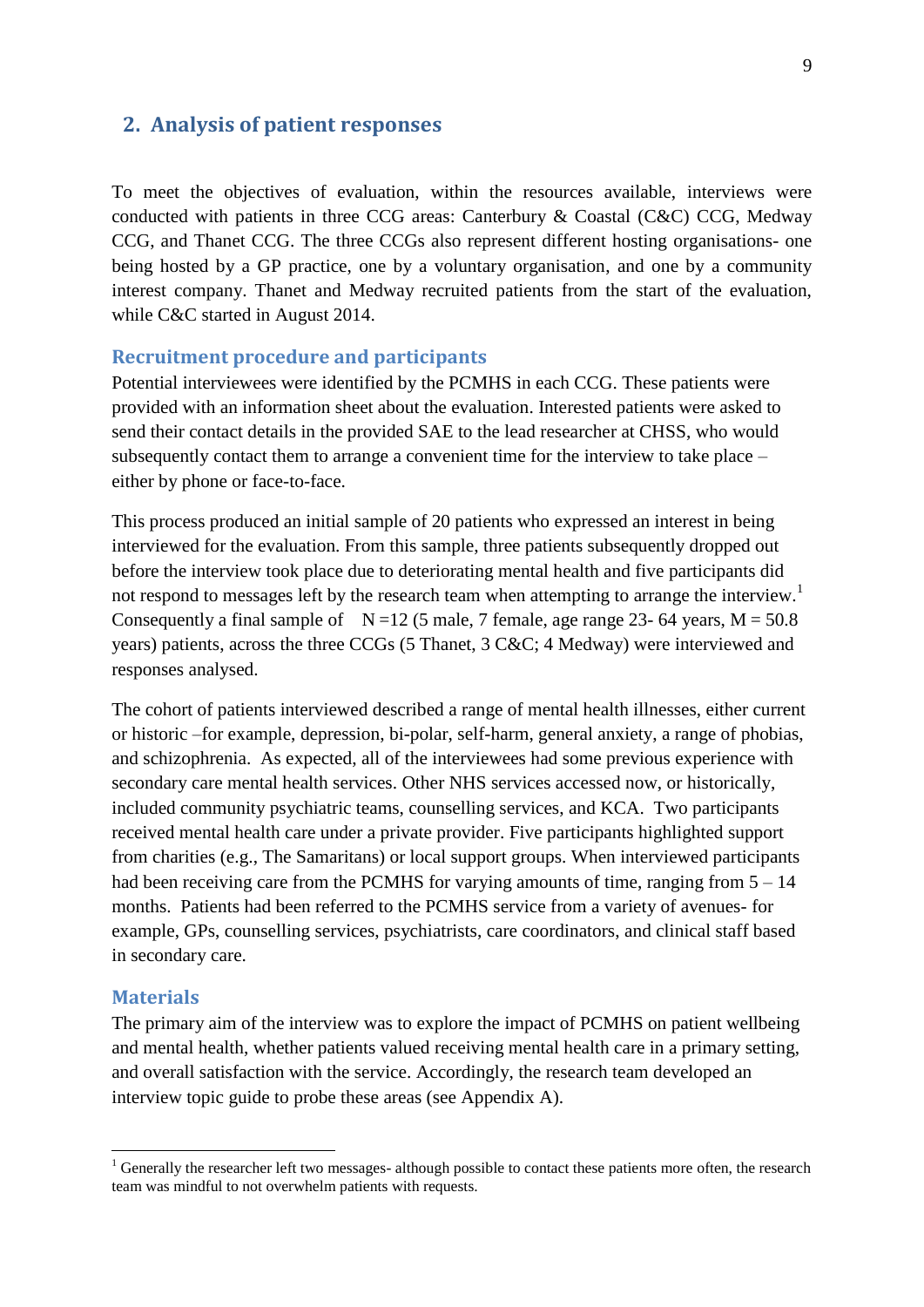## **Procedure**

Consent to participate in the study was obtained from all patients by signing of a consent form before the start of the interview. Topics to be addressed in the interviews were not considered to be of an exceptionally personal nature; however, the interviews did contain questions regarding participants' experiences of mental health care or support (patients). Therefore it was possible that some participants could find reflecting on these periods on their life distressing. Accordingly, participants were reminded of their right to terminate the interview at any point, without explanation, and of their right to decline to answers questions. Finally participants were reminded that the interviews would be recorded for analysis purposes and only broad trends would be reported. Interviews lasted between 20 minutes to 1 hour.

## **Analysis**

The patient interviews were recorded and later transcribed verbatim. The transcripts were uploaded on to NVivo- a software package that allows qualitative data to be coded and organised according to identified themes and subthemes.

<span id="page-10-0"></span>To analyses the interviews, The Framework Method (Ritchie & Spencer, 2011) was utilised. This method involves the identification of commonalities and differences in the qualitative data, developing themes and subthemes from which broad conclusions can be drawn.

<span id="page-10-1"></span>The 'framework' for the analysis of the patient interviews was based on the interview guide developed by the research team. Consequently, three main themes were used:

- 1. Patient experience of the PCMHS service;
- 2. Impact of the PCMHS serviced on their mental health and wellbeing;
- 3. Overall reflections.

Subthemes were then developed within each of these three main themes. To ensure a reliable and valid analysis, the process of developing subthemes involved two researchers. The first researcher (NC) read all transcribed interviews and coded responses to one of the initial three main themes. Having coded responses to a main theme, NC then developed subthemes by identifying common responses provided by the patients . Once completed, a second researcher (SH) reviewed the transcripts, themes and subthemes developed to assess content validity. Differences in how responses were coded or the need to change/expand subthemes were discussed between the two researchers and a consensus reached.

## **Ethical considerations**

In consultation with local NHS Research and Development colleagues it was agreed this piece of work constituted 'evaluation' as opposed to 'research', hence, full NHS ethics was not necessary. However, ethical principles were adhered to throughout the evaluation regarding data confidentiality and informed consent.

Care was taken in designing this evaluation to ensure that all participants, from patients to PCMHS were given full information about the study. Patients' GP or host organisations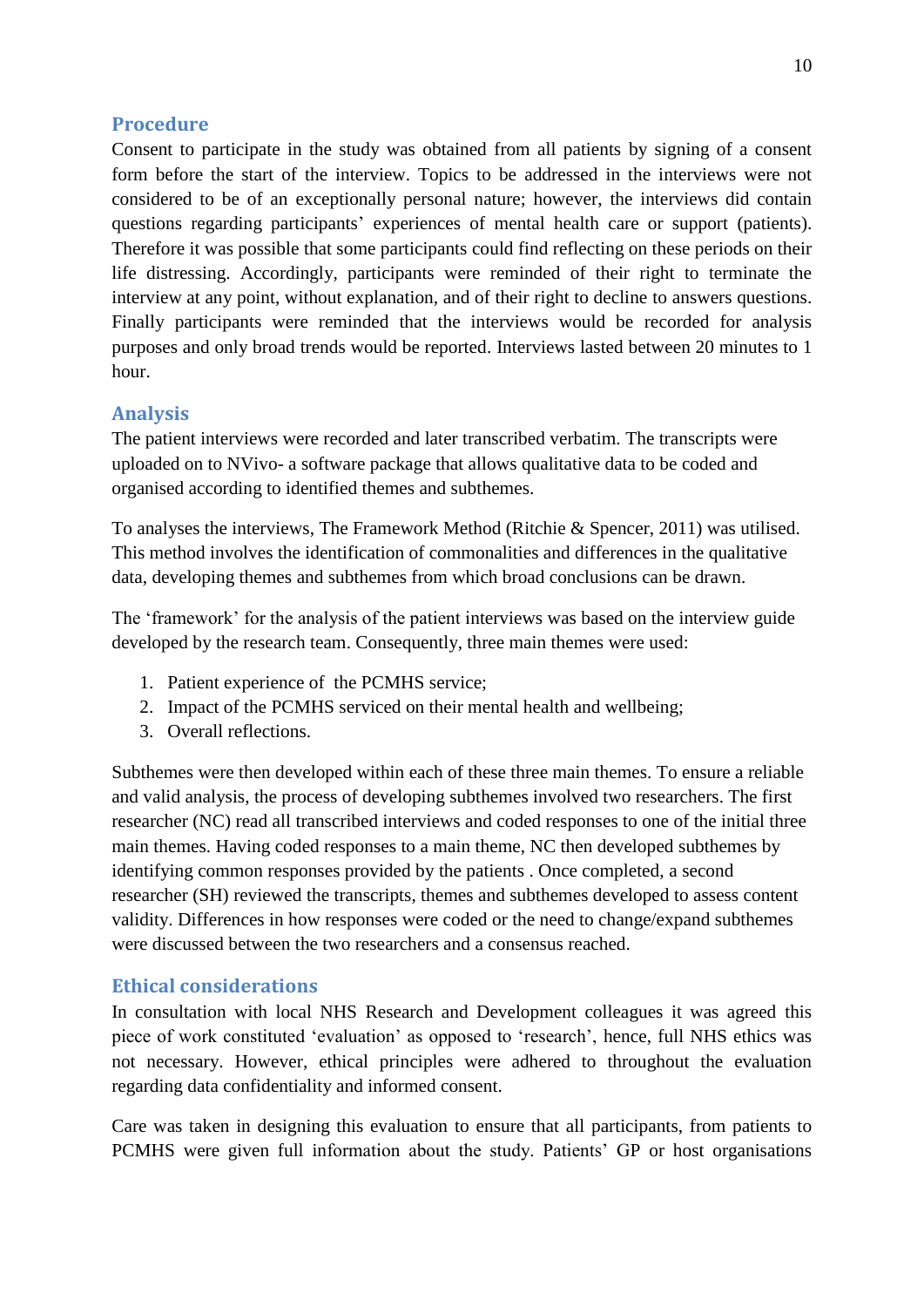(PCMHS) were also informed of the study and asked permission to invite the potential participant for interview.

Prior to the interviews commencing participants were given the opportunity to ask any questions about the study or the interview. They were reminded that they were not required to answer any questions that they felt uncomfortable with, and they were free to terminate the interview, without giving a reason, and without affecting any of the services that they currently receive (patients).

Participants were also made fully aware of their right to refuse or withdraw from the study at any time, and were made fully aware of the confidentiality with which all data would be treated. All participants were assured that data from them would be treated in absolute confidence and at no point would individual users be identified. Only those who were specifically assigned to work on this project had access to the data collected. Electronic data were stored on a password protected database at the CHSS, while hardcopies were stored in a locked filing cabinet at the CHSS.

## **Results**

To present a logical picture of the findings, results will be broken down by main theme and the key subthemes that emerged from the analysis. Quotes, drawn from participants will be utilised to illustrate pertinent points.

## **Experience of PCMHS**

This part of the interview was designed to explore whether patients found the PCMHS service beneficial. Responses were coded under **three** subthemes discussed below.

#### *How the PCMHS was different to previous care received*

When asked about how the PCMHS service differed to previous experiences of mental health care (both primary and secondary care) a number of different aspects were highlighted. First participants mentioned how continuity of care has improved under the PCMHS service. Having the same specialists allowed for a relationship to build between themselves and the specialist; hence, building trust and subsequently benefiting the patient.

*"I was always fighting to be seen……., months in between, sometimes years between*  appointment*s and this time I've been able to have continuity." (P002)*

*"From here it's been more hands on without a doubt and as I say,* the PCMHS *understand a lot more about me because it's constant care*, *with the same people."* (P003)

In addition, one patient also highlighted how this continuity of care prevented a constant repeating of information to clinical staff:

*" I like it because I don't have to keep going over like past experiences that I've been*  through with somebody new every time because she knows all about me and she *knows what I'm taking and if there's a problem, you know, I know I can turn to her*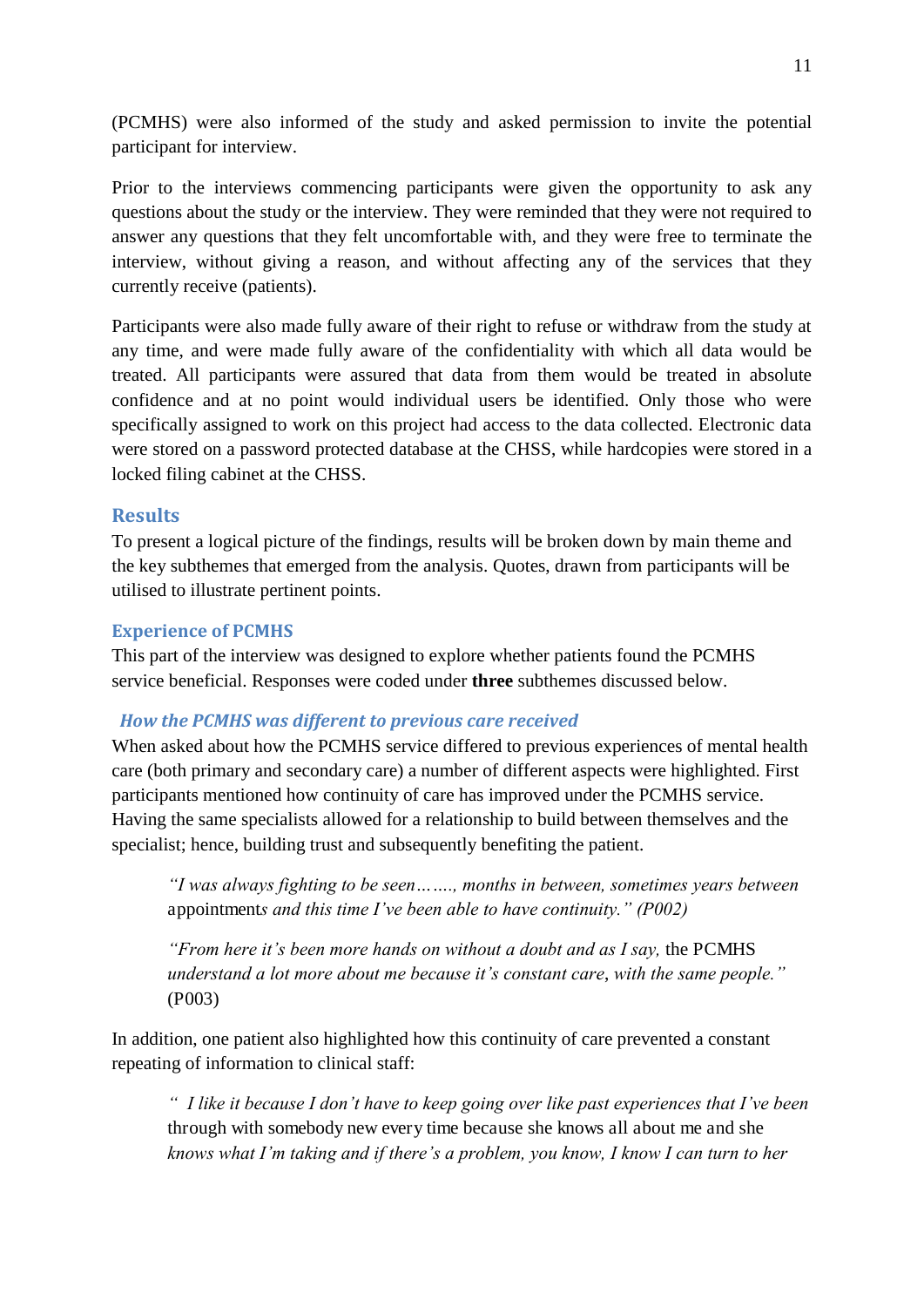*and she'll get back to me so… It's nice not keep seeing different people all the time."*  (P011)

Building on the consistency of care, a number of patients reported the care being received from the PCMHS was more tailored to their individual needs and less generic than previous care. As specialists built relationships with the patients, this afforded them the opportunity to design and develop individualised interventions and approaches to aid recovery in their patients.

*"I said it's totally amazing that they've got this (PCMHS), there's just this little group, I says where secondary care has got all these people and you know didn't give you really*  time of day you was just like a number to them*." (P018)*

*"They (PCMHS) can basically tell when they come in the door I'm having a bad time or I'm up.* You do need to have somebody who can read that rather than maybe somebody *you've seen once in a few months and th*en they seem to think they know everything about *you and they don't."*. (P003)

Finally, another identified difference was in the approach taken by the specialist- patients see the care as potentially more person- centred than previous experiences in mental health care. For example, one participant described how they perceived the difference:

*"One big difference is* the psychiatrist, the doctor, will would have their agenda and they very much want to get through their agenda on what they want to ask you, what you want to talk about before you get a chance to say your little bit towards the end. I *used to find that greatly some while ago, whereas this is completely the opposite. I'll*  say something like to them; do you want to take the lead. They say; no, no we like to hear your experiences so I come out with that*" (P002)*

While another emphasised how specialists and patients work together

*"*I mean the connection with the specialists is good because I mean when I say to *them like "maybe we could do this". They go "Yeah of course we can".* (P006)

# *Benefits of the PCMHS service*

Moving on to specific benefits of the PCMHS, the main positive cited was how the service contributed to the prevention of relapses. Having the consistent support in place – where before this may have been lacking- served as a 'safety net'. For example:

*"*Kept me out of hospital. I know I can ring any t*ime and there'll be somebody there. Knowing that there's somebody there at the end of the phone if you ever need it. I haven't had to use it yet but I know it's there" (P011)*

*"They, I've always been treated with a great deal of sort of courtesy and*  profes*sionalism. I've never felt embarrassed or that I was a nuisance, quite the reverse and it's all worked extremely well to not just keep me out of hospital but to*  keep me you know well in the community*…… I've been assured there will always be a*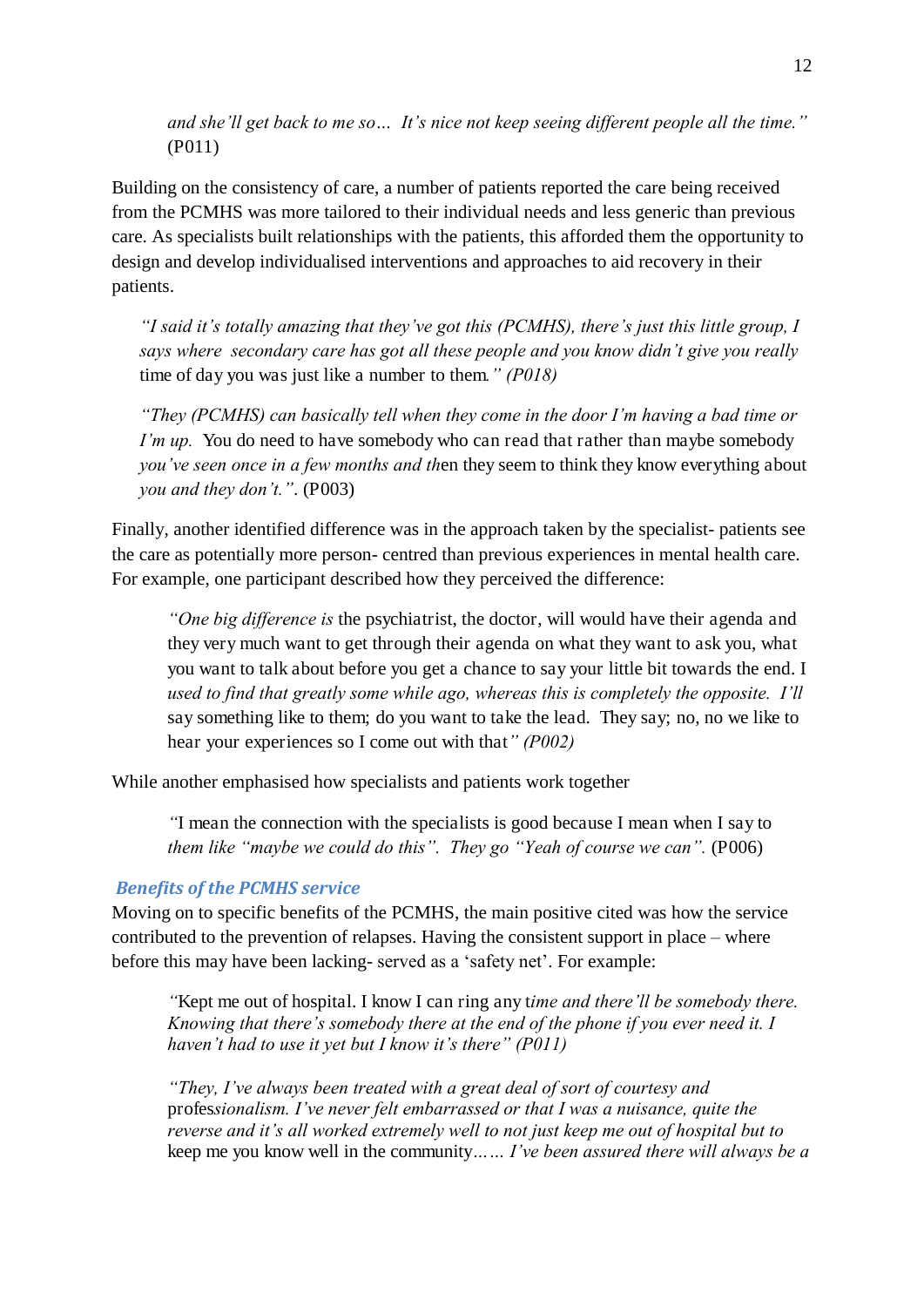safety net there for me should I ever need it in some form or another so I feel quite *optimistic that I won't be totally abandoned."(P019)*

Reiterating this notion of a safety net- one participant explicitly states how the assistance from PCMHS prevents them relapsing:

*"*They are more there to *make sure I'm no*t sliding too far. *It's really a helpful thing to know that you can just come in and say "right this is happening in my life - please help me", and the help is there." (P003)*

<span id="page-13-0"></span>Accessibility was also a key benefited cited. Patients highlighted how quickly they were seen once referred and how responsive the service was once accessed. Specifically patients mentioned how they can rely on specialists to return calls promptly and felt specialist were open to being contacted at any time.

" I leave a message and they get straight back to me as soon as they get the message." (P003)

 Again the ease of accessibility feeds in to this notion of a safety net being there for patientsthey have someone to turn to who will be able to offer immediate help.

*"I have found they are very, very responsive if I have a problem during the week I can*  drop in, or drop (them) *a line." (P002)*

Finally, the type of support provided by the specialists was seen by patients as useful, relevant and important to the improvement of their mental health. Specialists were seen as being empathetic and understanding of mental health issues- experts in their field.

*"I think it's the dignity with which you're treated. Nobody patronises me or assumes*  that I just *can't cope or anything like that, it's just sensitive help at the right time."*  (P019)

*"*The fact that I can talk to somebody that I can talk to people who are knowledgeable in mental health. *I'd rather talk to them than to my GP." (P015)*

 Patients highlighted how they appreciated assistance with practical tasks (i.e., benefit forms and housing claims), expressing the positive impact this had on their mental health. In addition, having the protected space to discuss problems with someone was seen as invaluable by a number of participants.

*"It's sort of unlocked all these weights I'm carrying around with me. It slowly unlocks it."(P009)*

*"When I talk to my PCMHS* I feel I can get a load off my chest, which as a result *means I can think clearly." (P017)*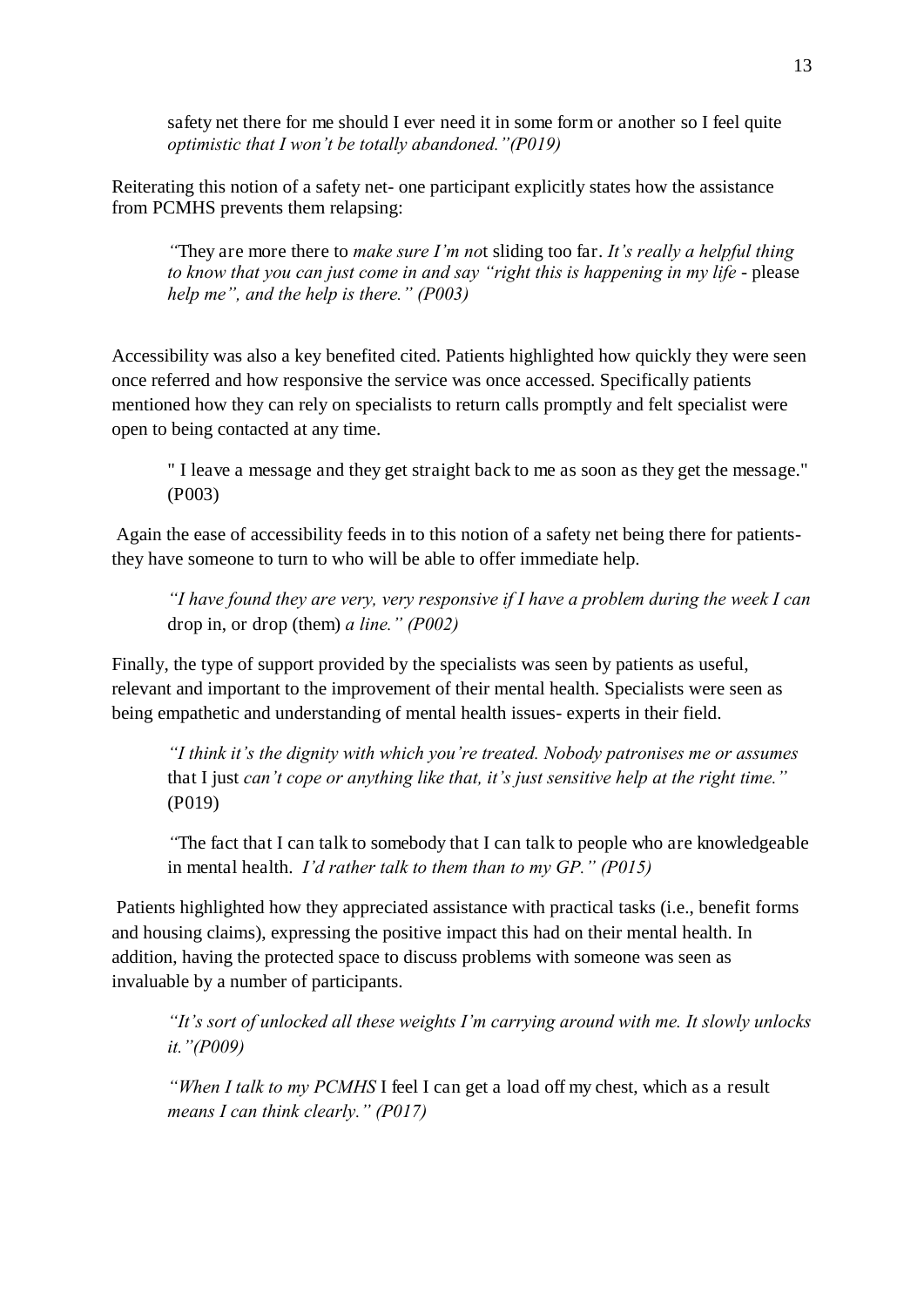#### *Disappointments with the PCMHS service*

Overall, patients spoke with high regard about the PCMHS service and the impact this had on their quality of life. Two items were highlighted as potential disappoints- one regarding the length of time it takes to receive appointment letters and another regarding the struggle to be referred to the service:

*"*My disappointment was actually finding out it existed and my battle with the GP to *get it but once I've been having that,* no not at all. I would have liked to have known it existed *to even enquire whether I'd be eligible for* it; yeah it was very tucked away at the time*" (P002)*

#### **Impact on mental health and wellbeing**

When asked about how the PCMHS service had impacted on their everyday life, patients discussed positive changes in their mental and physical health. Of the 12 participants, 10 mentioned a positive change in their mental health as a direct result of receiving care from the PCMHS. Common changes highlighted by patients included feeling less lonely, a reduction in anxiety/stress levels, feeling more confident about coping with their mental health illness, and feeling more optimistic about their future as a consequence of increased confidence in their ability to cope. A quote below provides a typical illustration of these feelings:

*"I think increasingly I'm looking forward to the future rather than when I was in my lowest time, I always treated the tomorrow as the last day. And I didn't always know*  how to be happy or to be sad about it because I was in such a mess, but now I see my*self as having a future." (P017)*

<span id="page-14-0"></span>A number of patients mentioned how they felt a burden has been lifted since receiving care from the PCMHS.

*"And less stressed and I don't get so many panic attacks I feel like I'm - cos I feel like I'm* dragging weights around and they seem to be lifted a bit*." (P009)*

*"*E*very time they've been I've felt really good inside like as if a weight had been lifted*  from... As if a weight had been lifted from my shoulders.*" (P015)*

For some patients, the lifting of this burden and reduction in stress and anxiety levels had a direct impact on their quality of life. Patients highlight quite simply:

*"I'm able to live my life to the full now" (P015)*

*"My quality of life is very highly impacted but it does help, yeah. It h*elps my moral as well in general.*" (P002)*

Finally, a number of patients also highlighted how they felt better equipped to cope due to an increased understanding of the illness. For example,

*"Yeah I'm a lot more able to cope wit*h myself which obviously makes everyday life *easier for me because I know more about what's happening to me, so therefore it makes it a lot easier to deal with what's going on." (P003)*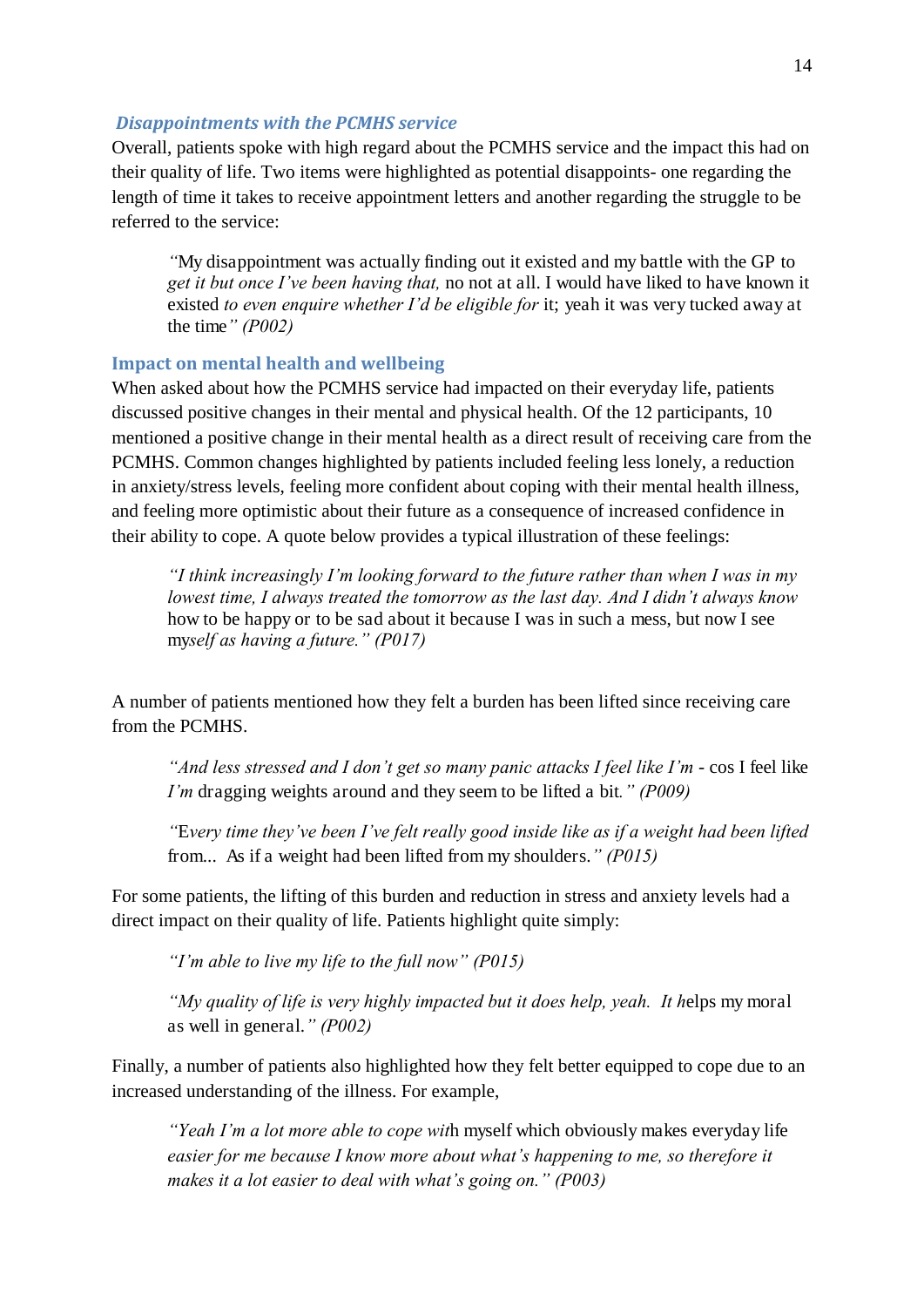*"I've found out more about myself now and why I feel the way I do." (P0*09)

Consequently patients indicate a sense of empowerment and increased control over their mental health. By working with patients to improve their understanding of the symptoms and potential triggers, the PCMHS provide the tools a patient requires to aid long-term recovery and eventual discharge from the service.

<span id="page-15-0"></span>Two patients also highlighted how the positive changes in their mental health consequently impacted on their physical health- improved coping with mental health has allowed patients to time to now address their physical health. For example:

*"…….but because I'm dealing better with the mental health side of my condition, it*  does help me to deal with the physical side of the conditions.*" (P003)*

Finally patients also highlighted how their ability to engage in life had increased. For example, patients were now able to go out and engage in activities, whereas before receiving care from the PCMHS this was not possible.

*"*And also getting out and about a *lot more and doing different things, things I hadn't*  tried before with the help of the *PCMHS." (P011)*

Some patients also describe how they are now able to complete tasks that beforehand they find difficult – for example, household chores, keeping appointments, gardening. Overall patients did not provide specifics on how daily activities had changed; instead responses reflected a more general acknowledgement of improvement. Although in the greater scheme some of these changes may seem small, patients appreciated the larger impact these changes had on their life and in general viewed these changes as important steps towards recovery.

# **Overall reflections**

When concluding the interview, patients were asked to comment on their overall satisfaction with the service and what, if any, hopes they had for the future of the service. All 12 of the patients interviewed indicated they were satisfied with the service. Asked why they were satisfied, comments ranged from a straight forward:

*"I think it's brilliant" (P018)*; *"I think it's been excellent" (P019); "I'll be honest I*  don*'t think this lot could improve." (P00*6)

To more detailed explanations as to why they were so satisfied:

*"Yeah, it's more than that, more than satisfaction. They're kind, easy to talk to, trustworthy. And they're just, you know, there for you if you need them." (P007)*

*"I think it's been excellent. They, I've always been treated with a great deal of sort of courtesy and professionalism. I've never felt embarrassed or that I was a nuisance, quite the reverse and it's all worked extremely well to not just keep me out of hospital* but to keep me yo*u know well in the community." (P019)*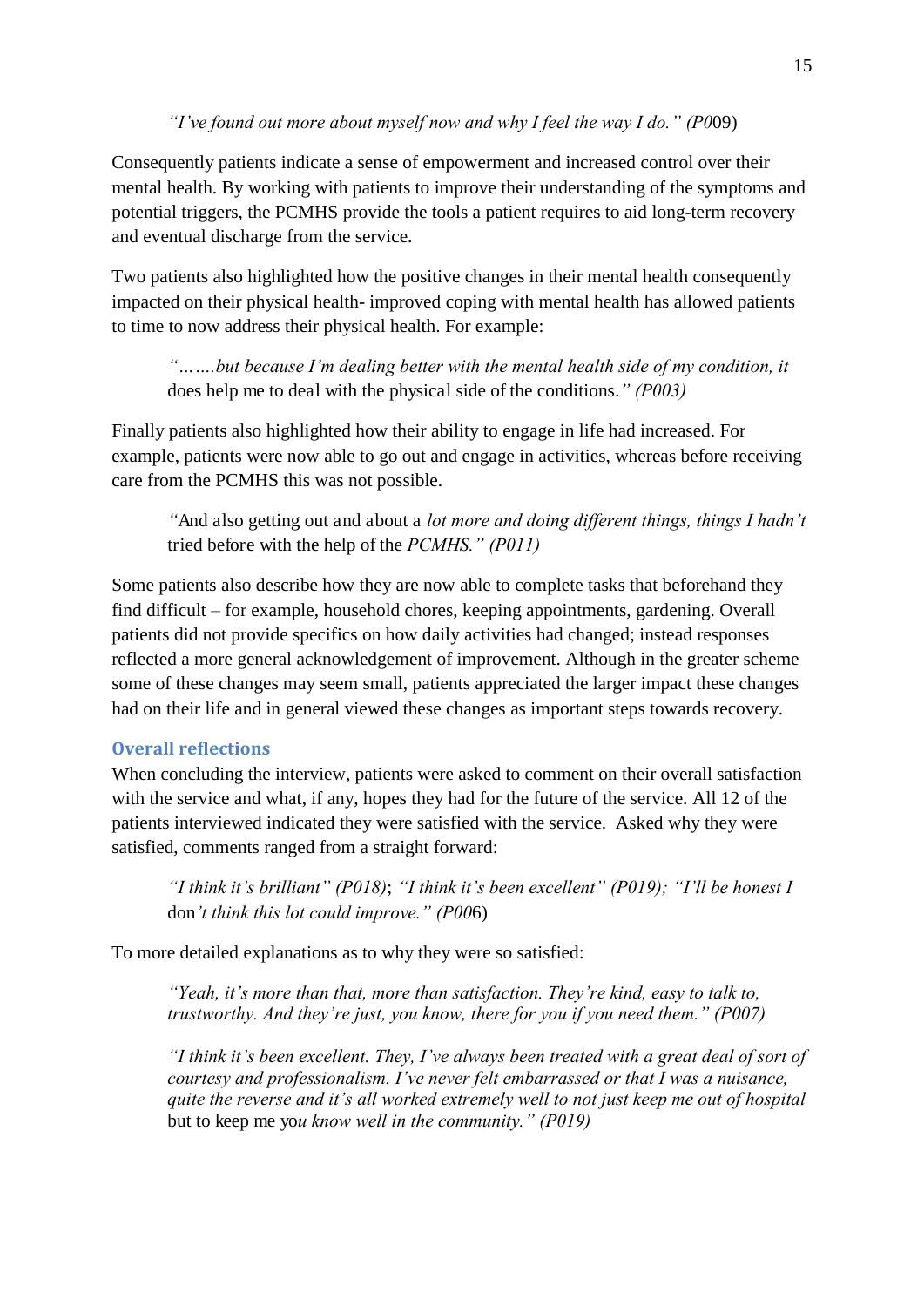<span id="page-16-1"></span><span id="page-16-0"></span>In terms of how the service could be changed, no specific thoughts were offered; however, three patients did express concerns about removal of the service and how this may impact on their mental health. For example:

*"*Well I would hope that they would keep going because I think I would fall apart if it *was just left to me on my own. As long as they don't just start leaving me stranded somewhere thinking "Oh she can cope now and get on with it." (P006)*

## **Summary**

The overarching conclusion drawn from these 12 interviews is that the PCMHS benefited patients on a number of different levels. Patients expressed high levels of satisfaction with the service and report specific examples of how their quality of life has improved since receiving care from the PCMHS.

<span id="page-16-2"></span>Although overwhelmingly positive, when interpreting these findings it should be noted the 12 patients interviewed represented a relatively small number of the total patients seen by the service. In addition, patients who agreed to be interviewed may only represent those who are in recovery – as described earlier; a number of patients withdrew from the evaluation due to deteriorating mental health so their views were not able to be sought. Nevertheless, the conclusions drawn from this analysis should be taken forward as indicative evidence that work done by the PCMHS has had a positive impact on the lives of those interviewed.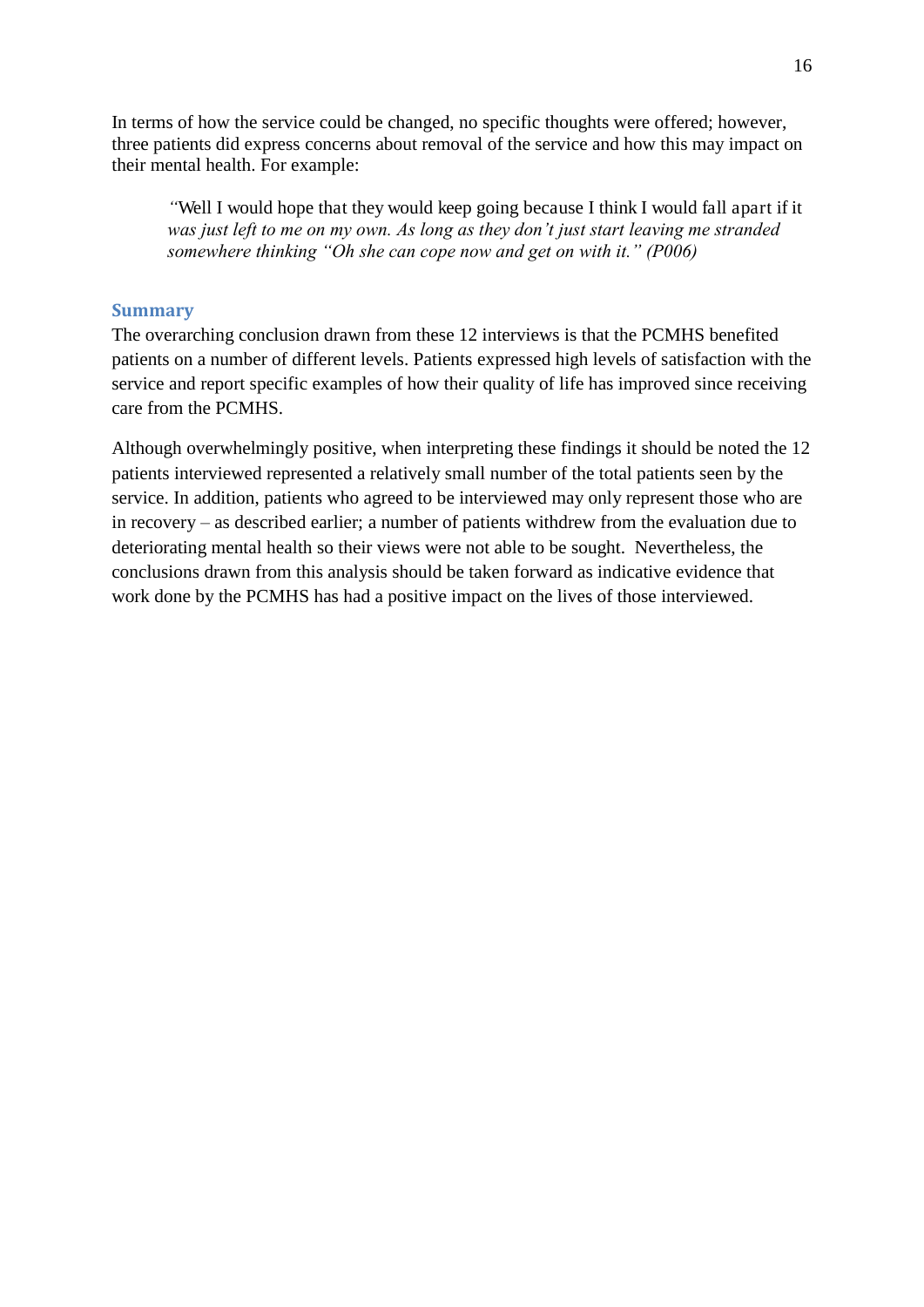# <span id="page-17-0"></span>3. **Analysis of Primary care mental health specialist (PCMHS) responses**

# **Background**

<span id="page-17-1"></span>The two main purposes of the primary care mental health specialist role are: to offer additional support to those service users who have long term, stable, mental health needs and to increase capacity and skills within general practice so GPs and other staff can support service users appropriately.

Dimensions of the role outlined in the primary care mental health specialist job description are:

- a. Support recovery by pro-actively enabling medically-stable individuals to move from secondary to primary care. Ensuring that support is personalised to their (and their family/carers) needs. Agreed shared care responsibilities are to be in place and clearly documented.
- b. Provide leadership and expertise to primary care clinicians and practice staff in the management of mental health conditions in primary care. Support the effective 'navigation' of patients through the various mental health systems and services. Ensuring that local voluntary sector, health and social care provision are used effectively.
- c. Propose and lead initiatives which improve the physical health outcomes of those with a long term mental health condition, and the mental health outcomes of those with a long term physical health condition.

# **Recruitment procedure and participants**

<span id="page-17-2"></span>Permission to recruit the PCMHS was initially sought from relevant host organisations – Invicta Health CIC, mcch, and hosting GP surgeries. All hosting organisations granted permission for the research team to approach the PCMHS and discuss participation in the evaluation. Information sheets were developed by the research team to explain the aims of the evaluation and what the interview would entail. These information sheets were distributed to the PCMHS and subsequently all PCMHS approached  $(N=13)$  agreed to be interviewed as part of the evaluation. A selection of these specialists  $(N=8)$  were also interviewed 4-6 months later to explore how the service progressed since the initial interview.

<span id="page-17-3"></span>Regarding previous experience prior to this role, three specialists were Occupation Therapists based in mental health care and 10 mental health nurses. Overall the cohort represented a highly experienced team with number of years working in mental health care ranging from 5 to 26 years. When interviewed, specialists had been employed in their current role from 3 months to 1 year.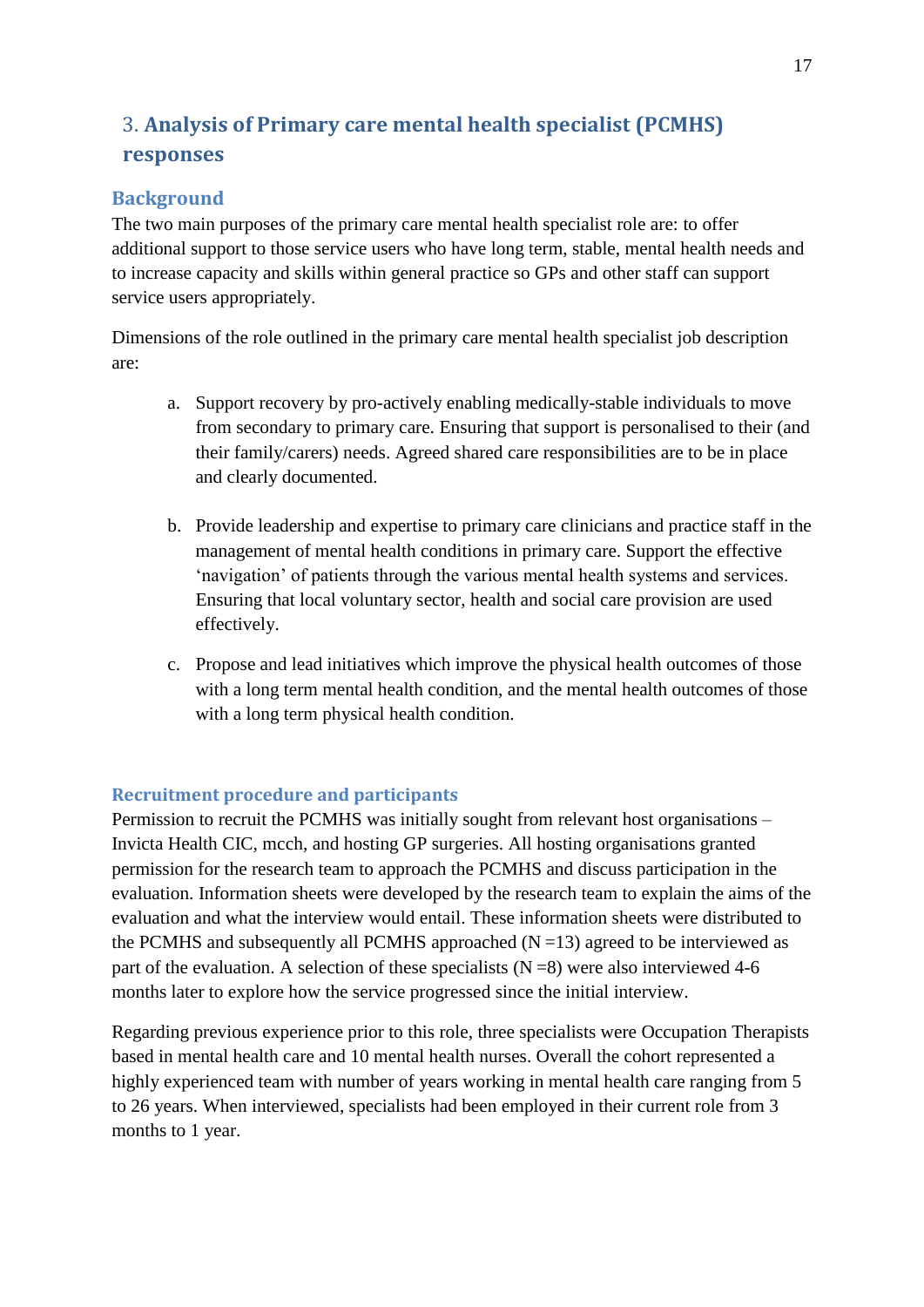# **Materials**

The primary aim of the interview was to evaluate the implementation of the new service from the perspective of those providing it. Accordingly, the research team developed an interview topic guide to probe these areas (see Appendix B).

# **Analysis**

The PCMHS interviews were all conducted face-to-face, recorded and later transcribed verbatim. The transcripts were uploaded on to NVivo- a software package that allows qualitative data to be coded and organised according to identified themes and subthemes.

Replicating the analysis of the patient interviews, The Framework Method (Ritchie & Spencer, 2011) was utilised.

The 'framework' for the analysis of the PCMHS interviews was again based on the interview guide for this group. Consequently three main themes were identified:

- 1. Main responsibilities of the PCMHS and working models;
- 2. Evaluation of service- implementation and patient outcomes;
- 3. Overall reflections and future thoughts.

The next step was to develop the subthemes from these three main themes. To ensure a reliable and valid analysis, the process of developing these subthemes involved three researchers. The first researcher (SH) read the majority of transcribed interviews and coded responses to one of the initial three themes. Having coded responses, SH developed subthemes by identifying common responses, within each main theme. A second researcher (JH) reviewed the remaining transcripts and replicated the same process as SH. Once completed SH and JH compared subthemes and discussed rationale for coding responses. Any differences in opinion were discussed and a consensus reached. Overall the level of agreement between researchers was high, with few changes to how interview responses had been coded and the subthemes that had emerged. The final step involved a third researcher (KH-W) reviewing the coding and development of subthemes developed by SH and JH. Differences in how responses were coded or the need to change/expand subthemes were discussed between the three researchers and a consensus reached.

# **Results**

To present a logical picture of the findings each main theme, and the key subthemes that emerged from this theme, will be discussed separately. Quotes drawn from the specialists will be utilised to illustrate pertinent points.

## **1. Main responsibilities of the PCMHS**

The first topic covered in the interview explored the specialists' assessment of the main responsibilities in the role. From the responses three key areas of work emerged as strong subthemes regarding: building relationships with other health professionals and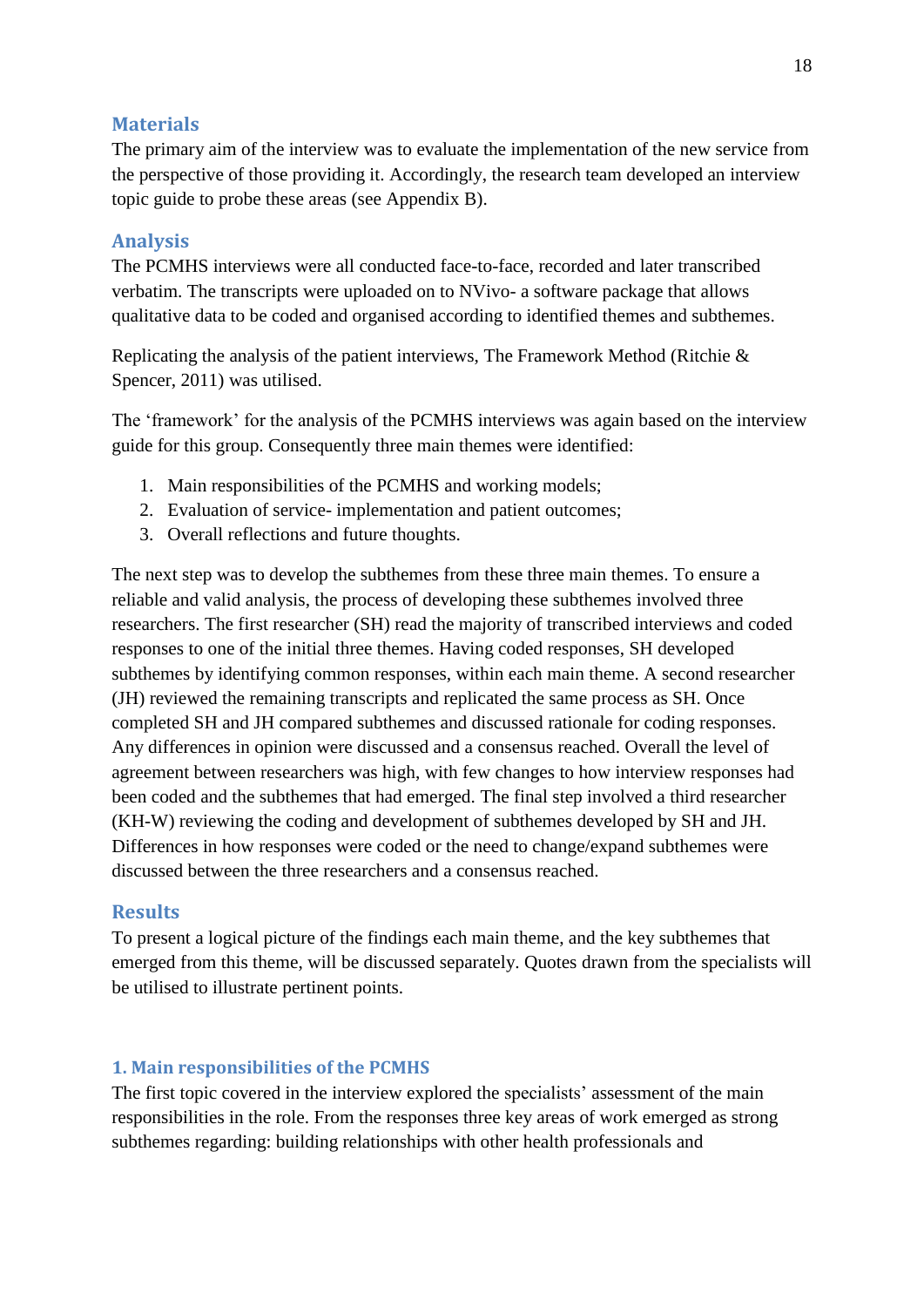organisations; identifying patients suitable for discharge to the new service; and therapy work conducted with patients.

## *Building relationships*

All specialists discussed the importance of liaison work with GPs and secondary care staff as a way of building relationships with them. For example, efforts were made to engage with GPs and practice managers to inform them of what the new PCMHS service could offer to them and their patients. Training was also provided by many of the PCMHS to GPs, Nurses, and practice staff:

*"*The first Tuesday of every month, educational for all GPs, so we would go there and nine times out of ten we give input in the training. They will ask us questions and explain our role and do that as well, so that is how we promote ourselves as well.*"*  (P011)

Specialists also highlight the importance of building relationships with care coordinators, community mental health teams, and secondary mental health services as part of the role. It was viewed by specialists that investing time and effort to build these links and, potentially bridge gaps in service, was pivotal to providing a primary care service beneficial to patients. For example, two specialists highlight examples of how building strong relationships can benefit patients and the service provided:

*"We've found it's been really helpful to actually build relationships with GPs because*  you need them to be on board with this pilot to give you a room if you need to see somebody (or) to be agreeable to taking people back*" (P005*)

*" It is a lot better because we're in a relationship with the care co*-ordinators for *access and recover…. the more you work with care co*-ordinators they know what the patient looks like that you can work with*." (P001)*

Alongside educating GPs about the new role, specialists built relationships by offering expertise to GPs - supporting GPs with patient advice and signposting. Specialists reported GPs would look to them for expert advice as they are seen as they were both knowledgeable and easily accessible.

# *"Also I give advice to GPs……., so we will see them and help out as much as* we *can." (P005)*

In this arrangement an element of goodwill exist in that while assisting GPs, it was hoped this collaborative approach to working would also encourage GPs to refer appropriate patients to the new service. For example, one specialist typifies this feeling below:

*"What we will do with GPs is as goodwill because we're really trying to build up you know links with the GP, occasionally ring us up and say look we've got a client here, we're really not too sure what to do, could you just come in and give us some advice, so we are starting to do some assessments"* (P014)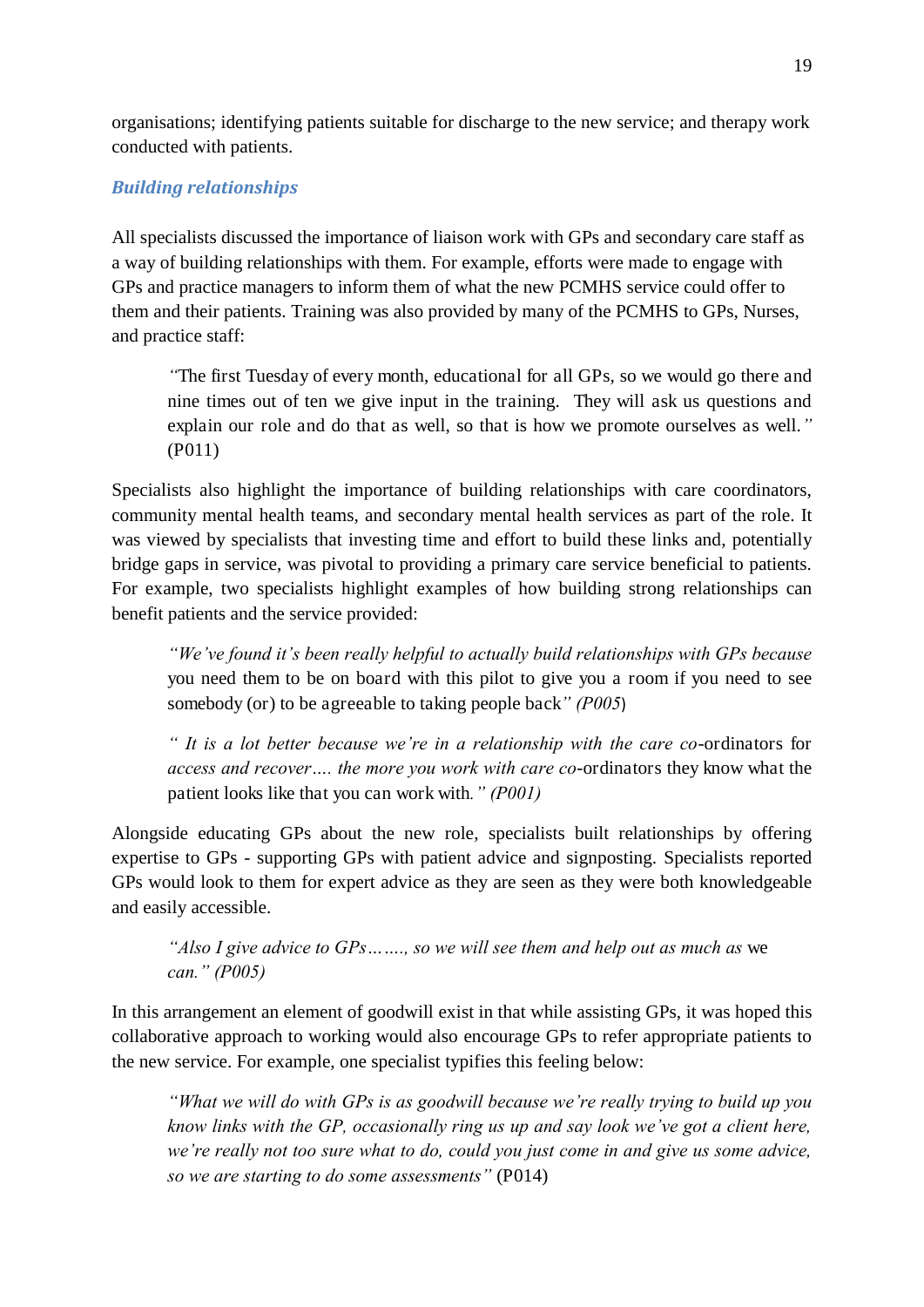Relationships were also built outside of the NHS- for example, with third sector organisations (e.g., Porchlight) and community support groups (e.g., Umbrella centre in Canterbury)

*"You've got to meet them, you know find out about their role and explain o*urs and also see if they are appropriate, test them out so you kind of do referrals and then you *see if it works, if it's a kind of good service linking with or not, so yeah over time you kind of build up a bit of a resource file of what's useful and what'*s not.*" (P002)*

In summary, the building of relationships spanned numerous organisations within, and outside, of the NHS. This work ensured the new service was not only visible, but also well understood in terms the aims of the pilot and how the service worked.

## *Patient identification*

A second key responsibility discussed by all 13 of the specialists was the role of identifying appropriate patients currently either in secondary care or known to GPs. In some cases PCMHS aided GPs with the screening patients, who may normally have been referred for counselling, to assess if they would be appropriate for the new service. Assessments for GPs were also completed by specialists in certain CCGs- again this was seen as a way of offering additional help to GPs and also facilitated an avenue by which patients could be referred in to the service.

Responses suggested specialists also worked with clinical staff based in secondary care (e.g., care coordinators, consultant psychiatrists, KMPT service managers) to identify suitable patients in their care that could to be discharged in to primary care. This process is illustrated by the quote below:

*"*W*e're* attending the meetings of the teams ( based in secondary care) *and we're*  pushing, saying look, look at your 7,1*1 & 12……*highlight who you think may benefit *from sort of coming out with us and we'll come in, we'll do the bulk of the work, let's*  get a CPA *arranged and we'll get them out." (P004)*

Alongside discussions about building relationships and identifying patients, specialists highlighted some initial challenges in fulfilling these responsibilities. For example, initially accessing patients in secondary care to begin the identification process was sometimes difficult; however, as the pilot progressed and relationships were built, this barrier was progressively broken down.

## *Therapy work*

The final main responsibility discussed by the specialists was the type of therapy work done with patients. The majority of specialists provided some description, with responses highlighting psychoeducational work on medication, diagnosis and relapse, building trust between them and the patients, helping patients' complete forms and provide them with the tools to organise and structure their lives (signposting), reducing the social isolation and overall developing a sense of purposefulness in the patients' lives. One specialist summarises the aim of the therapy work as such: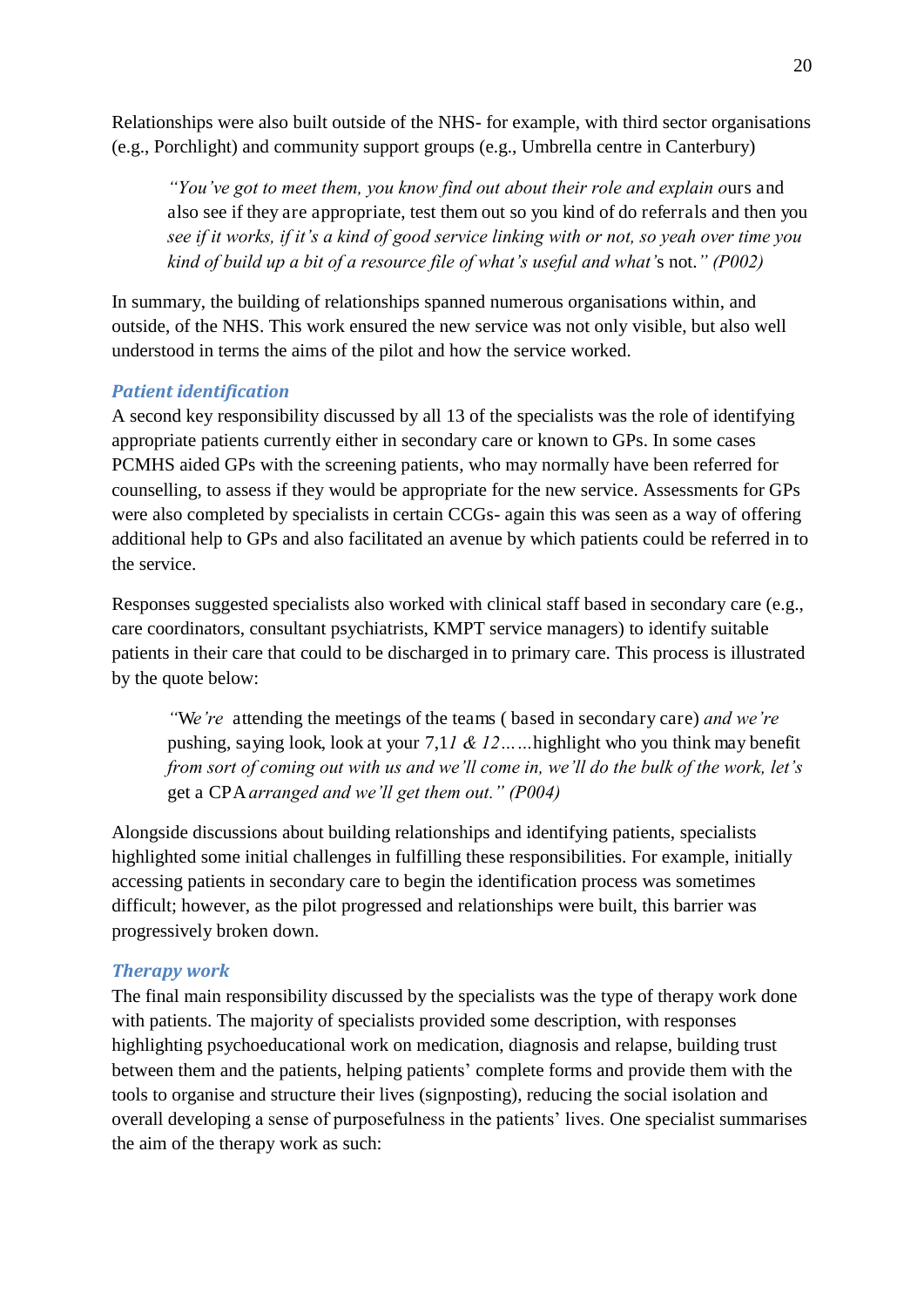*"*To try and help them move forward with their recovery, so spend a bit more time on *the things that they mightn't have had time to develop in secondary services like*  looking at maybe voluntary work, further education and just to try and help them a bit fu*rther along in their recovery ." (P009)*

This list is not an exhaustive account of all the work done by the specialists, but illustrates the wide range of support offered to patients under their care.

Responses from the specialists suggest the aim of this therapy work was to provide a personcentred approach to recovery. For example:

*"You've got to think about what's going to be the thing for them, or they might come*  to you with completely different *need and then you've got to find a way round that so it's been quite organic and you kind of work through it." (P002)*

<span id="page-21-0"></span>Therapy work was conducted in different places, according to the working model in the specific CCG- for example, in the patient's home, in the local GP practice or in other locations such as a café or park.

# *Description of working model*

In describing the role and responsibilities, specialists also described the different types of working models implemented to deliver the pilot programme across their specific CCG area. Not all CCGs adopted the same working model so the interviews presented an opportunity to discuss the different approaches.

One key difference was in where specialists were based – Specialists based in Thanet worked primarily from GP practices while specialists in the remaining five CCGs were mainly hosted either by mcch or Invicta CIC. Responses from the specialists indicated patients can be seen in the home or, for those who had access to GP practices, a room would be booked and the patient seen there.

From the specialists' responses, a second difference was the emphasis placed on the different responsibilities. For example, some CCGs facilitated for GP screening (e.g., Thanet, SKC), while others opted to focus instead on discharging patients from secondary care (e.g., DGS, Swale). Specialists in DGS and Swale highlighted that although initially engaging with GPs was seen as a key task, the focus changed mid-pilot to working with patients ready for discharge in to secondary care.

How patients were referred in to the service also differed across CCGs- while C&C and SKC sought referrals from GPs and secondary services, Swale, Medway, DGS focused mainly on referrals from secondary services and did not necessarily proactively 'recruit' GP practices. The type of patient taken by the service also differed – for example, not all CCGs accepted 'transitional' patients (e.g., SKC, DGS).

The merits and disadvantages of these different approaches are not easy to capture or understand- each area has its own unique set of patients, GP practices, geography, volunteer organisations, shared care arrangements, depot arrangements, and personal leading the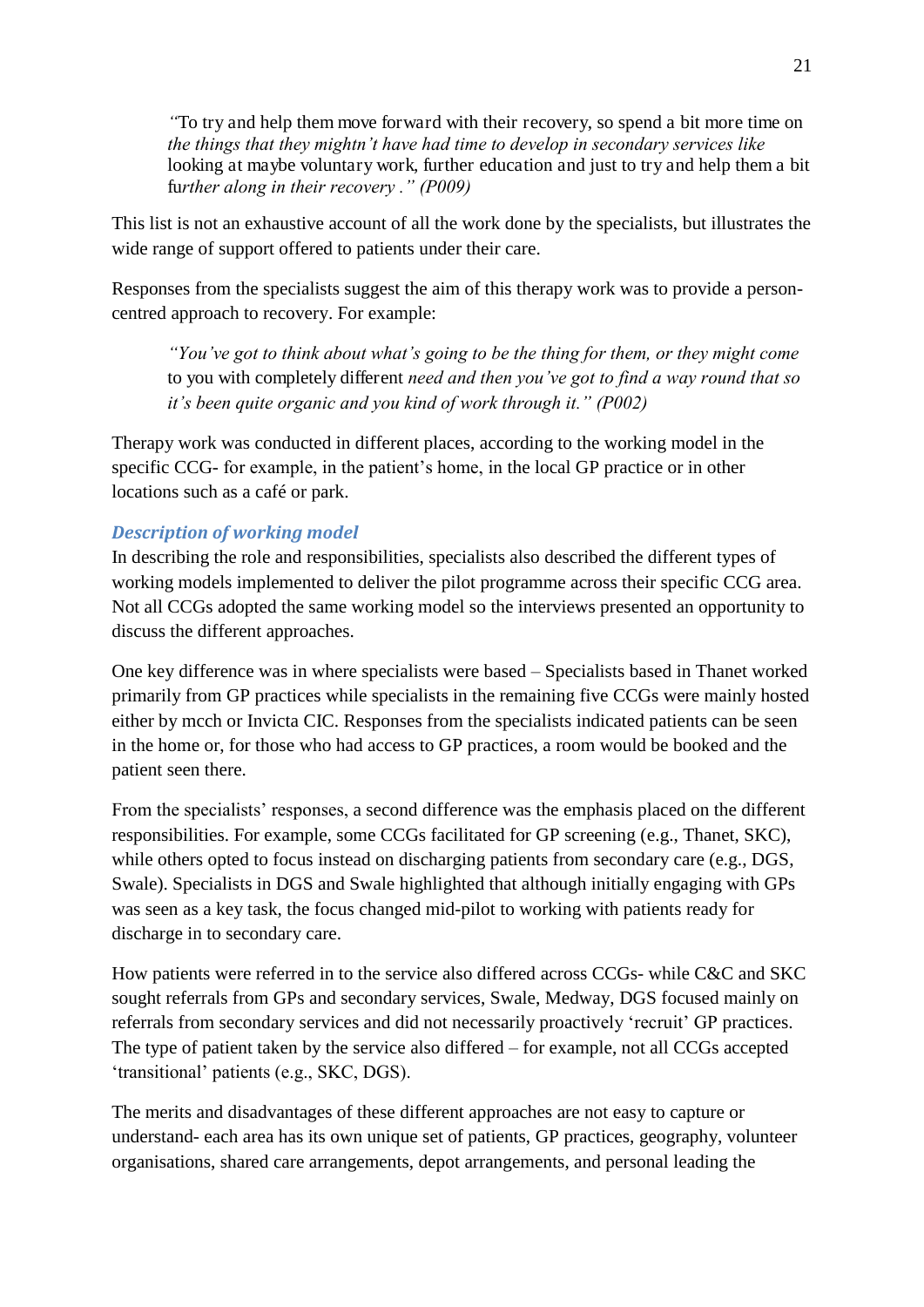initiative; hence, differences in implementation were inevitable. Specialists in areas where GP assessments are not completed, or referrals from GPs not proactively sought, cite sheer volume of GP practices as one reason why under current arrangements this type of working model could not be achieved. However, building relationships with GPs has also been highlighted as a valuable asset to the successful implementation of the pilot.

Despite the differences between CCGs in how the pilot has been implemented, patients across three CCGs (Medway, Thanet, C&C) all report a positive impact of the service. Furthermore, the specialists themselves highlight the success of the pilot in all 6 of the CCG areas; hence, it may be the best type of model is flexible, with the ability to react to the needs of the local community, as opposed to a 'one size fits all' approach.

# **2. Evaluation of the service**

The second main theme focused responses evaluating the PCMHS role and the service provided patients. How the role works well will be discussed first, followed by the challenges.

## *What works well?*

All 13 highlighted positive impacts on the implementation and the impact on patient care. In analysing the responses, and by looking for commonalities across specialists, four consistent positive impacts emerged from the data- prevention of relapse; speed of response; bridging of gap between primary and secondary care; and the type of care provided being more appropriate for the population targeted.

#### Prevention of relapse

Specialists highlighted views on how the service contributed to the prevention of relapses and, in some cases, readmission to secondary care. A number of reasons were cited for thisfor example, one specialist attributes the building of a relationship through the one-to-one therapy work as a key factor.

"*If you're in relationship with them then you can genuinely prevent a crisis, so from their point of view it's great, they've got consistency." (P002)*

While another specialist reiterated a point raised by patients that specialists act as a reliable and trustworthy back-up, to be contacted in times of crisis- something patients may not have had access to before.

*''In* the past when a patient was discharged from the secondary care into the primary care back to the GP they felt lost. There was nobody for them to contact. Then for the *smallest thing they would relapse because they don't have an anchor to hold onto, but at least here when they're being discharged they know that they've got somebody to call to talk to." (P010)*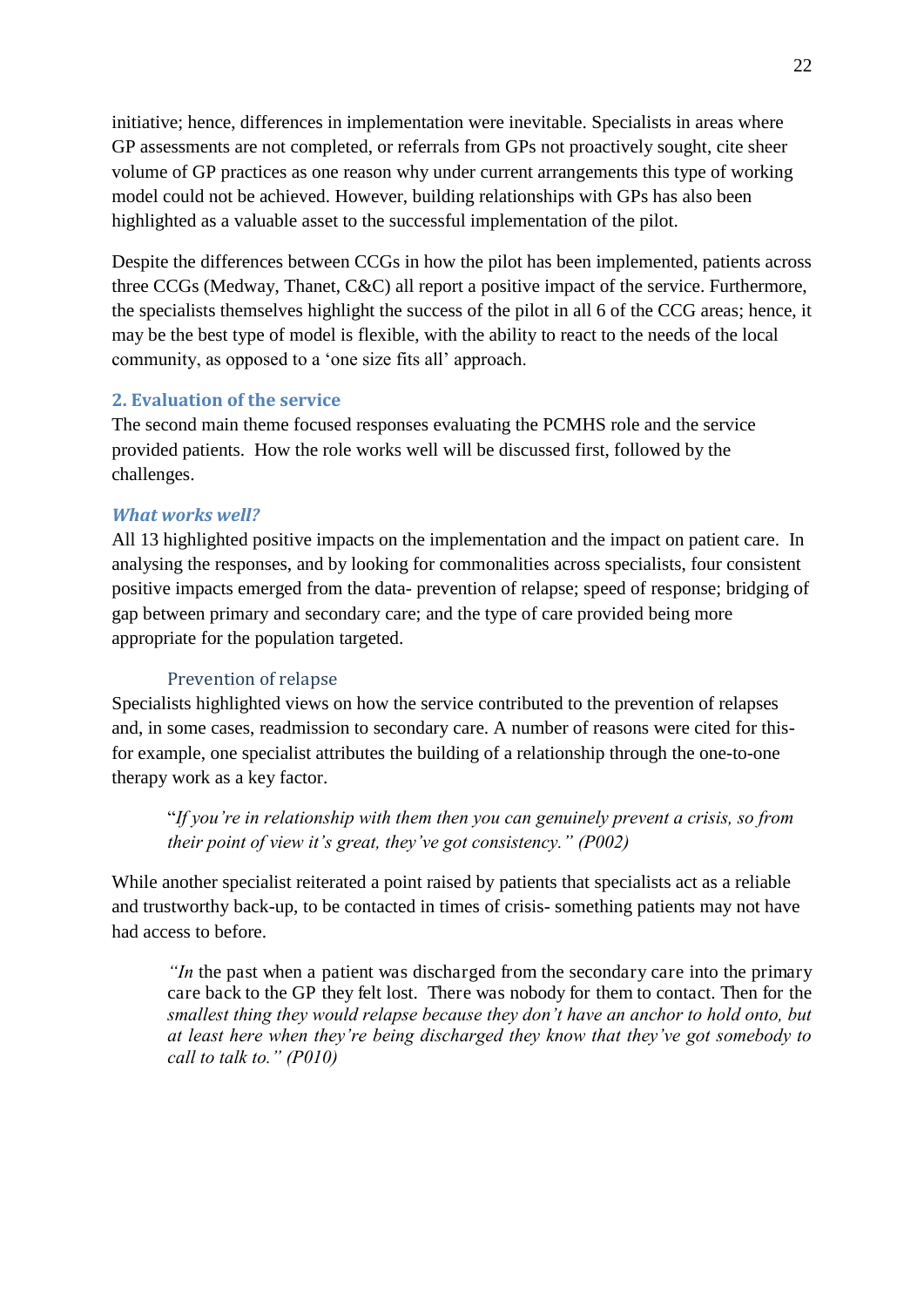Educating patients to recognise signs of relapse was also highlighted as a vehicle for preventing relapses, and the type of care provided by the specialists allows for this investment in long-term recovery.

*"……….*you educate them anyway about their relapse signs. Th*at's the first thing you*  do. You let the patients know what the signs (are) you ask them and also their *carer'*s*." (P013)*

Patients are encouraged to contact the specialists before things escalate; thereby allowing for an early intervention to prevent relapse.

Example provided by PCMHS as an illustration of how relapses are prevented.

P010: I went out last week to see a patient. Her children had left and she felt lonely. She just needed somebody to talk to her, but had been discharged from the secondary service because of recurrent depression and anxiety; however she suddenly felt low so I was happy to go and talk to her and give her the re-enforcement. She felt she was being heard.

This prevented her from going to her GP. In the past, if something happens like this, then she has to go to the GP. The GP will do a referral to the secondary service and the by the time the secondary services go through the referral and contact her that will be a good three months. In three months the whole thing could have escalated to what degree?

You know, the role is very good because in the past they never had anybody in the community just to talk to them when they were discharged from the secondary service.

## Speed of response

Moving on to the second benefit of the service, specialists highlighted the ability to react quickly to changing situations- often contributing to the prevention of relapses, but also facilitating rapid readmissions to secondary care (i.e., fast tracking) as a key element of the new service.

One specialist provided a specific example of how quickly readmission to secondary care can happen:

*"I've had one bipolar patient, clearly relapsing; I monitored her over the week and*  could clearly see they needed to go back. They *very promptly got taken back……*on the same day of referring back the duty could actually go out and assess her and they took her back*."* (P014)

Speed of response was also referenced in regard to how quickly patients referred in to the service can be seen and treated. One specialist described the service as providing "instant access". This expediency benefits the patients as it prevents their mental health deteriorating further. A point illustrated by a number of specialists, and reiterated by the quote below: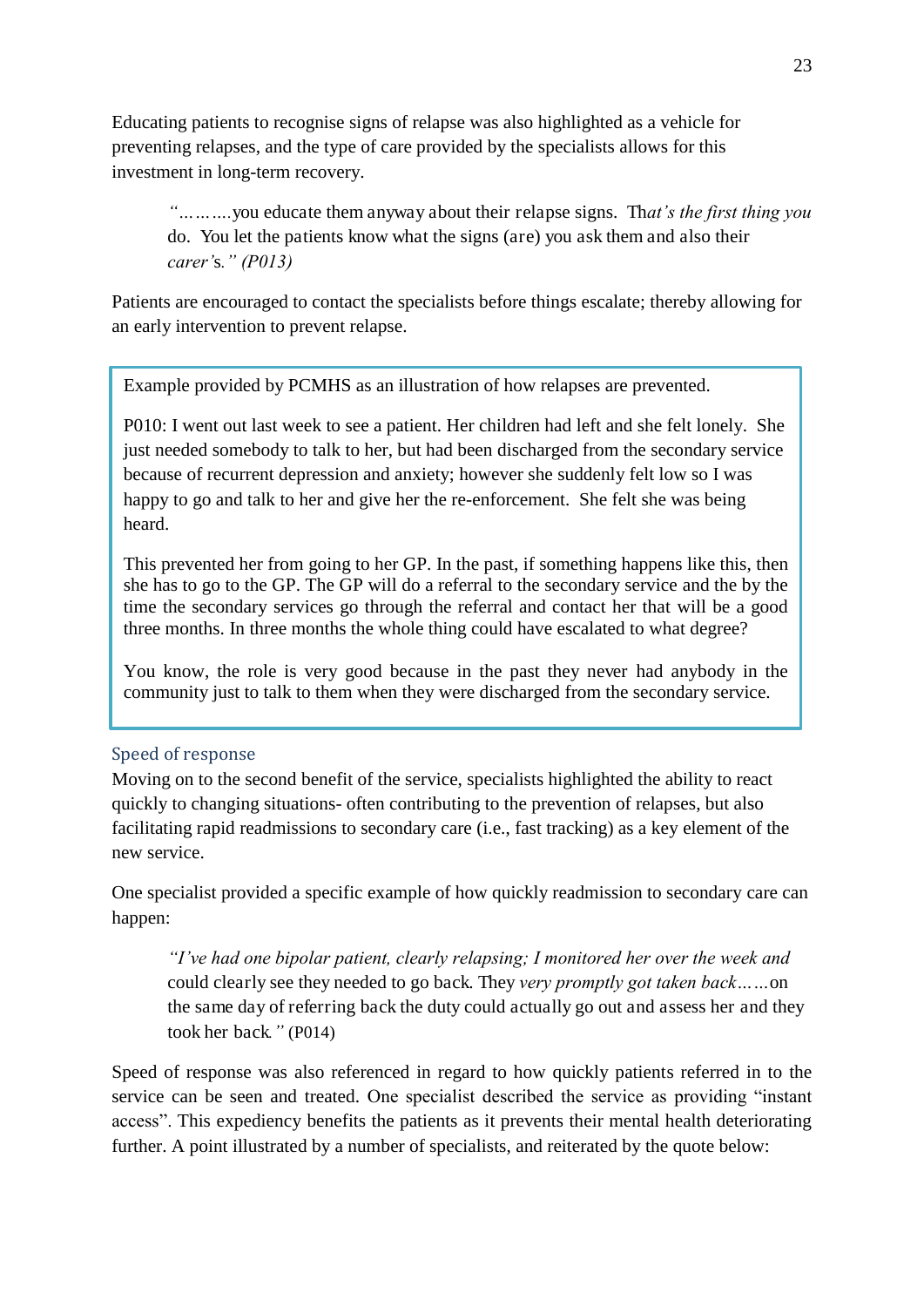*"I think the thing we're doing well is that we're seeing people quickly, we're*  basically preventing a lot of people from having to even go anywhere near secondary *services." (P004)*

Reference is also made to how the speed of this service differs from what patients would have experienced previous when trying to access support. For example, a specialist describes the process beforehand potentially taking up to a month.

*"It would probably take them a week to get an ap*pointment with the GP, and then for *the GP to write the letter, and then for the letter to get to KMPT, and if they weren't*  high risk then another probably week to two weeks before they would get an *appointment. That's almost a month which somebody with me*ntal health, a month can *be a long, long time." (P006)*

# Providing a 'bridge' for patients and professionals

Specialists bridge gaps between different types of organisations and between organisations and patients. For example, the role of the specialists often requires interaction with secondary care, primary care, social care, and voluntary organisations – this wide scope can facilitate communication between all sectors. The specialists can serve as a 'hub' to collect information from all avenues and facilitate better collaborative working practices. As illustrated by the quote below:

*"I say it's about being that bridge*, *you've got someone the GPs can talk to, you've got somebody the voluntary services can talk to, you've got somebody that the K*MPT can talk to, so it kind of helps. Instead of it being very in their own sort of bubbles you *sort of help them communicate." (P006)*

Being deeply involved with the referral process helps prevent breakdown in communication between GPs and secondary services- as highlighted by the quote below:

*"The GP might get back to me and say; what's happened about this person*  hypothetically and I can say; I can go and find out. So the actual risk of it breaking *down should be less because of our roles if we're involved in any kind of referral."*  (P005)

In summary, a number of the specialists felt the introduction of this new service has provided a positive opportunity to build professional relationships and develop a greater sense of integrated working.

Regarding patients, crucially specialists also act as a bridge between primary and secondary care. A number of specialists' report how anxious patients are regarding the move out of secondary care, as historically this service would have entailed little-to- no structured mental health care- patients would leave an intensely monitored type of care, to one in which only GP care would be available.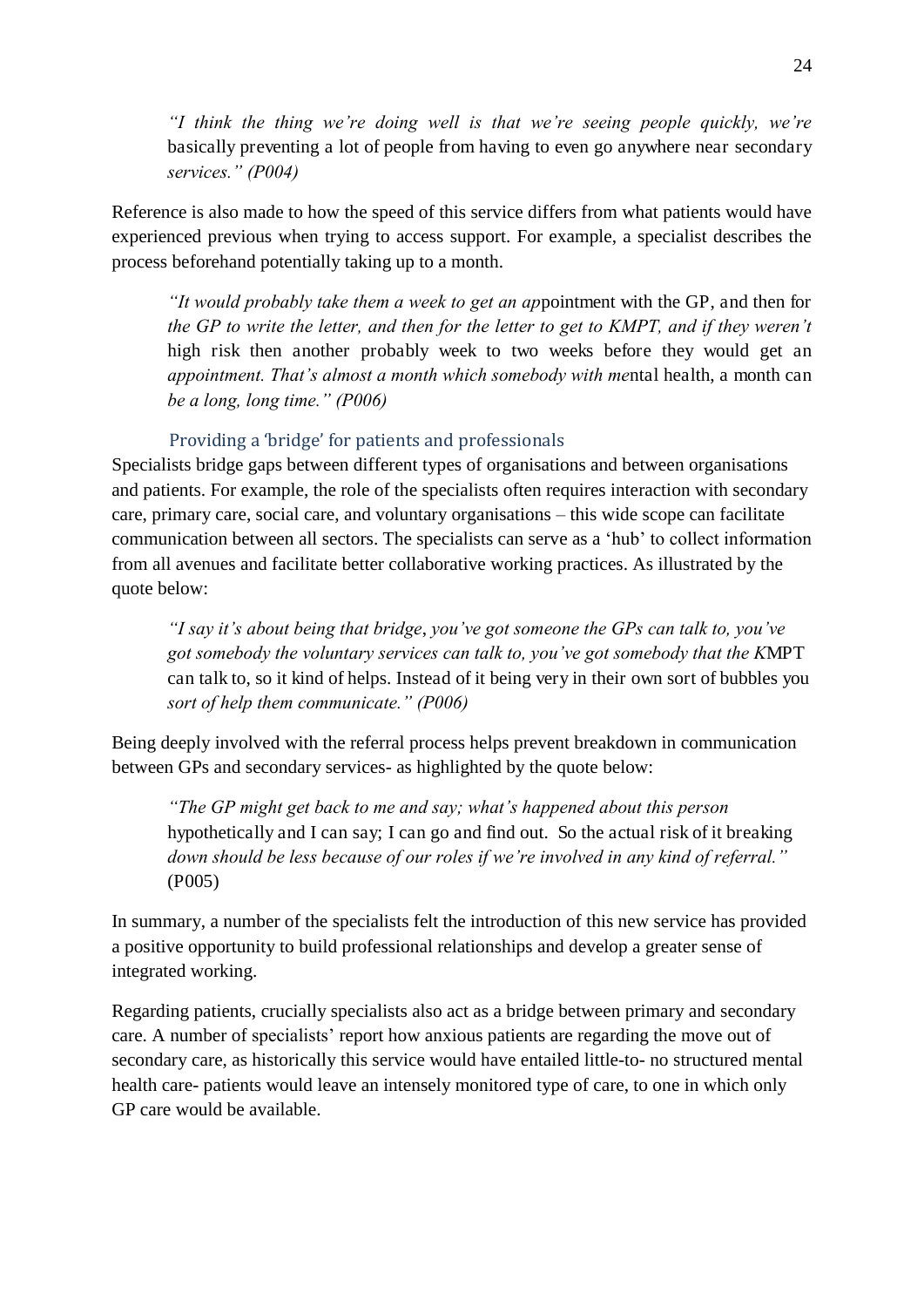However, with the introduction of the PCMHS role, specialists view this as a positive step towards bridging this gap between secondary and primary mental health care- mechanisms are now in place to assist patients' recovery in primary care.

*"I'm bridging that discharge and getting to know them sometimes a little bit before they are discharged. I'm monitoring them and seeing the*m every month maybe, so *they continue to have a worker and it eases that process with them." (P005)*

Importantly, the movement of patients in to primary care is done so gradually over time and the PCMHS service seems to be able to accommodate this approach. Specialists highlight how a relationship is established with the patient before discharge to encourage the patient to view the move as a positive one.

*"The CPA is a worthwhile thing because people sort of understand*- *they've met you, they understand you'r*e going to kind of see them. And then we spend reasonable a *time so that we can establish where you're going to see them and all this. And then they feel quite, you know, they feel quite happy." (P001)*

Again, this ground work eases anxiety about the move and reassures patients that a service will be available to them on discharge.

#### Type of care the PCMHS can provide

All the specialists expressed views on how the type of care provided by the service benefits patients; thereby providing a crucial example of how the service works well.

Specialists highlighted a number of elements – for example, the one-to-one model allows for in-depth relationships to be built and patient-centred care provided. Instead of a reactionary service – the PCMHS service is able to proactively address patients' mental health needs, before escalating to a major relapse.

It also provides care in an environment patients are comfortable with – either in the home or local GP surgery- which was noted by some specialists as an aid to recovery by reducing the stigma attached to mental health care provided by secondary services

*"We're* normalising their mental health, *we're seeing them somewhere where they're comfortable." (P004)*

Furthermore comments were made regarding how seeing patients in their home can aid recovery as it provides a chance to view living situations and potentially work with relatives to reflect on how the patient has been progressing. For example, a PCMHS highlights:

*"They are more relaxed as well because* they are in their home environment and *often other family members can be around as well, so sometimes it's quite helpful*  around relapse issues. You kind of have that general discussion because often people say; I was perfectly fine and then you the partner might chip in and say: well actually *you were doing this, this and this and you didn't sleep for t*hree days before you went *manic." (P002)*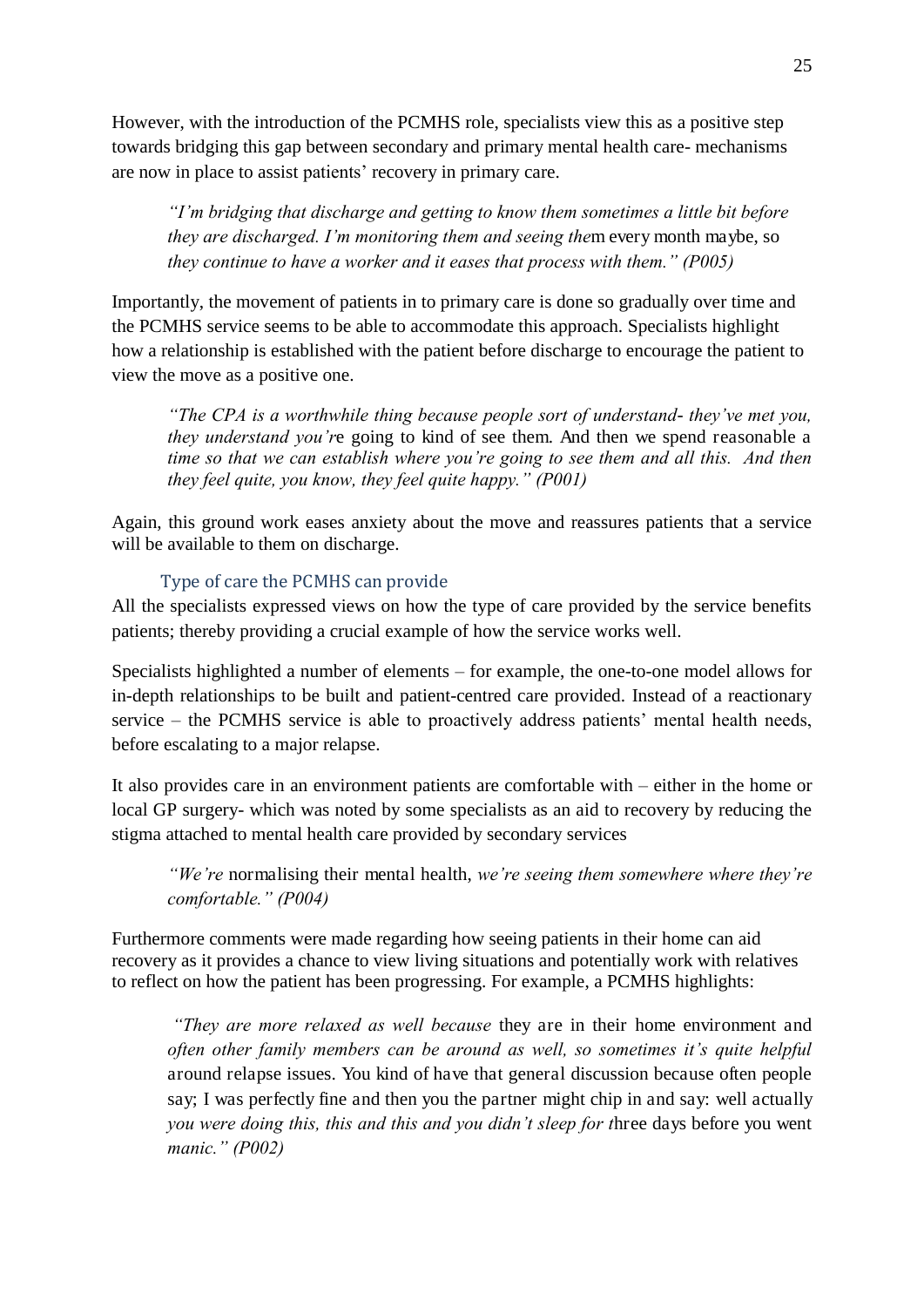#### *Challenges*

As part of the interview specialists were also asked about the challenges they have faced when implementing the pilot. A wide range of topics were highlighted as areas of concernnot all will be discussed in detail as part of this report, but instead discussion will focus on concerns consistently raised.

#### Accessing patients

The majority of specialists were interviewed towards the beginning of the pilot and so captured a number of challenges associated with starting a new service. One of these was accessing records and patients under the care of secondary services and, in some cases, those under the care of GPs. Specialists report a lack of initial understanding as to what the role entailed and how PCMHS could help relieve the burden on secondary care.

*"A lot (of GPs) were too busy and didn't really understand the pilot and for them it was more work and didn't really want to know." (P012)*

Specialists were also not initially able to access patient records in secondary care, so were reliant on staff to suggest cases; however, possibly due to resource constraints, specialists did not always receive referrals.

*"Y*ou know you might think that they (secondary care) would just automatically refer to you, *but that wasn't the case." (*P005)

However, as the pilot progressed and relationships were built, specialists report that in general this challenge was overcome. Specialists worked to educate other professionals about the role and, in some cases, took on additional duties to facilitate the identification of patients- for example, manually reviewing lists of patients in the appropriate clusters, or completing background work for care coordinators and GPs.

### Availability of service

A challenge highlighted in many of the interviews was problems associated with accommodating patients from secondary care with care packages. Specialists from Thanet and Medway make specific mention of this difficultly; highlighting how it affects a number of patients in their area. Specialists express frustration about many suitable patients being prevented from accessing the service. Essentially keeping patients in secondary care, when this is not necessarily suitable, and at a time when secondary care is already oversubscribed. One specialist sums up the frustrations below:

*"*S*o the system is forcing people, is stigmatising patients saying because you've got*  this diagnosis and you require this package of care, you have to stay in with the mental health, *you can't. There's a barrier" (P004)*

Another group of patients highlighted by the specialists as challenging to include in the service were those patients on depot injections. Specialist able to administer these injections made individual arrangements within their CCG; however, specialists express concern about how these arrangements will be maintained going forward and, for the service to run as effectively and efficiently as possible, CCGs need to look at long-term arrangements for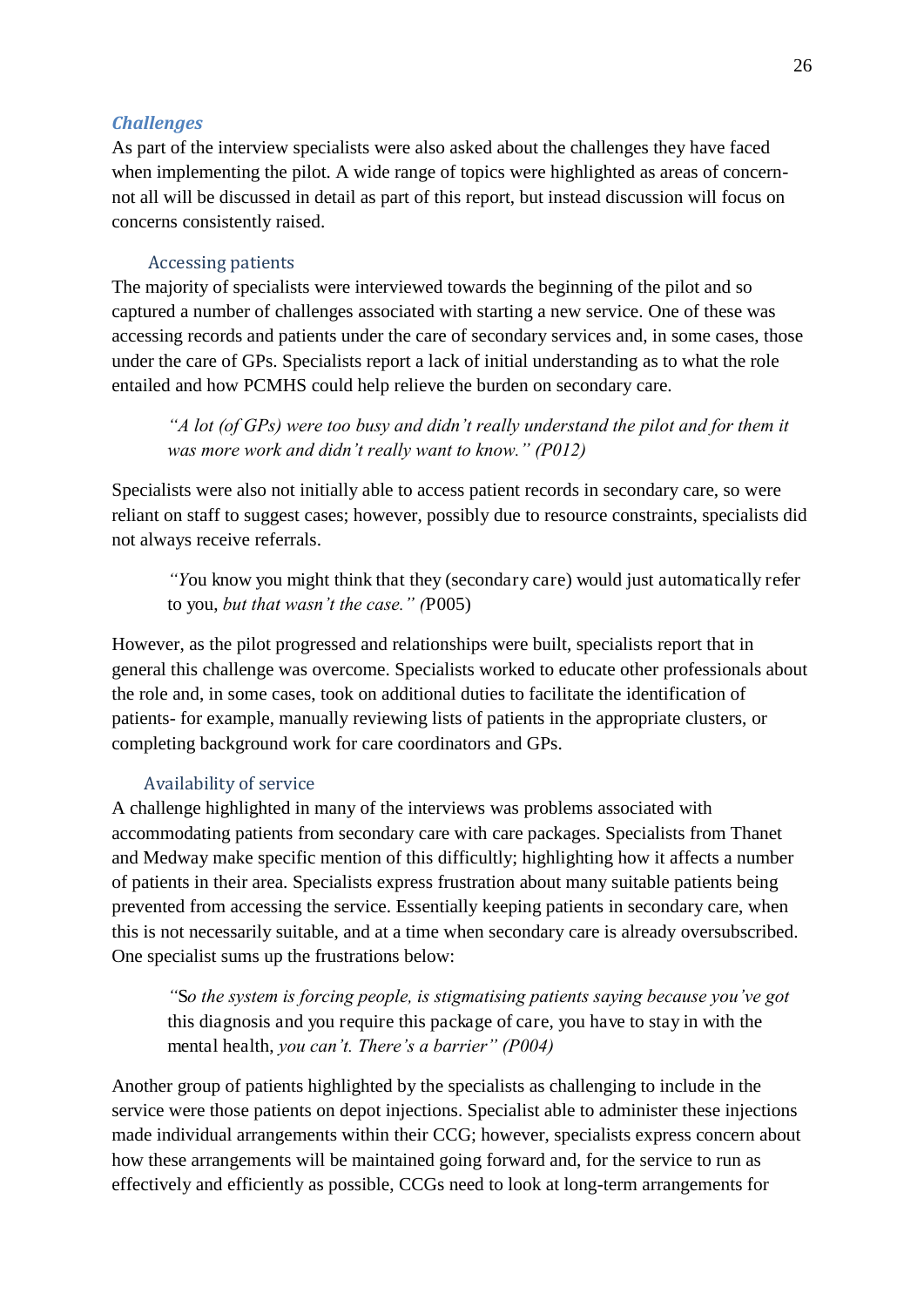depot patients. In addition some specialists report that while they are able to provide depot injections, they don't always have the right equipment to do so- for example, syringes and blood pressure machine.

*"The other issue with the depots is that we haven't been given* the right equipment *basically."*(P008)

*"*I have to ask KMPT to help me with that and also things like blood pressure machine, *these are the things that I think the pilot needs, you know if you…these are*  basic needs, basic needs for me. I need these tools to do my job.*"* (P013)

## Capacity/Resources

A number of specialists also highlighted concerns about their workload and capacity to take more patients in the future. In particular specialists raise concern about balancing administrative duties, with a growing clinical caseload. For example:

*"*I think a lot of the issues that most people have are not to do with the work itself, not *the kind of clinical contact, it's more the kind of pressures that you get you know*  through typically your paperwork or stuff that you kind of have to constantly have to update and things like that, which feels less integral to your role and you can spend literally 70% of your time updating Rio and 30% of your time seeing clients*."* (P002)

<span id="page-27-0"></span>*"Our caseload gets bigger and bigger and bigger it's alright seeing the clients, it's*  all the admin that goes alongside that; the *risk assessments, the notes."*(P006)

Specialists in CCGs that do not have access to Primary Care Link Workers also highlighted how capacity in the role could be increased if support workers were used to cover some elements of their current work- for example, accompanying patients to groups/activities, and assisting in the completion of housing/benefit forms. Utilising care workers could ease the pressure on caseloads and allow for more patients to be discharged from secondary care.

# Protocols/ IT systems

A number of specialists expressed concerns about inadequate protocols and safeguarding procedures in place to protect and guide them. Specialists report feeling vulnerable and open to risk without these policies. Furthermore, specialists report not having a protocol also hindered the initial stages of the pilot. For example,

*"There was no sort of real agreement, so even though the protocol was saying* everyone in cluster 7, 11  $\&$  12 should be discussed with the mental health specialist, *CMHGs hadn't had that. Nothing in* concrete so that was quite difficult early on*."* (P005)

In addition, many also highlighted a major concern for them was the secure storage of patient data. Specialists without a base stored patient data on laptops- although encrypted and safe to store such information, specialists still found this method of data storage worrying. Concerns were further compounded by specialists being unable to access the appropriate IT systems to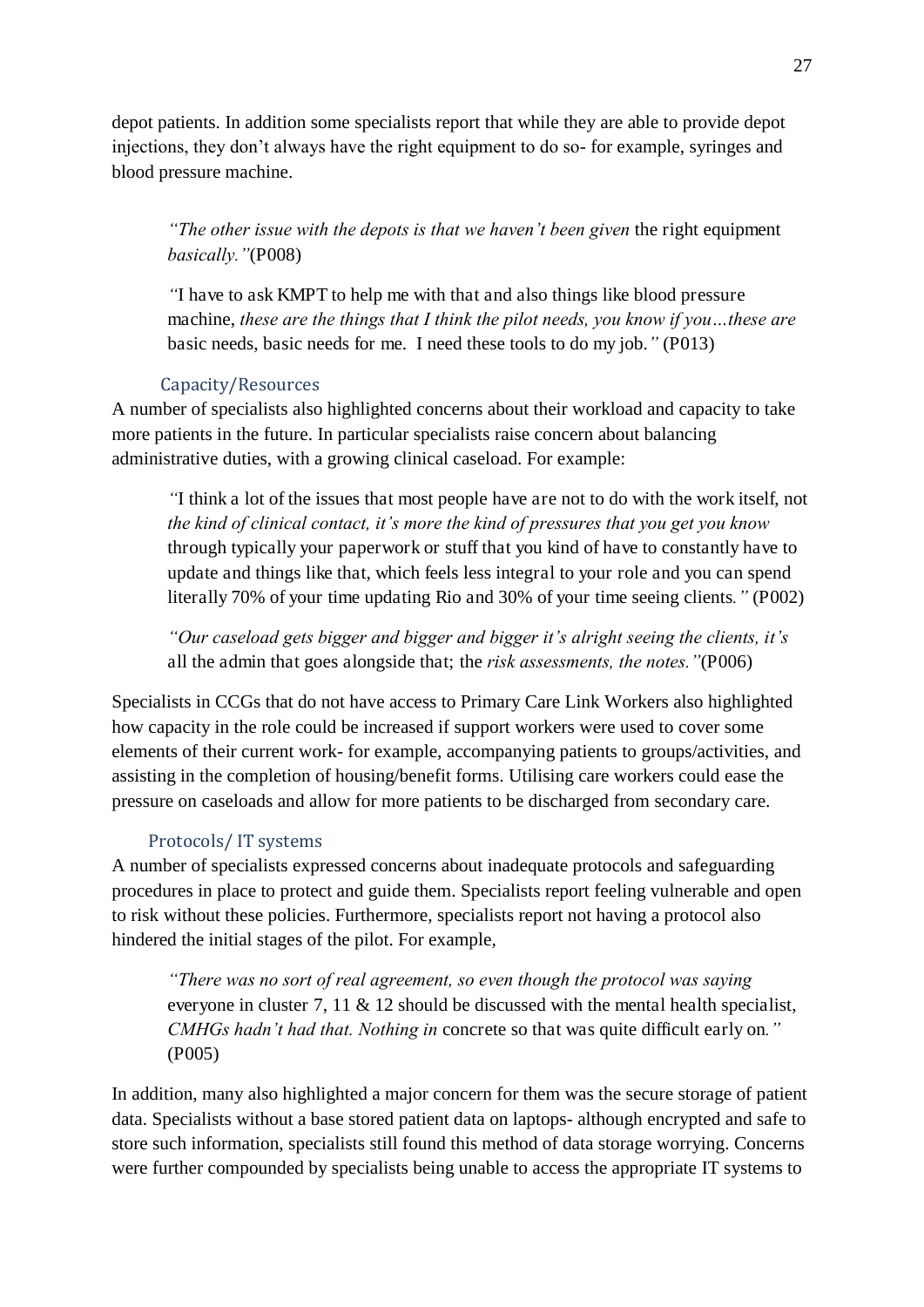upload patient notes and share with other professionals. For example, specialists could not access RIO- the system used by KMPT- via their own computers/laptops, hence were not able to update patient records without visiting a KMPT site.

The issue of accessing the different IT systems was also encountered with GP practices. Specialists report having to type notes and email these to the GP practice manager to include in the patients file.

*"As we don't have access to the p*atient notes in the GP surgery, we write our notes on the laptop and then we have to save the document, email the document over to the GP surgery and ask the GP surgery to upload it onto their computer system for each and every patient that we see for each and every visit*."* (P009)

This lack of integration between IT services was seen as key challenge in taking the service forward. Not having regular access to these systems affects day-to-day communication as case notes cannot immediately be uploaded on to GP systems; hence 'real-time' information about a patient is not immediately available.

Other concerns were noted by individual specialists- for example, concerns around the accuracy recorded on the activity data sheet, frustrations at not being able to refer patients to the full range of service (e.g., treatment for Autistic spectrum disorders), lack of room availability in GP practices, and lack of appropriate equipment (e.g., laptops, phones).

# **3. Overall reflections**

<span id="page-28-0"></span>The specialist interviews were concluded with questions about overall reflections and future hopes for the service.

All 13 specialists provided an overall positive assessment of the service. Specialists mention expectations are being fulfilled for both GPs and patients, with overall both groups expressing positive statements about the role. For example, a specialist highlights:

*"*C*ertainly the patients we're seeing the surgeries we're in the GP and the patient*  gets a very g*ood service from us and so that's really* it*'*s very fulfilling.*"* (P004)

Eight of the specialists were followed-up with a brief interview 4-6 months after the first. This provided an opportunity to reflect on how the pilot had progressed and challenges for the future of the service. Again all the specialists express an ongoing positive impact of the pilot- for example, strong links with GPs and secondary care continue to be built, patients are still receiving an improved service in primary care and in general seem pleased to be out of secondary care. In summary, the specialists still felt the PCMHS allows for the provision of good quality recovery work that can make a real difference to individuals.

Specialists reported that in some cases engagement with GPs has improved as the service becomes more widely acknowledged and the benefit to patients is seen. However, specialists also highlight there are still some GPs to reach – it can take a long time for a new service to make its mark within the NHS so this work should be ongoing if the pilot was to be commissioned.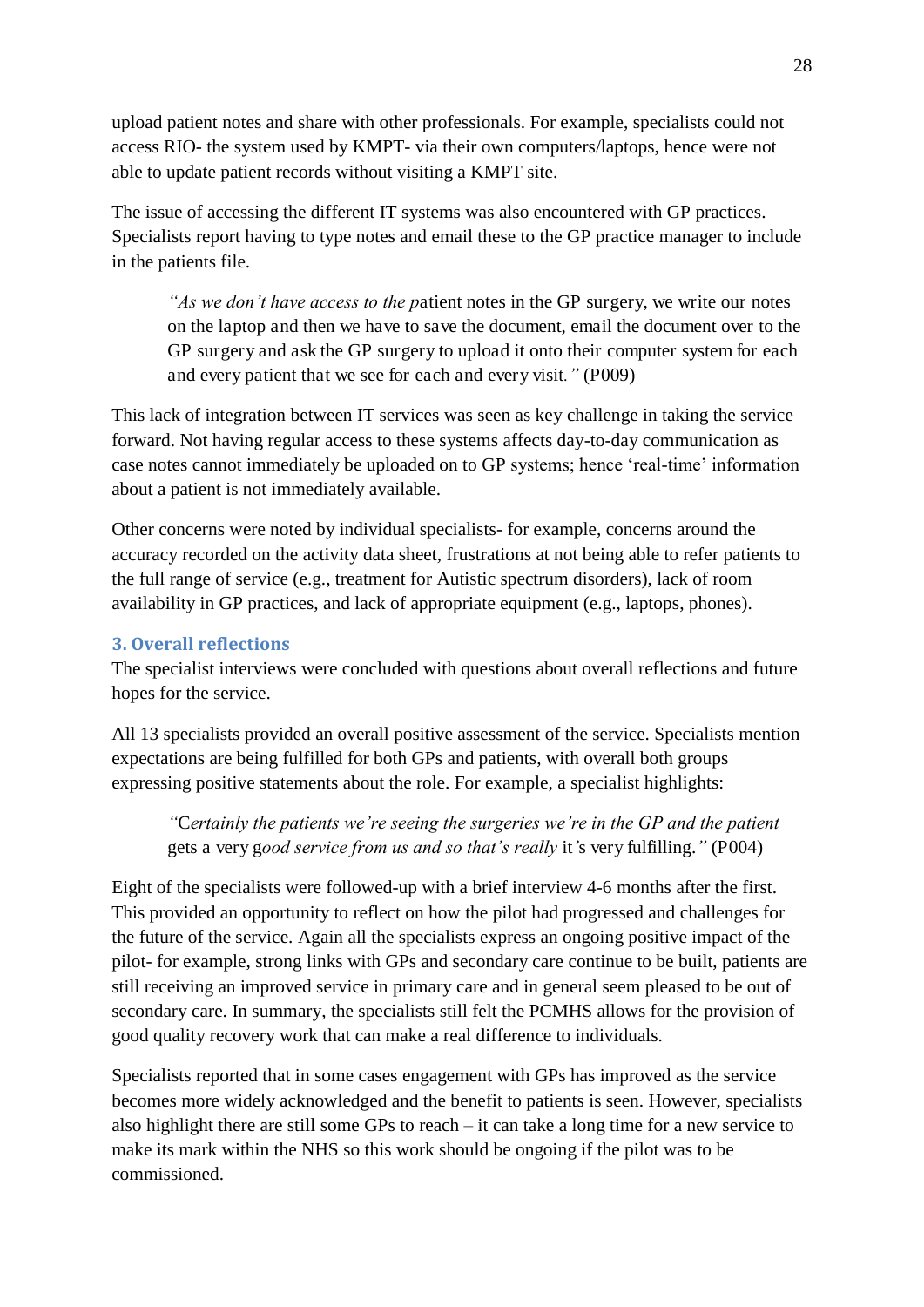<span id="page-29-0"></span>*"You need to kind of promote it. I felt like that, so it wasn't there laid out for us. We've had to actually be, carve a road all of us in different areas, carve a sort of road and yeah it takes quite a lot."(P005)*

<span id="page-29-1"></span>When speaking with specialist at the follow-up interview, it also became clear how the job had changed over the course of the pilot. In speaking with the specialists early in the pilot, the majority of the work focused on building relationships with other professional, establishing systems and protocols, and educating others on what the role entailed. Naturally as the service has progressed, and more organisations are aware of the role, emphasis seems to have moved away from liaison work towards more one-to-one work with patients. This change also reflects the success of the service in that more patients are being discharged to primary care. However, alongside this increase specialists also expressed new concerns regarding capacity and highlighted the need for staffing levels to be considered if the pilot was to be commissioned.

<span id="page-29-2"></span>In reflecting on the service, a number of challenges about how the service will be developed in the future were raised. A number of these concerns reiterated those voiced in the initial interview- for example, patients with social care packages, adequate protocols in place, and the arrangements for patients with depots. Alongside these concerns specialists expressed concern for the future of the service. At the time of conducting the follow-up interviews, specialists were unsure as to whether the pilot would continue. Specialists expressed concern about what would happen to patients if the service was withdrawn and no firm plans were in place.

#### **Summary**

The role of the PCMHS is seen as twofold- to build relationships with other mental health professionals and to support patients' transition from secondary to primary care.

<span id="page-29-3"></span>The overarching conclusion drawn from the 13 interviews is that the service provided by PCMHS does fulfil these two criteria and, crucially, benefits patients while providing a bridge between primary and secondary care, and between patients and secondary care. Regarding implementation of the pilot a number of concerns were raised around accessing appropriate patients, protocols, safe working practices, data storage, and capacity; however, these concerns did not affect the positive benefits of the service regarding patients' mental health and wellbeing.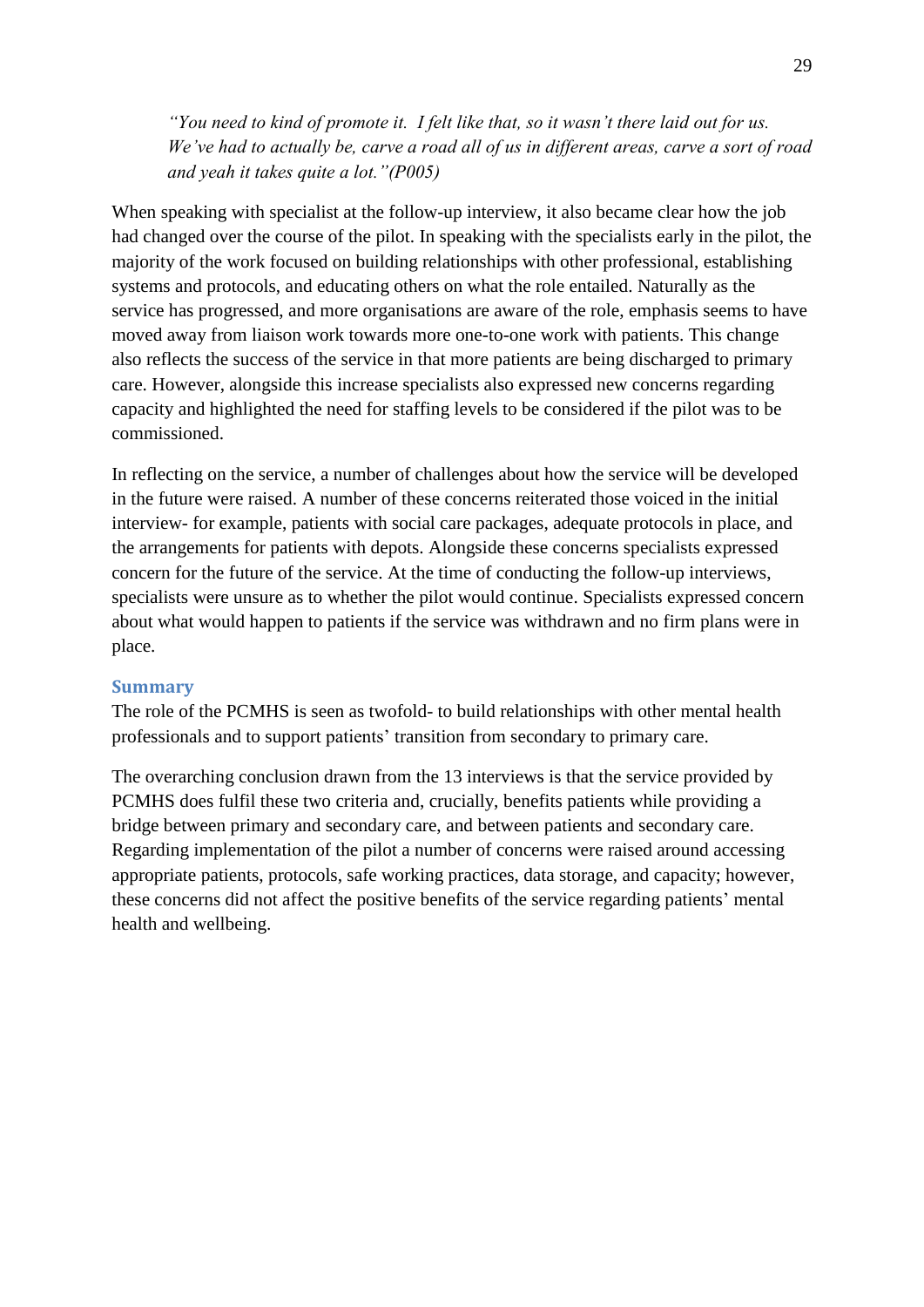# <span id="page-30-2"></span>**4. Analysis of responses from other professional groups**

Another important facet of the evaluation was to collect the opinions of other professionals who, through their work, had experienced the pilot- for example, GPs, Psychiatrists, and CPNs.

# **Methods**

To this end, a brief questionnaire was developed by the evaluation team and placed online using the secure Qualtrics® system. The questionnaire probed three keys areas of the pilot: assessing whether the PCMHS role worked well, and whether the PCMHS role and new service benefited patients, while also finally gathering thoughts as to how the service could be improved. Results from these three areas are described below. It contained a combination of Likert-type questions and free text responses that invited the respondents to elaborate further. The questionnaire was forwarded to PCMHS, CCGs, and host organisations (i.e., Invicta Health, mcch) that subsequently cascaded the link to relevant contacts. The link was also posted on local CCG noticeboards.

# **Participants**

A sample of fifty individuals completed the online questionnaire from a range of professions and CCG areas (see Figures 4-1 and 4-2 for breakdown). It was important for the validity of the results that the questionnaire was completed by individuals who had knowledge of the pilot and/or worked with the PCMHS. Importantly, 100% or respondents reported they were aware of the pilot and  $92.0\%$  (n = 46) reported working with a PCMHS. From these figures, we were confident this sample represented a group of individuals appropriately experienced with the pilot.

<span id="page-30-3"></span><span id="page-30-1"></span><span id="page-30-0"></span>**Figure 4-1Professional breakdown of respondents to online questionnaire** 



# **Profession**

**GP** 

- **Manager/Operations**
- **Primary care link workers**
- **Psychiatrists**
- **Mental health nurse**
- **Practice managers**
- Social worker
- Other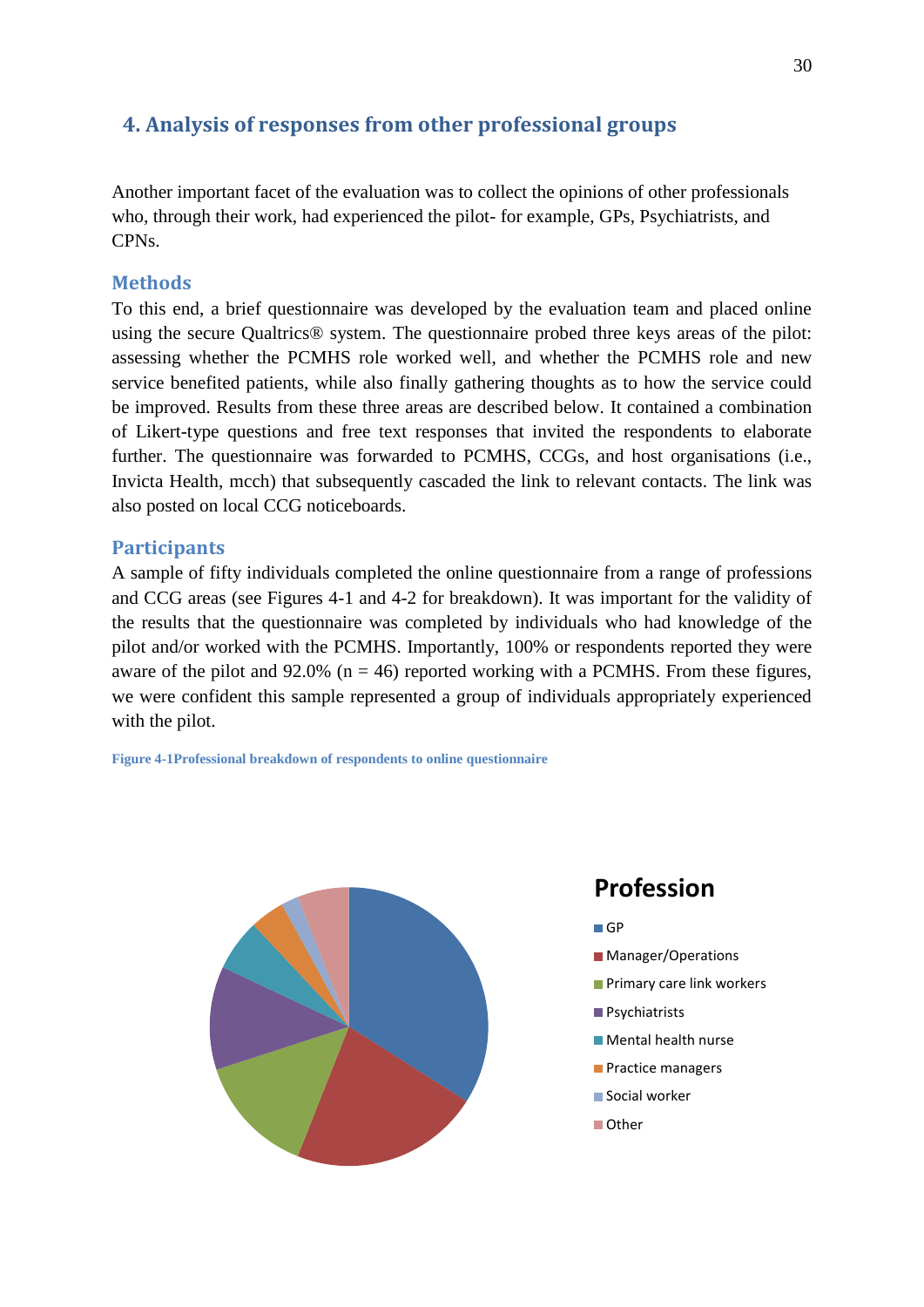**Figure 4-2. CCG breakdown of respondents to online questionnaire** 



# **Results**

### **Assessment of PCMHS role**

Question 1 asked *"In your view do you think the PCMHS role works well?"* and was scored on a Likert-type scale from 1 (Strongly disagree) to 5 (Strongly agree). Figure 4-3 shows a breakdown of responses to this question.

**Figure 4-3 Breakdown of responses for Question 1.** 

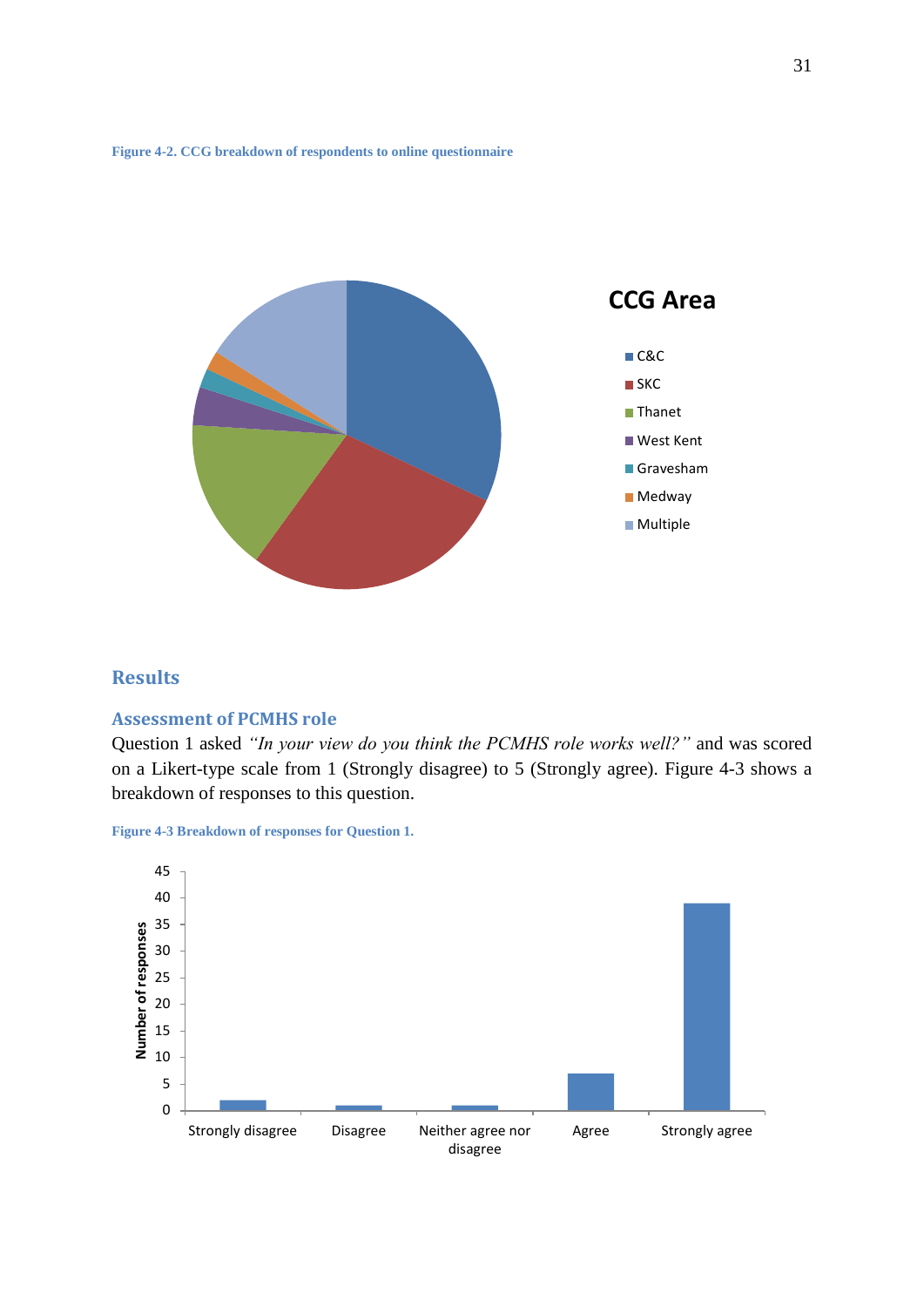Key points from the responses to Question 1.

- Mean response across the sample was  $4.60$  (SD = .95);
- $\bullet$  92% (n =46) of respondents either agreed or strongly agreed that the PCMHS role worked well;
- $\bullet$  6% (n = 3) of respondents either disagreed or strongly disagreed that the PCMHS role worked well.

Respondents were also asked to elaborate on their assessment of the role, with 44 of the 50 respondents providing some feedback. Regarding the answers for those who assessed the role as 'not working well', two of the comments conflicted with the initial view with both expressing positive aspects of the pilot- for example, highlighting the expertise the PCMHS offer and their ability to facilitate a smooth discharge from secondary to primary care services. The third comment was more in line with the initial assessment, highlighting a lack of contact with the PCMHS as a reason for the dissatisfaction.

Regarding the reasons why respondents thought the PCMHS role worked well, **five** key themes emerged from the free text responses:

- PCMHS help prevent relapse and/or readmission to secondary care;
- Patients benefit from the service:
- The pilot provides an opportunity to work together across professional groups;
- The type of service (e.g., consistent support, speed of response) provided by the PCMHS;
- The service helps reduce the gap between primary and secondary mental health care.

Preventing relapse and/or readmission in to secondary care, was the most frequently cited reason as to why the PCMHS worked well. Having a PCMHS in place often allowed for patients to access the help they needed quicker than previous. In addition, the type of care provided by the PCMHS – consistent, one-to-one, and easily accessible- allowed for potential declines in mental health to be detected earlier and further deterioration prevented.

Responses illustrating this theme came from across professional groups- for example:

*"It simply prevents relapse through early detection of relapse indicators. The primary*  care specialist kept closely monitoring and we worked together to prevent relapse and *rehospitalisation."* (P024, Psychiatrist)

*"The cl*ients with whom I have joint worked have found the service incredibly supportive and I believe this support is invaluable to preventing people from having to re-enter secondary services*"*. (P017, Primary Care Link Worker)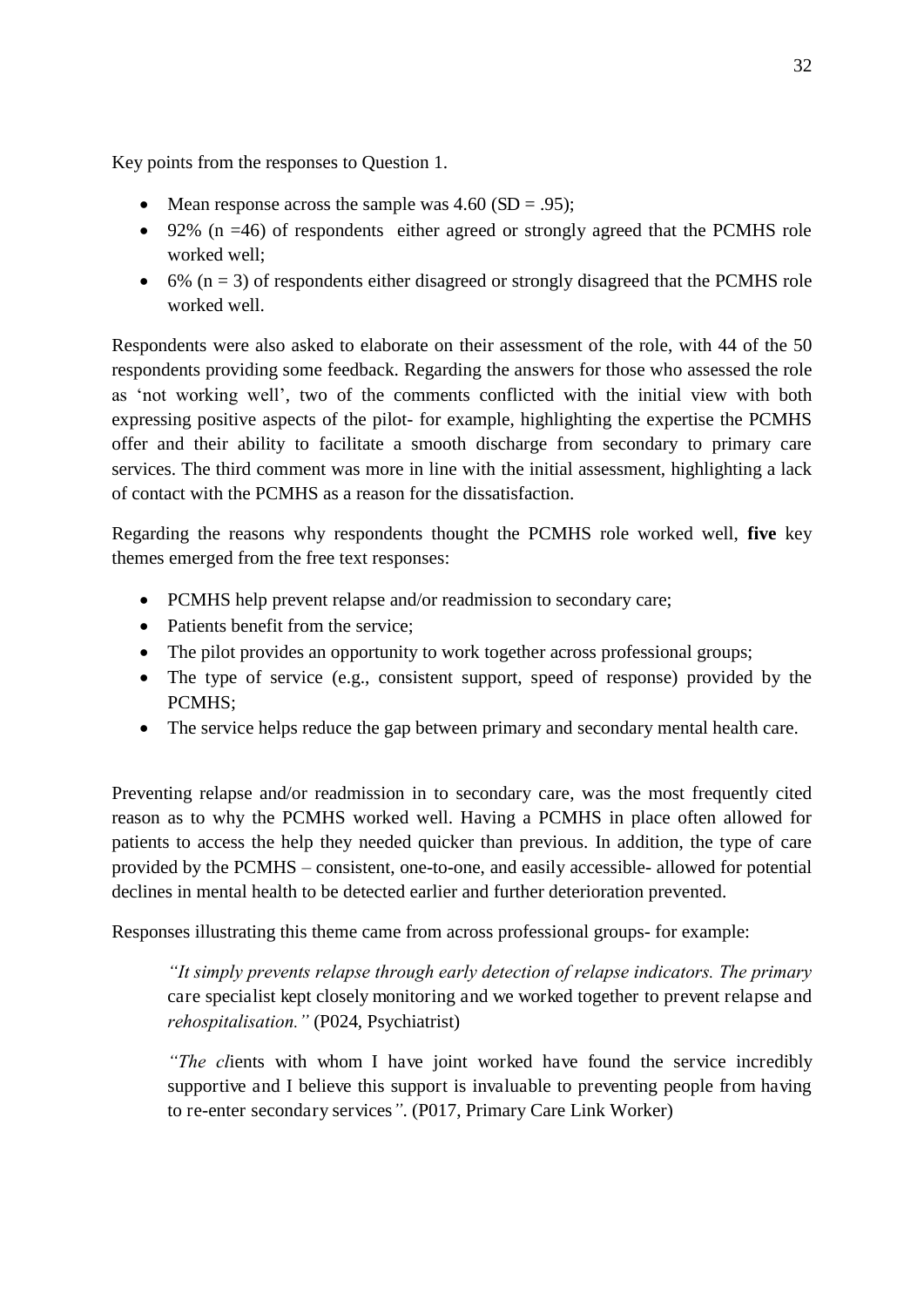Supporting the assertion that PCMHS help to prevent relapse, a second theme emerged around how beneficial the service is seen to be for patients. A number of responses indicated receiving positive feedback, while some offered specific examples:

<span id="page-33-0"></span>*"Patients have expressed satisfaction with the* service and it has provided care to *patients to enable them to begin to engage with community services"* (P006, Operations/Management)

"A patient was discharged when improved but was still having problems. As a result of the mental health specialist, she was well monitored and feels safe in the community setting." (P047, GP)

<span id="page-33-1"></span>A number of responses also highlighted how the pilot has provided the opportunity to build relationships with other professions and, in doing so, encouraged a more co-ordinated approach to the management of patients care. For example:

*"*I can highlight patients in crisis or those not attending and often they (the PCMHS) *know what is going on and avoid duplication of tasks."* (P019, GP)

*"*By attending one of our team meetings and giving a clear explanation of their role and how they fit in with secondary and primary care. Our counsellors felt supported by them, and, as a team, felt we had a named person to consult with should issues arise*"* (P043, Operations/Manager)

The type of support provided by PCMHS and the design of the pilot service was complemented by a number of respondents, with recognition that providing mental health care in a primary care setting can benefit certain groups of patients. The quotes below illustrate the type of feedback classified under this theme:

*"I have patients who do not want to go to secondary care mental health service*  because they did not have good experience with the service. However they were very receptive to receive support from the primary care mental health specialist in the *community."* (P045, GP)

*"They* (the PCMHS) provided on-going support for clients who no longer require the intensive mental health treatment and care but who still require some level of monitoring, treatment and care. This allows clients who would have remained in secondary care to be discharged which is both positive for the client to see their progress and also for the service to have more space to see clients who require more *intense care."* (P037, Care Coordinator)

The final theme to emerge highlighted how the PCMHS can impact on a patients' transition between primary and secondary mental healthcare services. Responses illustrated the positive effect of the PCMHS on this process- for example, emphasising how the specialists act as a bridge, for patients and professionals, between primary and secondary care. Furthermore it was acknowledged that having this 'bridge' enabled a smoother transition between services and therefore benefited the patient.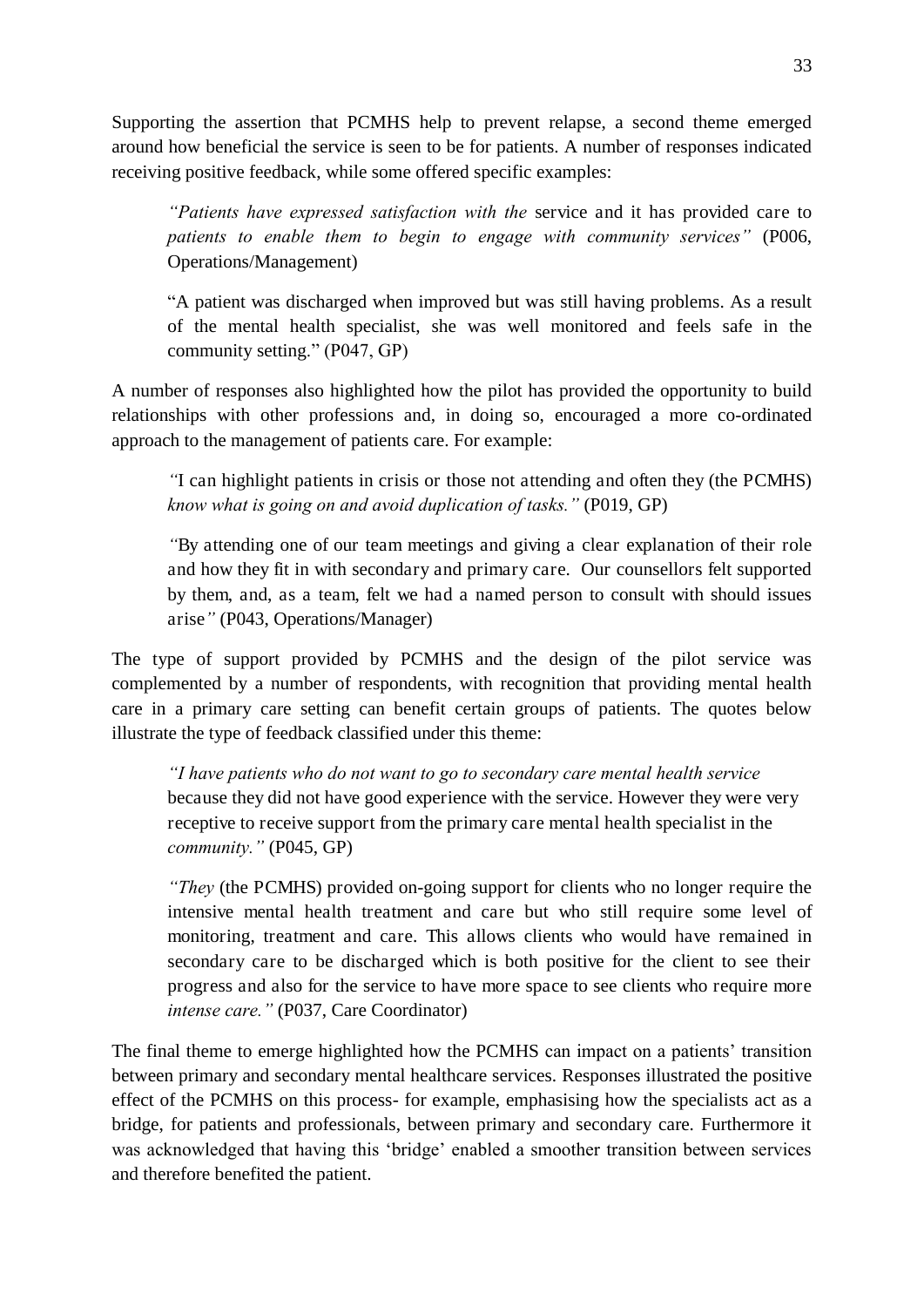*"Primary care mental health specialis*ts are a key tool to help our patients adjust to the transition to primary care whilst still having preferential access to mental health *services."* (P026, Consultant Psychiatrist)

# **How has the new service benefited patients?**

Question 2 focused on whether the new service benefited patients and, if so, what these benefits might be. Accordingly, respondents were asked to answer 'yes' or 'no' to the following question: *'In* your view, have patients benefited from the support provided by the PCMHS?*'* Figure 4-4 shows a breakdown of responses to this question.

**Figure 4-4 Breakdown of responses for Question 2: Do you think patients have benefited from the support provided by PCMHS?** 



Key points from the responses to Question 2.

- $\bullet$  96% (n =47) of respondents indicated they thought patients had benefited;
- $\bullet$  4% (n = 2) of respondents indicated they thought patient had not benefited.

Again, respondents were also asked to elaborate on their assessment by providing an example of how the service had either benefited, or failed to benefit, patients. Examples were provided by 42 respondents.

Taking the two respondents who indicated that they did not feel the service had benefited patients- one indicated they had not received any feedback from patients, so did not feel they could accurately comment, while the second expressed they were unable to decide so chose the 'no' option.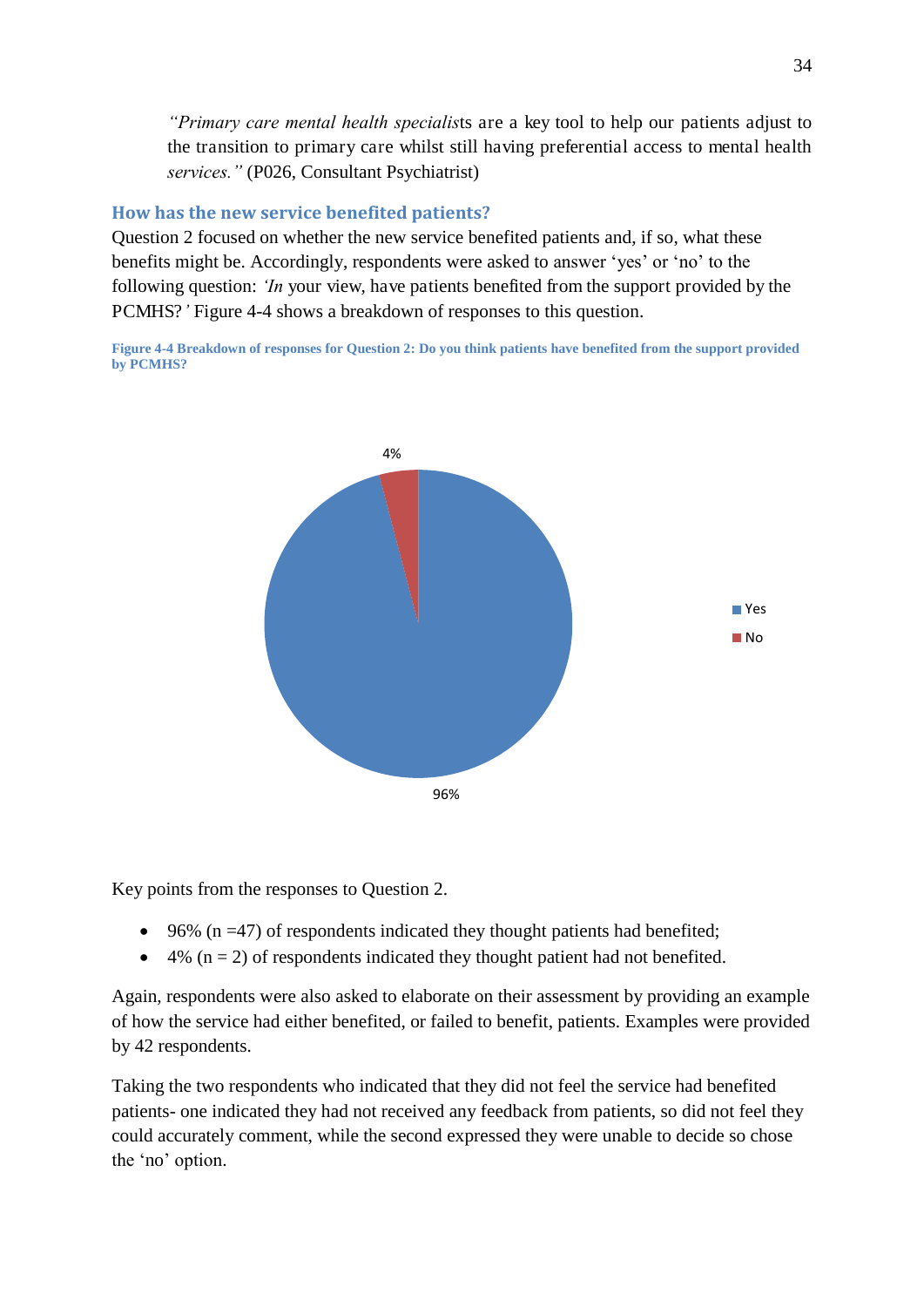<span id="page-35-0"></span>Regarding the reasons why respondents thought the PCMHS role benefited patients, **three**  key benefits to patients emerged from the free text responses:

- Location of the appointments;
- Improvements in quality of life;
- Reduction in anxiety regarding transition from secondary to primary services;

<span id="page-35-1"></span>Regarding the first benefit- location of appointments, respondents emphasised that providing appointments in a familiar community setting (i.e., either at home or in local GP surgeries) seemed to be appreciated by patients. For example, respondents emphasised:

*"They (the patients)* appreciate the local appointments in the practice- *it's a seamless*  process." (P005, Practice Manager)

*"The p*atients are seen in *their own environments."* (P010, Consultant Psychiatrist)

Improvements in well-being and quality of life were also cited as an example of how patients had benefited. Some responses did not contain specifics, instead referring to a 'general' improvement in patients who had been referred to the PCMHS. However some also provided more details, highlighting patients who could now lead more independent and fulfilled lives as a consequence of the support provided by PCMHS. For example:

*"Many (patients) have avoided eviction and entered the community in a positive way."* (P032, Inclusion worker)

Furthermore, improvements in patient quality of life were seen as a result of patients being empowered by the specialists to understand and manage their mental health needs. For example, responses emphasised:

*"…….Individuals* are taking responsibility of their own recovery and linking in with *community resources."* (P003, Operations/Management)

*"A se*rvice user was discharged to shared care. This has worked well for the service *user and feels more empowered."* (P015, Member of CMHT)

Finally, building on a previously identified theme regarding how PCMHS facilitate a smoother transition between secondary and primary care, respondents indicated how this improvement benefited patients by decreasing the anxiety about the transition. For example:

*"The transition for patients who have been supported in secondary care to primary*  care is anxiety provoking and has led, for some patients, their mental health deteriorating - the support provided by the mental health specialists ensures that the transition and discharge process runs smoothly and patients are reassured throughout.*"* (P002, Operations/Management)

*"Patien*ts feel safer during the transition and are not reluctant to leave secondary *services."* (P026, Consultant Psychiatrist)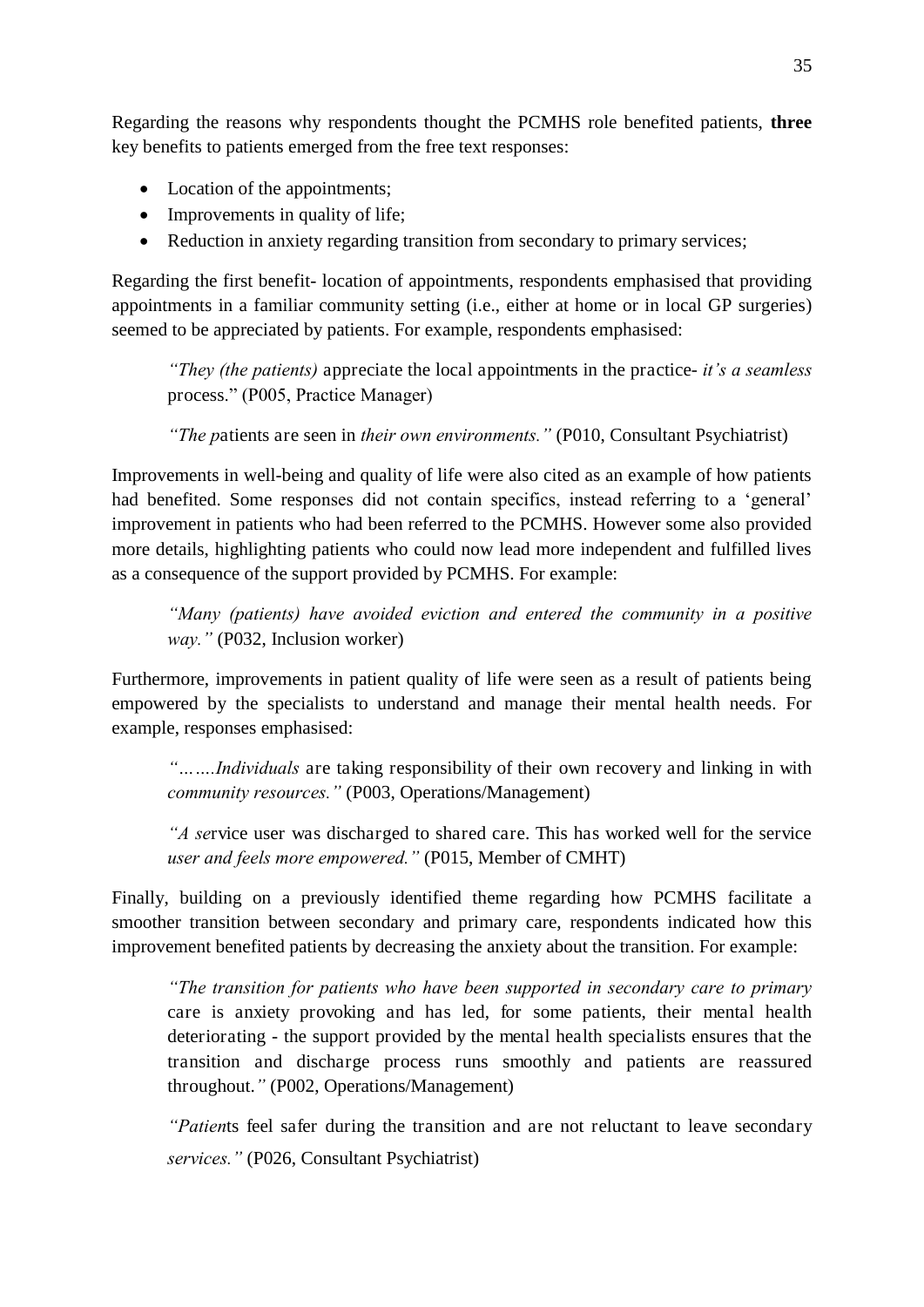# **How do you think the service could be improved?**

As this is a pilot project, it was also essentially to assess views on how the service and role could be improved upon. Accordingly Question 3 probed first whether improvements could be made to the service and secondly, what these improvements might be

Accordingly, respondents were asked to answer 'yes' or 'no' to the following question: *'In* your view, are there any improvements that could be made to the specialist role and/or service*?'* Figure 4-5 shows a breakdown of responses to this question.



**Figure 4-5 Breakdown of responses for Question 3: Are there any improvements?** 

Key points from the responses to Question 3.

- $\bullet$  80% (n = 39) of respondents indicated improvements could be made;
- 20% ( $n = 10$ ) of respondents indicated no improvements were necessary.

None of the 10 respondents who indicated the service required no improvements provided any further comment. Regarding those respondents who indicated an improvement, all 39 went on to provide specific examples. These responses were categorised in to **four** themes:

- Increasing capacity;
- Widening of job description/responsibilities of PCMHS;
- Practical elements of the pilot ( e.g., IT, protocols, safeguarding);
- Increasing presence.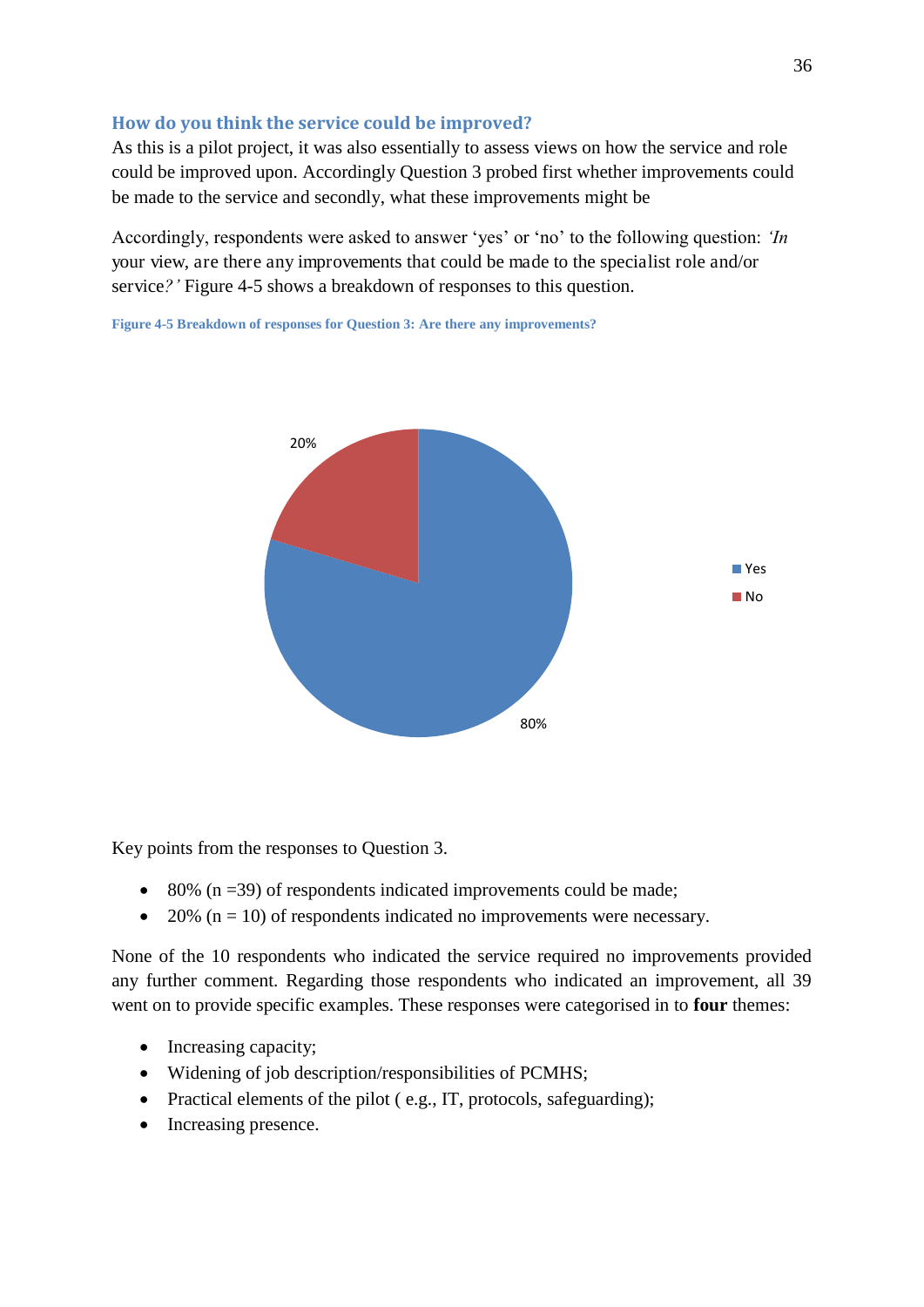Regarding increasing capacity, this theme encompassed a number of areas in which respondents indicated an 'increase in capacity' would improve the service- for example, employing more specialists, expanding eligible clusters and the number of GP surgeries covered. For example:

*"*With more practitioners this service may be able to take referrals from primary care reducing referrals to secondary services*."* (P025, Mental Health Nurse)

*"To expand the role and not just to restrict them for clusters 7,11 & 12.I hope they*  will be able to see patients with complex needs that they are not in those specific clusters, (but are) too complicated for GPs & IAPT services to look after and do not *meet the criteria for secondary mental health services."* (P009, GP)

A number of responses reiterated frustrations expressed by the PCMHS regarding shared care patients and those on depot injections being unable to easily access the PCMHS (or shared care as it is referred to in the quote below). An example of this is illustrated in the quote below:

*"Only a small number of service users have managed to go to shared care on this*  medication. Service users who are settled with a care package are not able to be *discharged to shared care."* (P015, Member of CMHT)

Widening the responsibilities of the specialists was a second improvement cited, with specific additional duties potentially facilitating an improved service- for example:

*"They (the PCMHS) should be in the position to reject inappropriate dis*charges from the secondary care and should be able to re-refer patients back to the secondary care, *bypassing GPs."* (P045, GP)

*"*They (the PCMHS) could be given more autonomy to sign off personal health *budgets."* (P033, Primary Care Link Worker)

*"*Perhaps widening the triage role in primary care, and also being able to assess *those who IAPTS find difficult"* (P036, GP)

A number of practical concerns were also highlighted, and in some cases mirrored those expressed by the specialists themselves- for example, not having adequate protocols in place and difficulties accessing IT systems and records across primary and secondary care.

*"Basic* structures are not in place for everybody involved to understand the processes.*"* (P014, Psychiatrist)

*"It would work better if they had joint access to Rio to ensure seamless handovers and better communications"* (P030, CPN)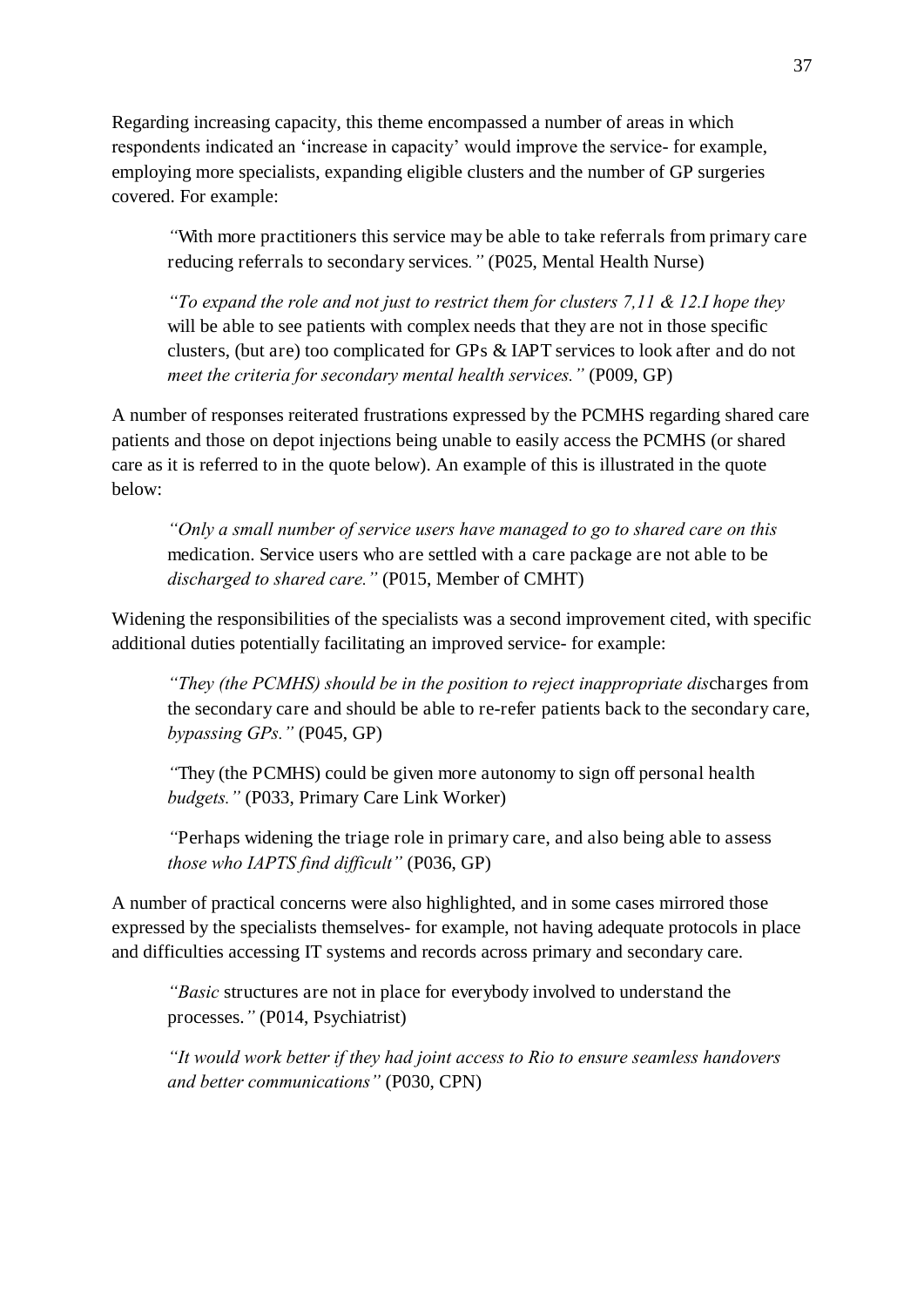<span id="page-38-1"></span><span id="page-38-0"></span>Finally, as mentioned in Question 1, some respondents felt disconnected from the new service and would benefit from more personal contact with the PCMHS.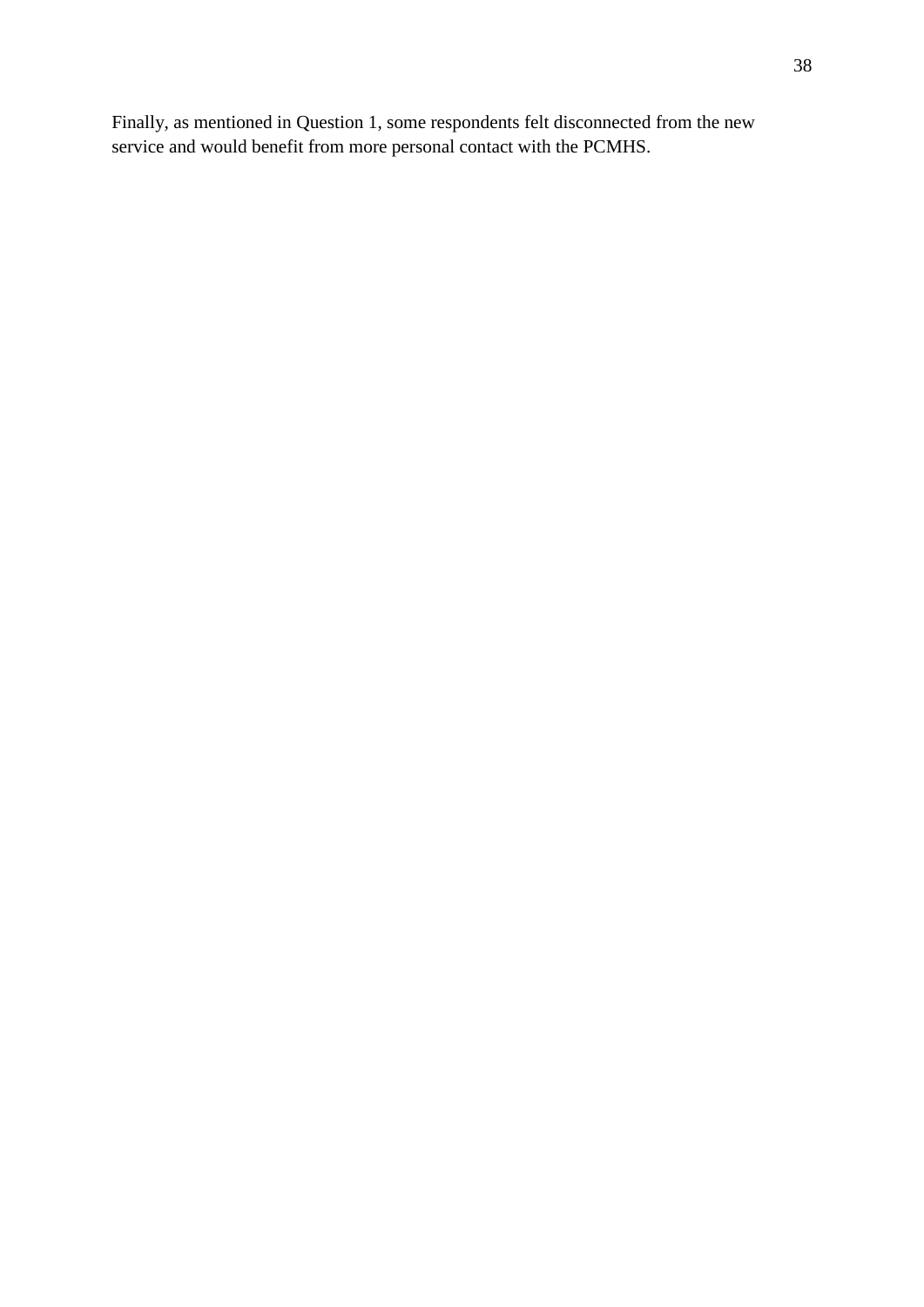# <span id="page-39-0"></span>**5. A Unit Cost Analysis for Primary Care Mental Health Specialist Service**

A unit cost analysis was conducted to understand the amount of additional resources needed for a patient to receive care from the Primary Care Mental Health Specialist (PCMHS). A unit cost can be defined as:

# **'The total costs (over a month period) associated with the PCMHS divided by the number of patients.'**

A unit cost analysis does not take into account the costs associated with the services/care a patient normally receives; however, it is still an important measure as it provides information on the relevant costs associated with the PCMHS. It also assists policy makers to decide whether it is possible to implement this service on a large scale, given the resources they have.

#### **Methods**

<span id="page-39-1"></span>Accordingly for the purpose of this evaluation, a unit cost analysis is performed from a health service perspective, hence only costs associated with implementing the PCMHS service are considered. This analysis does not take into account the costs relating to societal inputs (e.g., carer support), whether or not these costs are associated with receiving the service. In addition, it was noted that specialists are expected to attend additional events organised by local Clinical Commissioning Group (CCG), and the analysis needs to take into account the costs associated with attending these events. Therefore, the main unit costs we are interested in are:

- **The monthly unit cost per patient for receiving the PSMHS service (based on the data of October 2014);**
- **The monthly unit cost per specialist for delivering additional events (based on the data of October 2014).**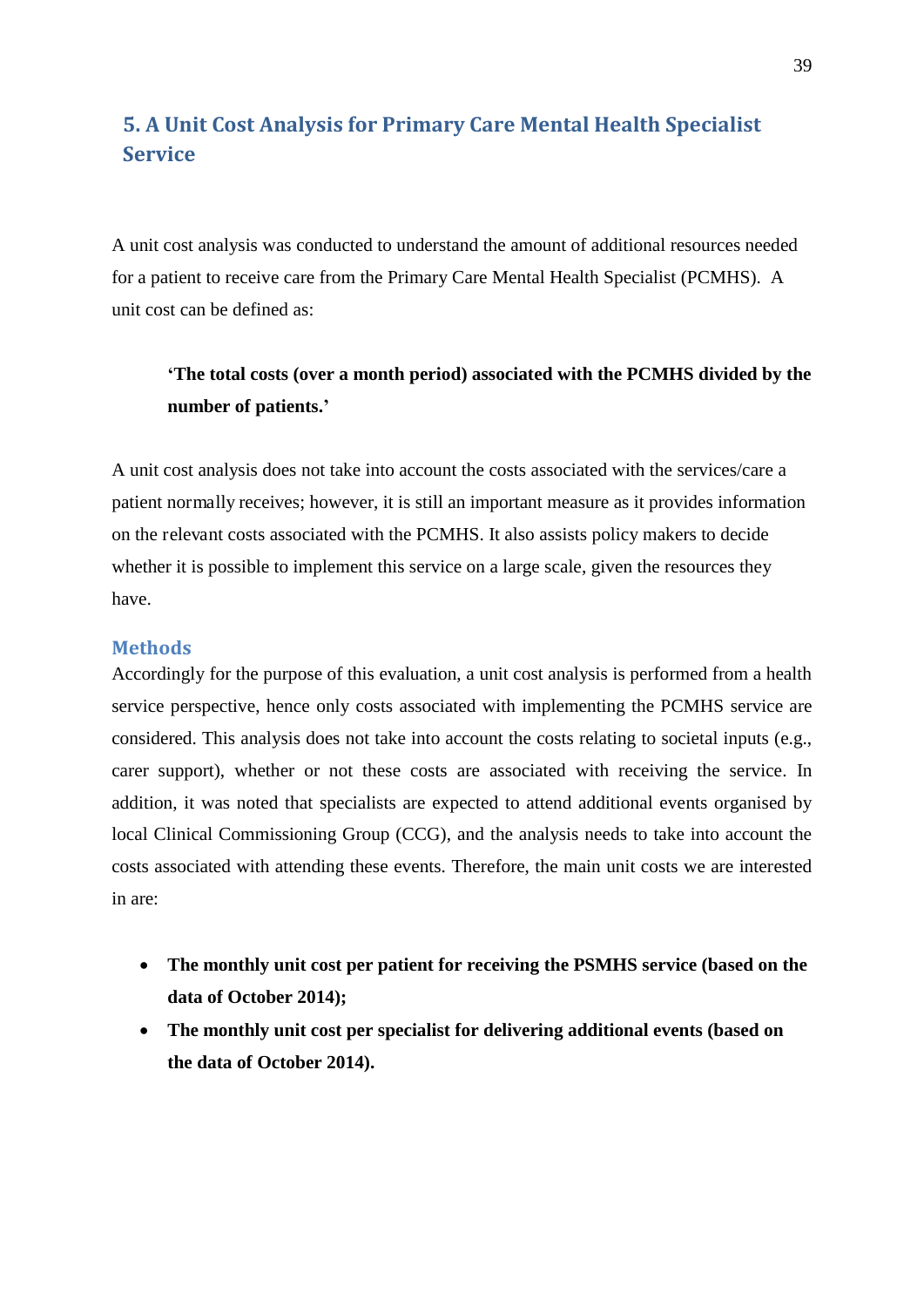# <span id="page-40-1"></span>**Study design and data collection**

A total of 11 specialists were asked to record their activities from 1 October 2014 to 31 October 2014 using Time and Activity Recording Sheets (TARS) (Appendix D). The TARS contains three sub-sheets:

- An instruction sheet explaining how the time and activity of a specialist should be recorded;
- A patient sheet (template) explaining the activity categories that need to be recorded (this sheet should be recorded separately for each individual patient);
- An additional activity sheet recording various activities organised by CCGs and time spent on liaison with CCGs (e.g., Awareness Day) in October 2014;
- A summary sheet which summarises specialist's time and activities for all patients in October 2014. (All sub-sheets can be found in Appendix D)

Before disseminating the TARS, a pilot questionnaire was disseminated and tested among the specialists. A meeting which involved six specialists and the health economist was also held to discuss the questionnaire. Comments from the specialists were taken into account in designing the final questionnaire.

## **Measurements**

<span id="page-40-0"></span>Cost measures for the PCMHS were collected for the main categories described in Table 5-1. Information was then summarised in an excel sheet, and analysed using STATA 13 software. The analysis distinguishes main activity (i.e., contact with patients), and additional activities (i.e., additional events organised by CCGs as well as time spent on liaison with CCGs).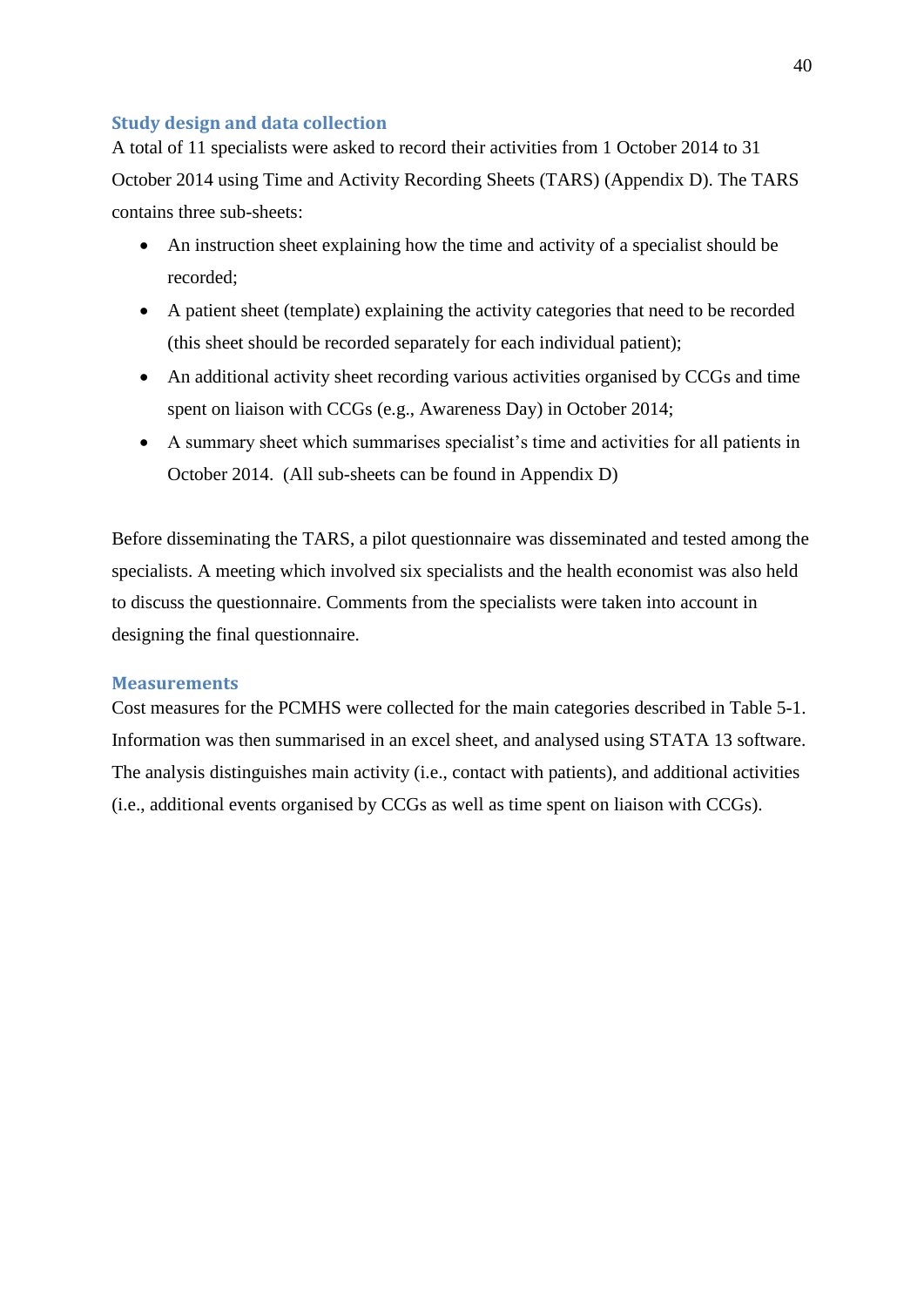**Table 5-1**. List of measurements

<span id="page-41-0"></span>

| <b>Major Activities</b>               |
|---------------------------------------|
| Number of patients                    |
| Screening time                        |
| Number of new patients                |
| Contact hours                         |
| Number of sessions delivered          |
| Preparation time for sessions         |
| Fuel costs for additional events      |
| Travel time                           |
| Time spent on admin tasks             |
| Number of patients being discharged   |
| <b>Additional activities</b>          |
| Time spent to liaison with GP and CCP |
| Time spent on additional events       |
| Number of additional events           |
| Travel time for additional events     |
| Fuel costs for additional events      |
| <b>Monthly salary</b>                 |

## <span id="page-41-1"></span>**Analysis**

The monthly unit cost per patient receiving support from a PCMHS is calculated as **the cost for a consultation, multiplied by the average number of sessions a patient receives for a month**.

The monthly unit cost per specialist for delivering additional events is calculated as **the cost for delivering a session multiplied by the average number of events a specialist delivers for a month.** 

In order to calculate these unit costs, the analysis calculated the following cost items:

- average hourly cost for a specialist time;
- average cost per patient consultation session;
- average cost per additional event;
- average cost for screening a new patient;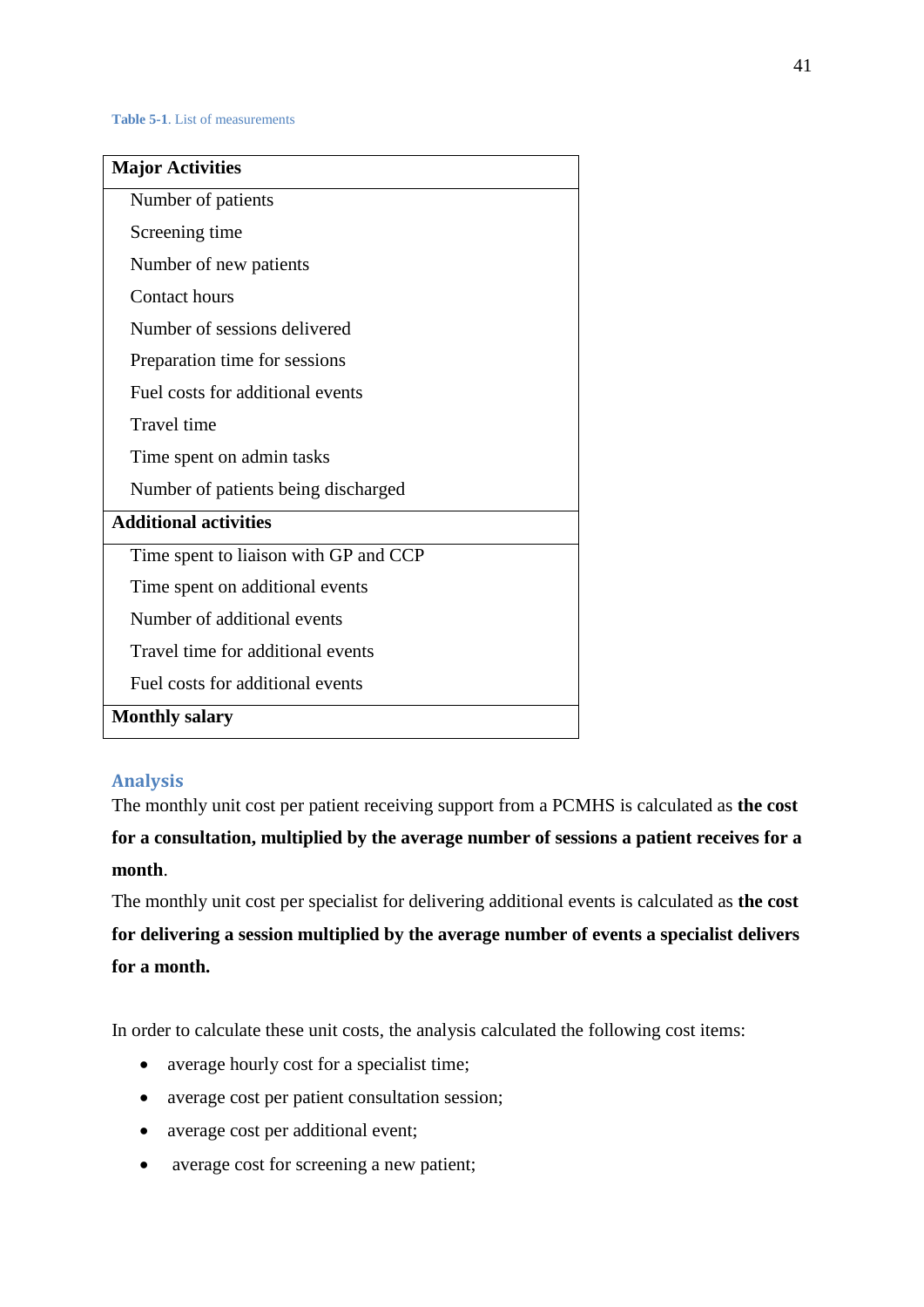<span id="page-42-1"></span>Finally, the unit cost accounted for the specialist' salary and travel costs. Information on specialists' salary was provided by local commissioners, and was adjusted by the actual number of days they worked in October.

# **Results**

Table 5-2 displays the summary statistics of the data. Key points from this table are:

- The average number of working days per specialist was 16.64 days;
- The average number of working hours was 137.14 hours (based on 20 working days in October 2014);
- A total of 399 patients (including new and discharged patients) received the PCMHS intervention in October 2014. Each specialist covered 36 patients. The average cost for one hour of the PCMHS time was **£15.95.**

|                    | # Working  |            | # Patient  | # Total    |          |
|--------------------|------------|------------|------------|------------|----------|
| CCG (# Specialist) | days per   | # Patients | per        | working    | Cost per |
|                    |            |            |            | hours per  | hour     |
|                    | specialist |            | specialist | specialist |          |
| Canterbury $(N=2)$ | 15.50      | 60         | 30.00      | 134.00     | 15.79    |
| Dartford $(N=1)$   | 8.00       | 45         | 45.00      | 83.00      | 10.12    |
| Medway $(N=3)$     | 16.67      | 98         | 32.67      | 136.83     | 15.75    |
| South Kent $(N=1)$ | 17.00      | 40         | 40.00      | 139.50     | 18.04    |
| Swale $(N=2)$      | 20.00      | 59         | 29.50      | 178.25     | 12.43    |
| Thanet $(N=2)$     | 18.50      | 97         | 48.50      | 125.52     | 21.82    |
| Average $(N=11)$   | 16.64      | 399        | 36.27      | 137.14     | 15.95    |

<span id="page-42-0"></span>**Table 5-2.** Summary statistics by CCGs

Table 5-3 displays the summary statistics of the main activities (i.e., patient consultation) and the related costs. In October 2014, each specialist delivered an average of **36.36 sessions**. On average, each session lasted for **2.93 hours**, with a cost of **£41.28**.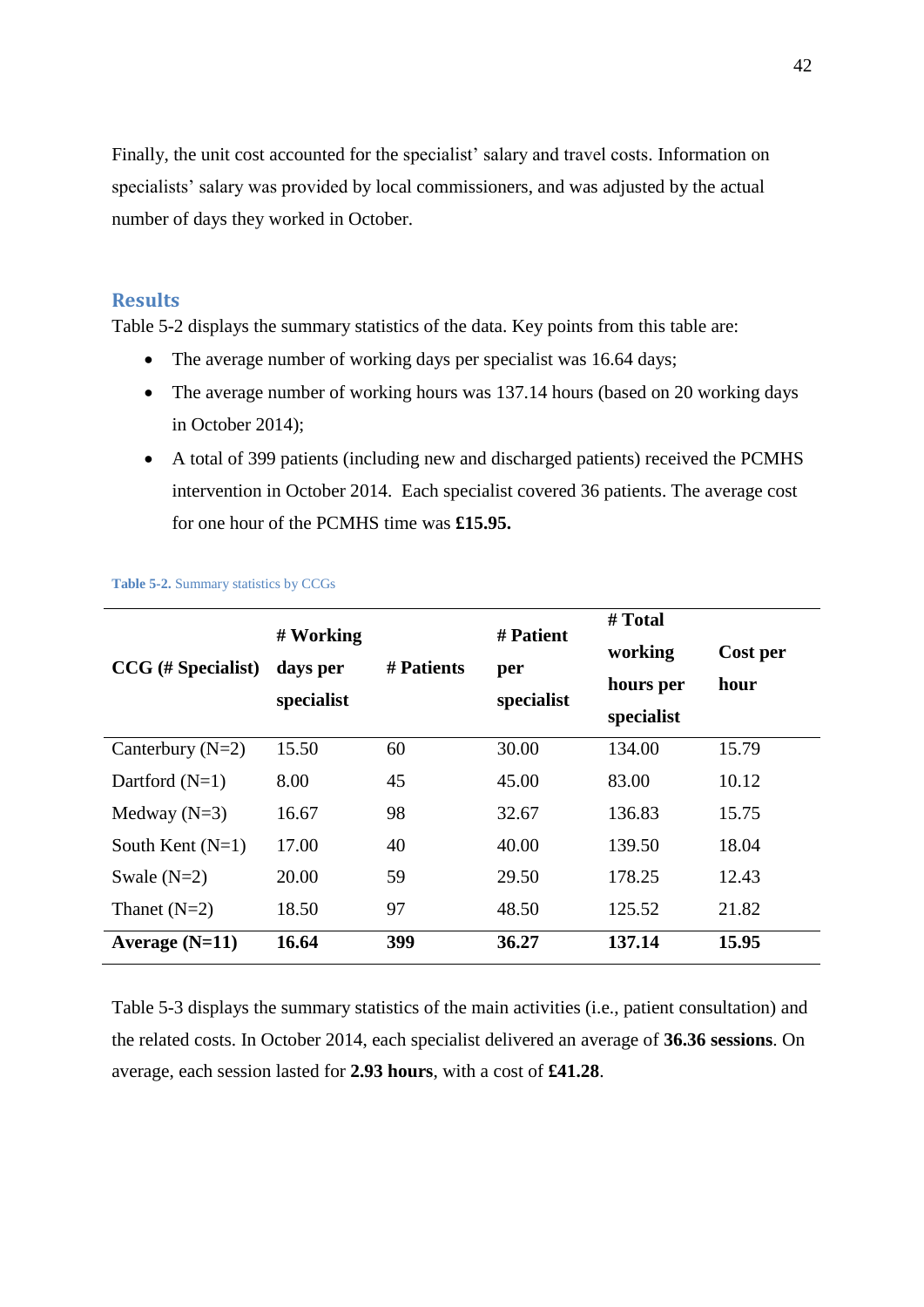<span id="page-43-0"></span>

| $CCG$ (# Specialist) | # Sessions per specialist Hours per session |      | Costs per session <sup>3</sup> |
|----------------------|---------------------------------------------|------|--------------------------------|
|                      |                                             |      |                                |
| Canterbury $(N=2)$   | 36                                          | 3.49 | 45.93                          |
| Dartford $(N=1)$     | 45                                          | 1.71 | 13.26                          |
| Medway $(N=3)$       | 30                                          | 3.26 | 50.52                          |
| South Kent $(N=1)$   | 40                                          | 2.59 | 40.06                          |
| Swale $(N=2)$        | 33.5                                        | 3.64 | 44.04                          |
| Thanet $(N=2)$       | 43                                          | 1.93 | 34.65                          |
| Average $(N=11)$     | 36.36                                       | 2.93 | 41.28                          |

**Table 5-3**. Summary of the main activities

Figure 5-1 shows the per session cost broken down into different categories (i.e., contact hours, travel time, administration time, and preparation time). The finding shows that contact hours and administration are the major costs associated with delivering a patient session. **Figure 5-1.** Costs per session by CCGs  $(f)$ 

<span id="page-43-1"></span>

<sup>&</sup>lt;sup>2</sup> Hours per session includes contact hours, travel time, time for preparation and administration time.<br><sup>3</sup> Hours per session includes costs or contact hours, travel, preparation and administration.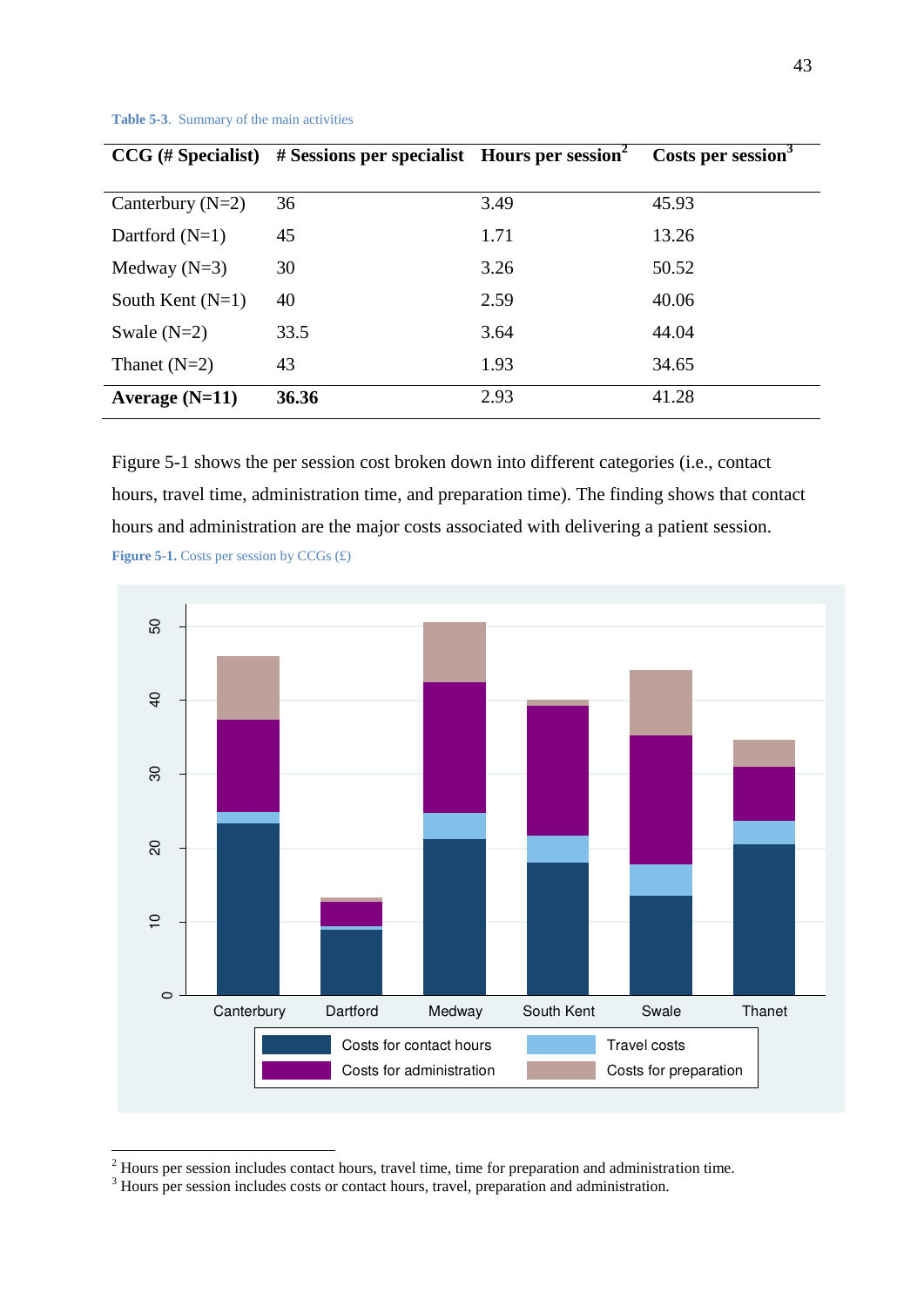<span id="page-44-0"></span>Table 5-4 shows the time and costs for screening a new patient. The screening process lasted for **1.40 hours** with a cost of **£20.92** per patient.

**Table 5-4**. Cost for screening a new patient

| Hours spent on screening a new    |       |  |  |
|-----------------------------------|-------|--|--|
| patient                           | 1.40  |  |  |
| Costs for screening a new patient | 20.92 |  |  |

Table 5-5 shows the summary characteristics for additional activities—number of additional events, average hours spent per additional events, and time spent on liaison with CCGs per specialist. In October 2014, each specialist attended an average of **3.45** additional events. Each event lasted for approximately **6.98 hours,** with a cost of **£121.87**.

|                    |              |                      |                     | <b>Hours</b> on |
|--------------------|--------------|----------------------|---------------------|-----------------|
|                    | # Additional | <b>Average hours</b> | <b>Average cost</b> | liaison with    |
|                    | events per   | spent per            | per additional      | <b>CCGs</b> per |
| <b>CCG</b>         | specialist   | additional event     | event               | specialist      |
| Canterbury $(N=2)$ | 1.00         | 1.50                 | 17.60               | 3.00            |
| Dartford $(N=1)$   | 4.00         | 0.50                 | 8.06                | 2.00            |
| Medway $(N=3)$     | 3.67         | 11.83                | 196.79              | 7.33            |
| South Kent $(N=1)$ | 3.00         | 7.50                 | 171.42              | 12.00           |
| Swale $(N=2)$      | 3.50         | 11.20                | 160.32              | 5.00            |
| Thanet $(N=2)$     | 5.50         | 3.94                 | 107.41              | 8.00            |
| Average $(N=11)$   | 3.45         | 6.98                 | 121.87              | 6.2             |

**Table 5-5**. Summary statistics for additional events

Figure 5-2 shows the per session cost broken down into different categories (i.e., contact hours, travel time, administration time and preparation time). The finding shows that contact hours and administration are the major cost items associated with delivering a patient session.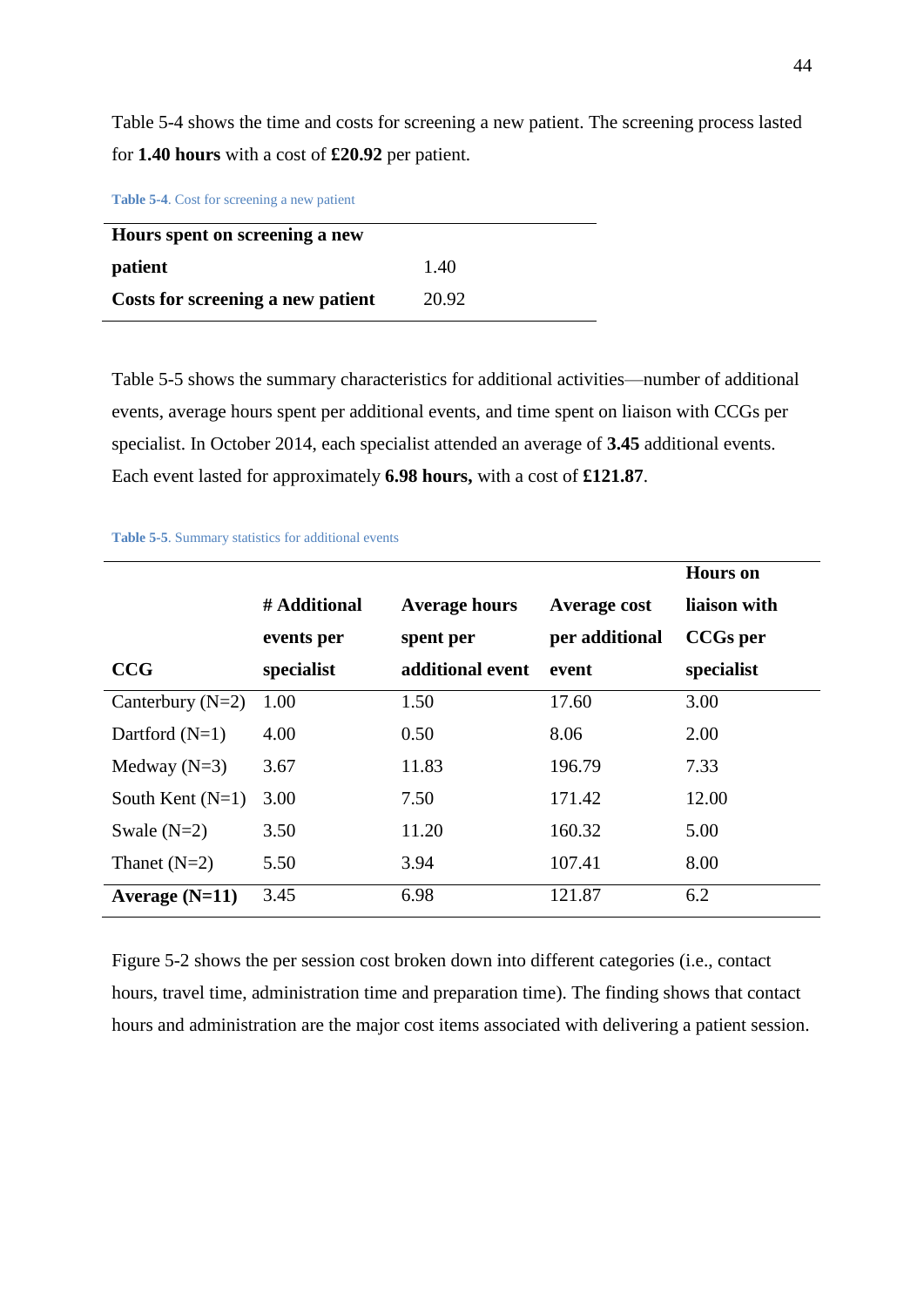

<span id="page-45-1"></span><span id="page-45-0"></span>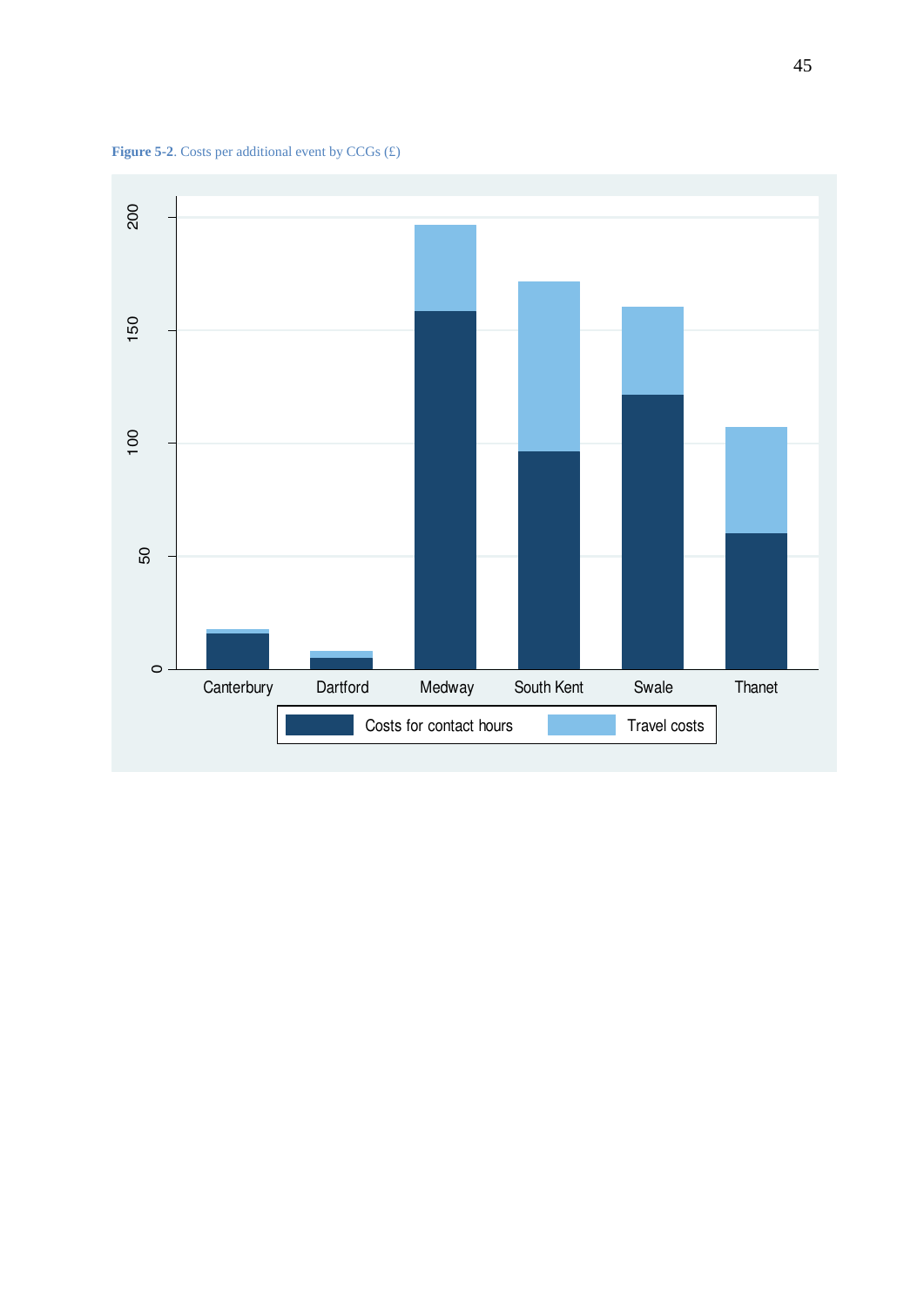<span id="page-46-1"></span><span id="page-46-0"></span>Table 5-6 shows the monthly unit cost per patient for consultation sessions and monthly unit cost per specialist for delivering additional events. On average, monthly unit cost per patient for delivering patient consultation sessions is £73.01, and monthly unit cost per specialist for delivering additional events is £607.41.

<span id="page-46-3"></span><span id="page-46-2"></span>

|               | Monthly unit cost per patient | Monthly unit cost per specialist |  |  |
|---------------|-------------------------------|----------------------------------|--|--|
| CCG           | for PCMHS support             | for delivering additional events |  |  |
| Canterbury    | 91.54                         | 82.81                            |  |  |
| Dartford      | 82.90                         | 131.20                           |  |  |
| Medway        | 103.43                        | 887.75                           |  |  |
| South Kent    | 55.44                         | 859.73                           |  |  |
| Swale         | 49.80                         | 603.63                           |  |  |
| <b>Thanet</b> | 35.92                         | 827.23                           |  |  |
| <b>Total</b>  | 73.01                         | 607.41                           |  |  |

#### **Table 5-6**. Unit costs by CCGs

<span id="page-46-4"></span>Note: the unit cost estimations are based on full time and 20 working days per month. The estimations do not take into account of annual leave.

# **Conclusion**

- The unit cost analysis found that the hourly cost for a specialist time is **£15.95**, and each patient consultation session cost **£41.28** to deliver. The typical unit costs per patient, for a month were **£73.01**.
- The average cost for delivering an additional event is **£121.87**. The unit costs per specialist for delivering additional events (per month) are **£607.41**.

This analysis has limitations: First, the data were collected from 1 October 2014 to 31 October 2014. The time period may not be representative because patient activities may vary across the years. It would be ideal to collect data for a period of six months or more to allow enough variations in the data, and consequently more robust estimations. Second, the data collected were self-report data and can be open to bias from those completing. However, these are imitations of most health care measurements in the absence of other possible objective variables.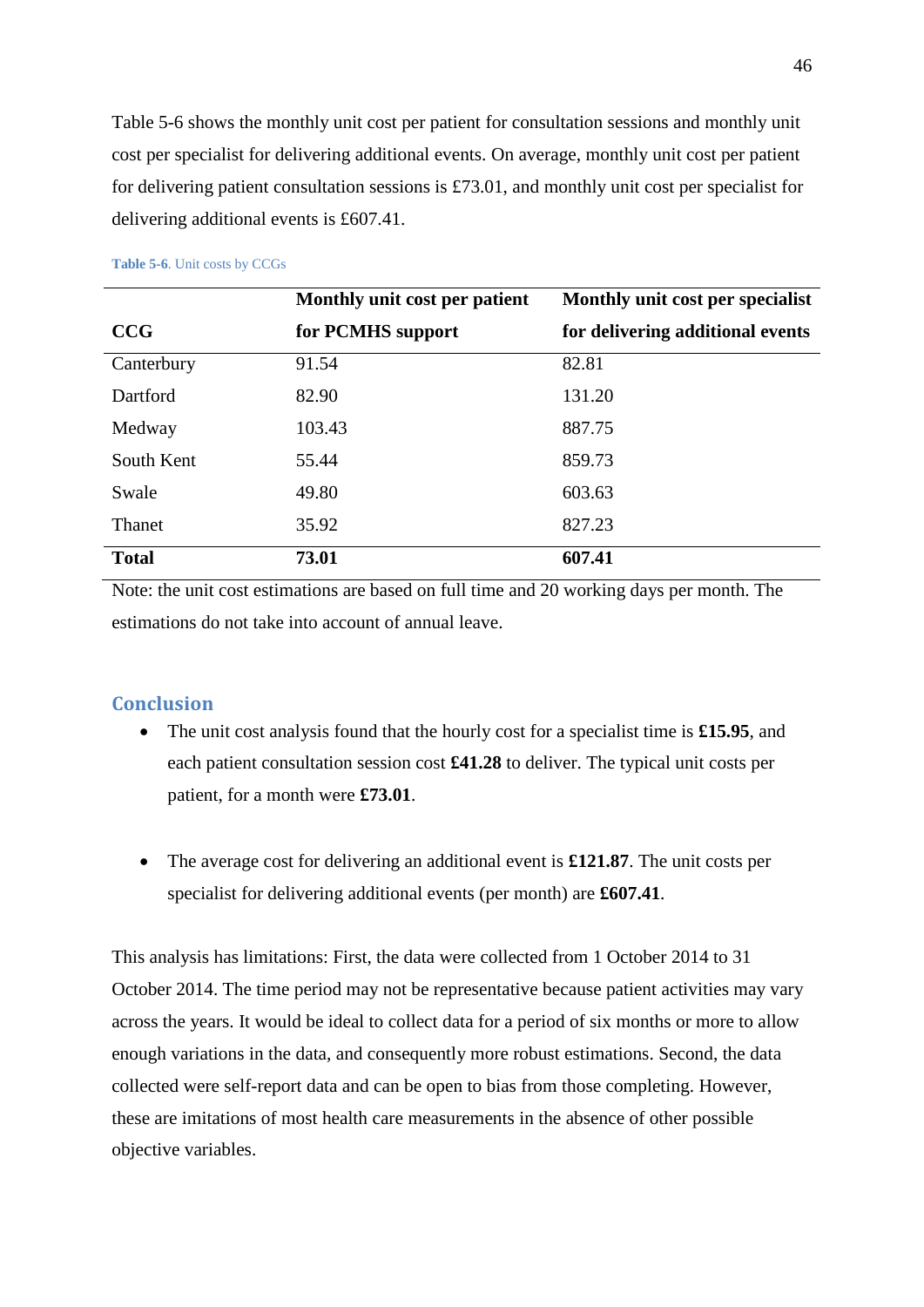# <span id="page-47-0"></span>**6. PCMHS activity data**

### **Methods**

Activity data was collected from PCMHS in each of the six participating CCG areas**.** For the purpose of the evaluation we have utilised data collected April 2013- March 2014 (Year 1) and data for the first two quarters of 2014- April- September (Year 2) and focused on two key areas: discharge from secondary care in to primary care and readmissions in to secondary care.

## **Data**

### **Discharge from secondary care**

Tables 6-1 and 6-2 summarise data on the first key outcome of the pilot -discharge of patients with stable long term mental health long term conditions from secondary care services in to primary care.

#### **Table 6-1 Activity data: Discharged patients for Year 1 (April 2013- March 2014) in clusters 7, 11, and 12 by CCG area.**

| <b>CCG</b>                         | Month<br>started<br>(2013) | Total number of patients discharged from<br>KMPT now in primary care | Target<br>Year $1*$ |                |              |     |
|------------------------------------|----------------------------|----------------------------------------------------------------------|---------------------|----------------|--------------|-----|
|                                    |                            | Cluster 7                                                            | Cluster 11          | Cluster 12     | <b>Total</b> |     |
| Canterbury $\&$<br>Coastal         | Feb                        | 15                                                                   | 38                  | 14             | 67           | 57  |
| Dartford<br>Gravesham &<br>Swanley | Mar                        | 11                                                                   | 39                  | 3              | 53           | 50  |
| Medway                             | Sep                        | 24                                                                   | 24                  | $\overline{2}$ | 50           | 55  |
| South Kent<br>Coastal              | May                        | 12                                                                   | 28                  | 5              | 45           | 45  |
| Swale                              | Aug                        | 3                                                                    | 13                  | 5              | 21           | 38  |
| Thanet                             | Apr                        | 26                                                                   | 16                  | 13             | 55           | 49  |
| <b>Total</b>                       |                            | 91                                                                   | 158                 | 42             | 291          | 294 |

\*Targets for Year 1 were increased during Q3, 2013-2014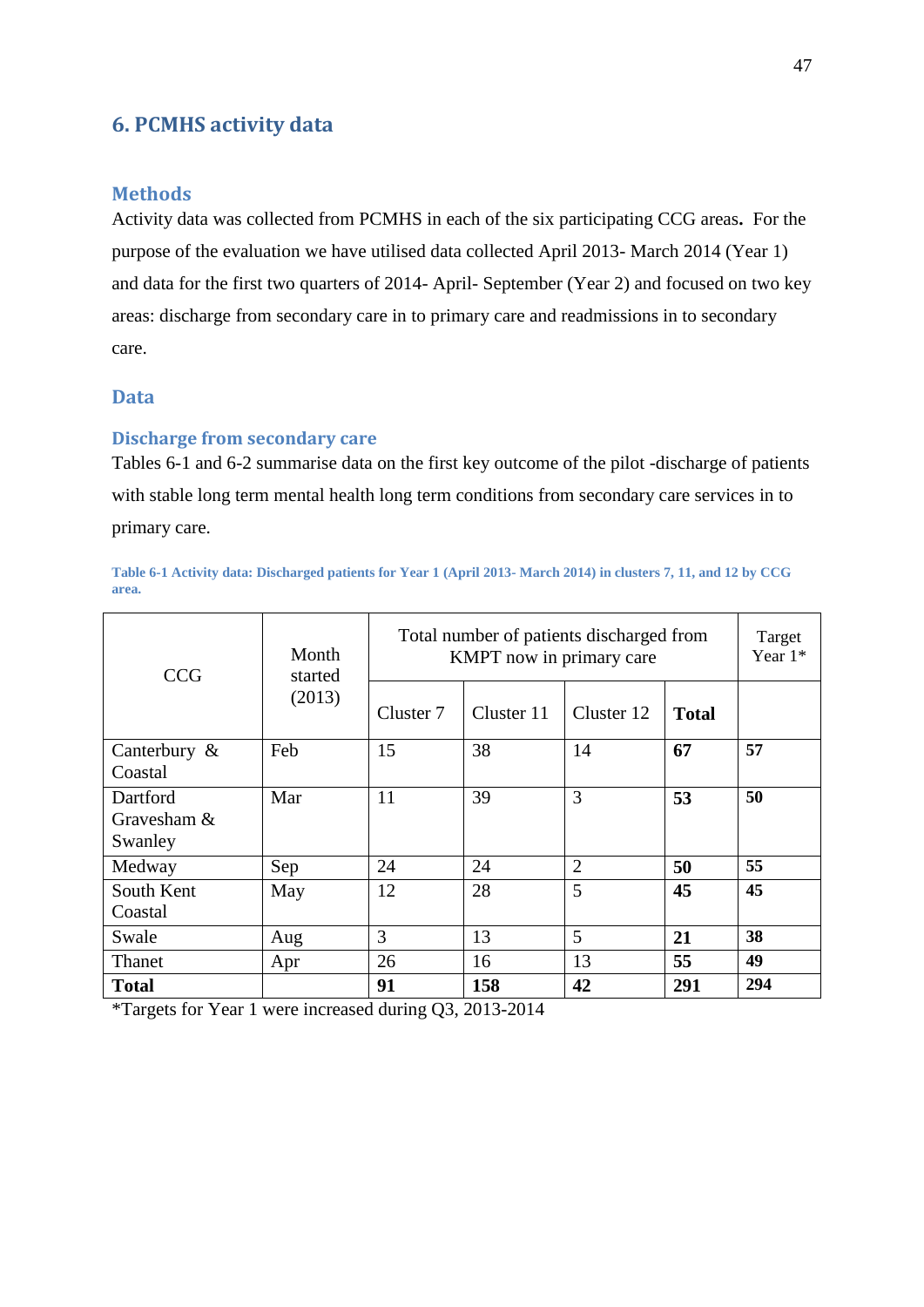<span id="page-48-1"></span>

| <b>CCG</b>                      | Total number of patients discharged from KMPT now in<br>primary care |            |                |              |  |  |  |
|---------------------------------|----------------------------------------------------------------------|------------|----------------|--------------|--|--|--|
|                                 | Cluster 7                                                            | Cluster 11 | Cluster 12     | <b>Total</b> |  |  |  |
| Canterbury & Coastal            | $\overline{2}$                                                       | 12         | 5              | 19           |  |  |  |
| Dartford Gravesham &<br>Swanley | $\overline{4}$                                                       | 17         | $\mathbf{1}$   | 22           |  |  |  |
| Medway                          | 14                                                                   | 19         | 3              | 36           |  |  |  |
| <b>South Kent Coastal</b>       | 15                                                                   | 17         | $\overline{4}$ | 36           |  |  |  |
| Swale                           | 10                                                                   | 6          | 6              | 22           |  |  |  |
| Thanet                          | 10                                                                   | 5          | 3              | 18           |  |  |  |
| <b>Total</b>                    | 55                                                                   | 76         | 22             | 153          |  |  |  |

<span id="page-48-0"></span>**Table 6-2 Activity data: Discharged patients for Year 2 (April 2014- September 2014) in clusters 7, 11, and 12 by CCG area.** 

Key points:

- The number of patients discharged from secondary in to primary care, across the six CCGs, for Year 1 was **294** and **153** in the first two quarters of Year 2;
- In Year 1 four CCGs either met or exceeded their target;
- The Year 1 number fell marginal short of the overall target ; however, it should be noted that two CCGs (Swale & Medway) did not start to take patients until relatively late in the year (August & September respectively) so this would impact on their numbers compared to CCGs areas who started earlier in the year (i.e., Canterbury & Coastal);
- As highlighted in the analysis of the PCMHS interviews, some PCMHS described a slow start, in terms of numbers of discharges at the beginning of the pilot. However, over time, the process of identifying and accessing patients became easier and quicker as the service has developed;
- Regarding clusters, in Year 1 **31.3%** of patients discharged came from **Cluster 7**, **54.3%** from **Cluster 11**, and **14.4%** from **Cluster 12**;
- In the first two quarters of Year 2, **35.9%** of patients discharged came from **Cluster 7**, **49.7%** from **Cluster 11**, and **14.4%** from **Cluster 12**.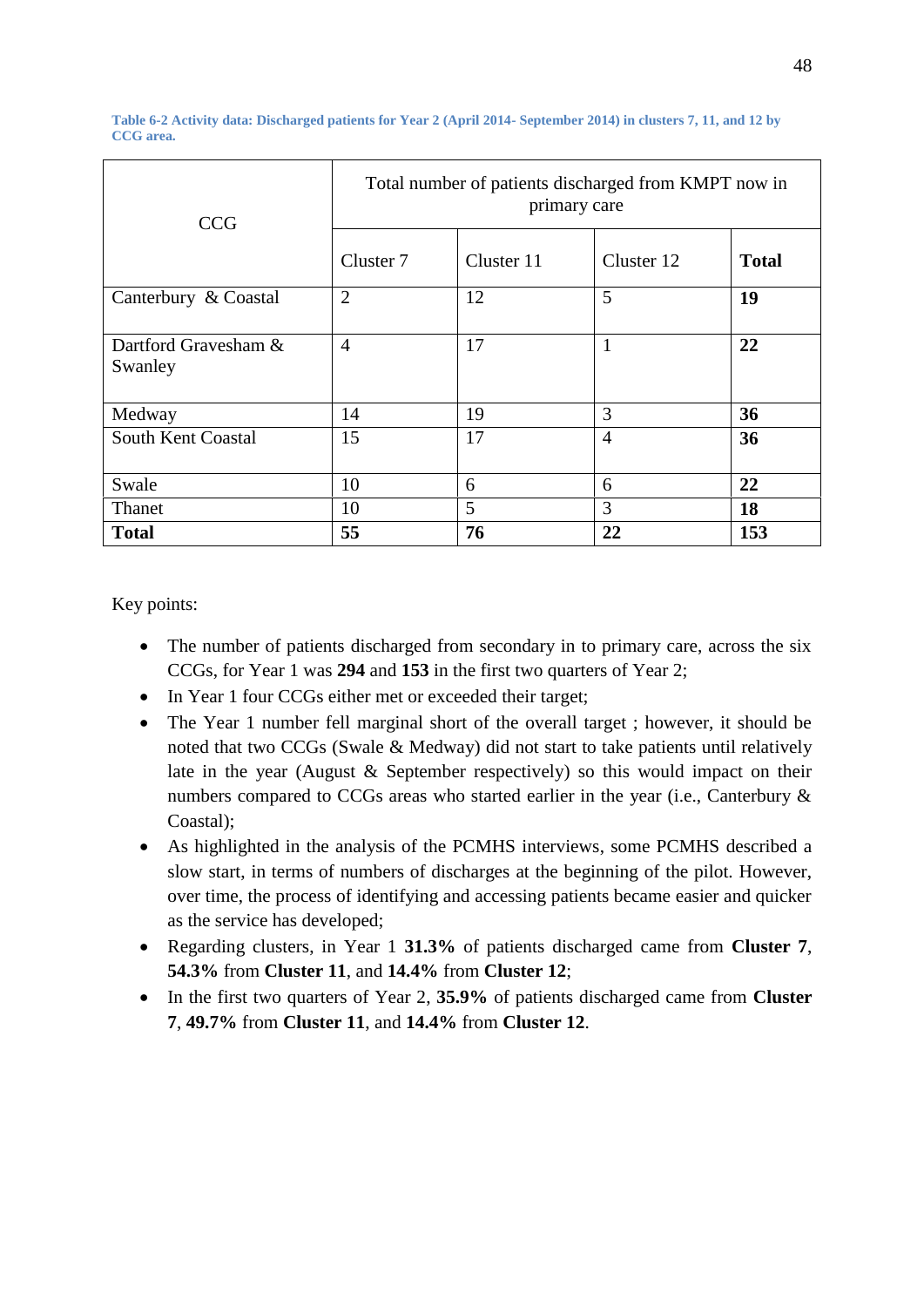## <span id="page-49-0"></span>**Readmission in to secondary care**

A second key outcome from the activity was to record number of patients who relapsed while under the care of the PCMHS, hence needed to be 'fast-tracked' back in to secondary care. Table 6-3 displays the patient numbers recorded.

| <b>CCG</b>                      | Total number of patients 'fast-tracked' back in to KMPT |                |              |  |  |  |
|---------------------------------|---------------------------------------------------------|----------------|--------------|--|--|--|
|                                 | All Clusters $(7, 11, \& 12)^*$                         |                | <b>Total</b> |  |  |  |
| Year                            | 1                                                       | 2              | 3            |  |  |  |
| Canterbury & Coastal            | 11                                                      | 5              | 16           |  |  |  |
| Dartford Gravesham &<br>Swanley | $\overline{2}$                                          | $\theta$       | 2            |  |  |  |
| Medway                          | $\overline{2}$                                          | $\overline{4}$ | 6            |  |  |  |
| South Kent Coastal              | $\overline{2}$                                          | 6              | 8            |  |  |  |
| Swale                           | $\overline{0}$                                          | 1              | $\mathbf{1}$ |  |  |  |
| Thanet                          | $\overline{2}$                                          | 5              | 7            |  |  |  |
| <b>Total</b>                    | 20                                                      | 23             | 43           |  |  |  |

**Table 6-3 Activity data: number of patients 'fast-tracked back to secondary care in Year 1 and Year 2 (April 2014- September 2014) by CCG area.** 

\*Data not collected by individual cluster

Key points:

- A relatively low proportion of patients referred in to primary care from KMPT were fast-tracked back- **6.8%** (Year 1) and **15%** (Year 2);
- The activity data sheet did not ask PCMHS to identify why patients had been fasttracked back so we are not able to elaborate further on the circumstances that led to the readmissions.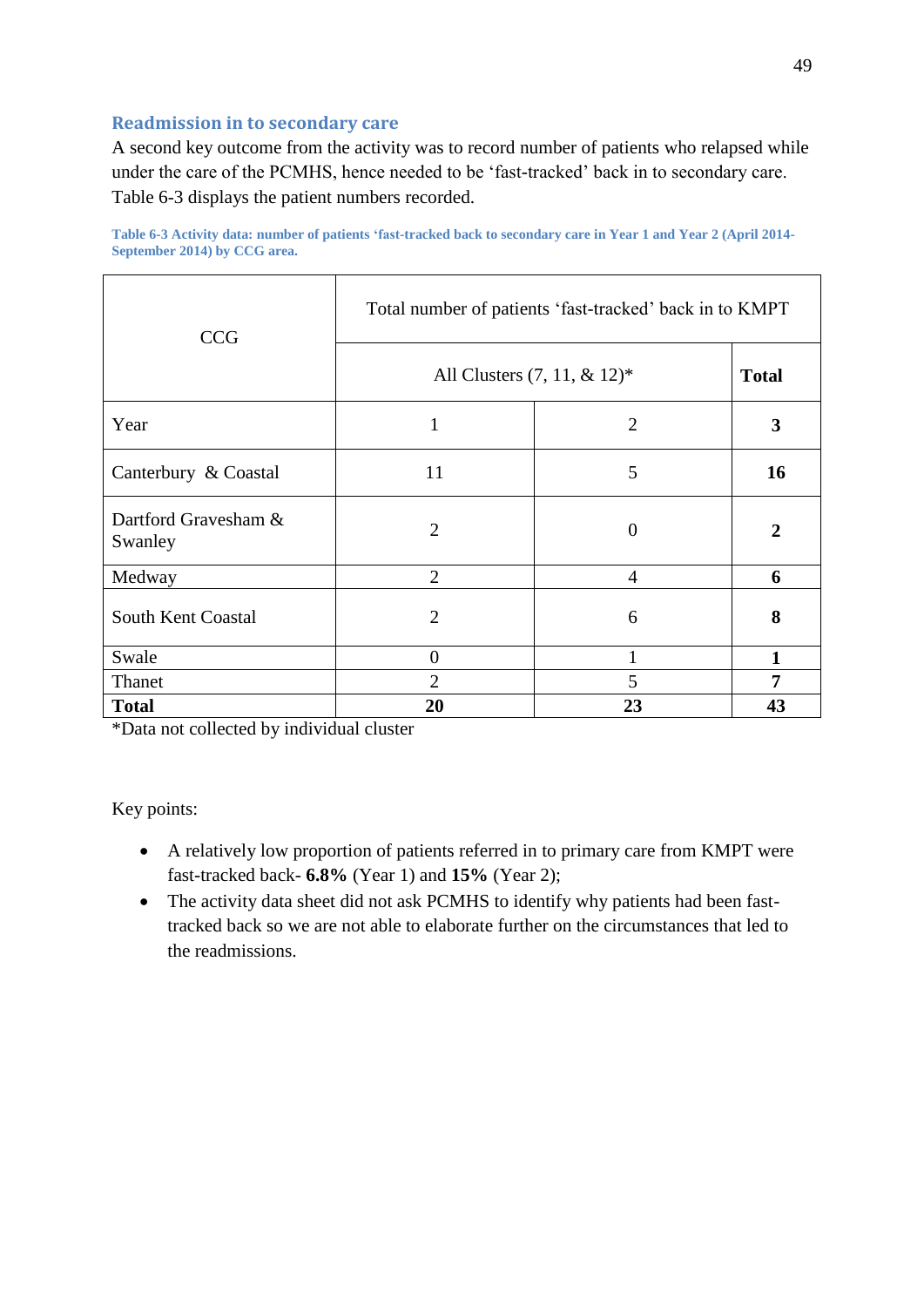# **7. Summary**

The research team at CHSS were commissioned to provide an evaluation of the PCMHS service piloted in Kent and Medway. To fulfil this aim a mixed-method approach was utilised to explore the impact of the new service from a number of different angles (i.e., patients, PCMHS, other professionals) and provide some financial context to implementing the new service.

In the original proposal the research team had also hoped to gather feedback from carers of patients; however, this proved difficult to implement and resulted in no carers willing to come forward and participate. We did receive initial expressions of interest from a number of carers; however when the researcher tried to follow-up calls were not returned.

Various reasons may have contributed to the reluctance of carers to come forward- carers may have not known about the service, they may have felt uncomfortable about discussing the patient's condition; the interview may have been viewed as too time consuming or difficult to arrange. However it is difficult to comment with any certainty as the research team did not receive any feedback as to why this group were so reluctant to engage.

Nevertheless the evaluation reached a broad scope of individuals to assess the impact of the new service and produced a valid, reliable, and thorough evaluation of the service. The key findings are summarised below:

- 12 patients were interviewed as part of the evaluation and all expressed positive changes in their life as a consequence of the care received from the PCMHS service;
- Specific benefits highlighted by patients included reduction in feelings of loneliness, reduction in stress and anxiety levels, and improved confidence in coping with their illness;
- All 12 patients felt satisfied with the service provided, highlighting how the service was an improvement on previous care received. Reasons given for this focused on improved continuity of care, opportunity to build relationships with professionals contributed to a feeling of a 'safety net' - ultimately preventing relapses and readmissions to secondary care;
- 13 PCMHS across 6 CCGs were interviewed to explore the implementation and impact of the new service. The role of the specialist was primarily seen as two foldbuilding relationships with professionals, educating them about the role and working one-to-one with patients;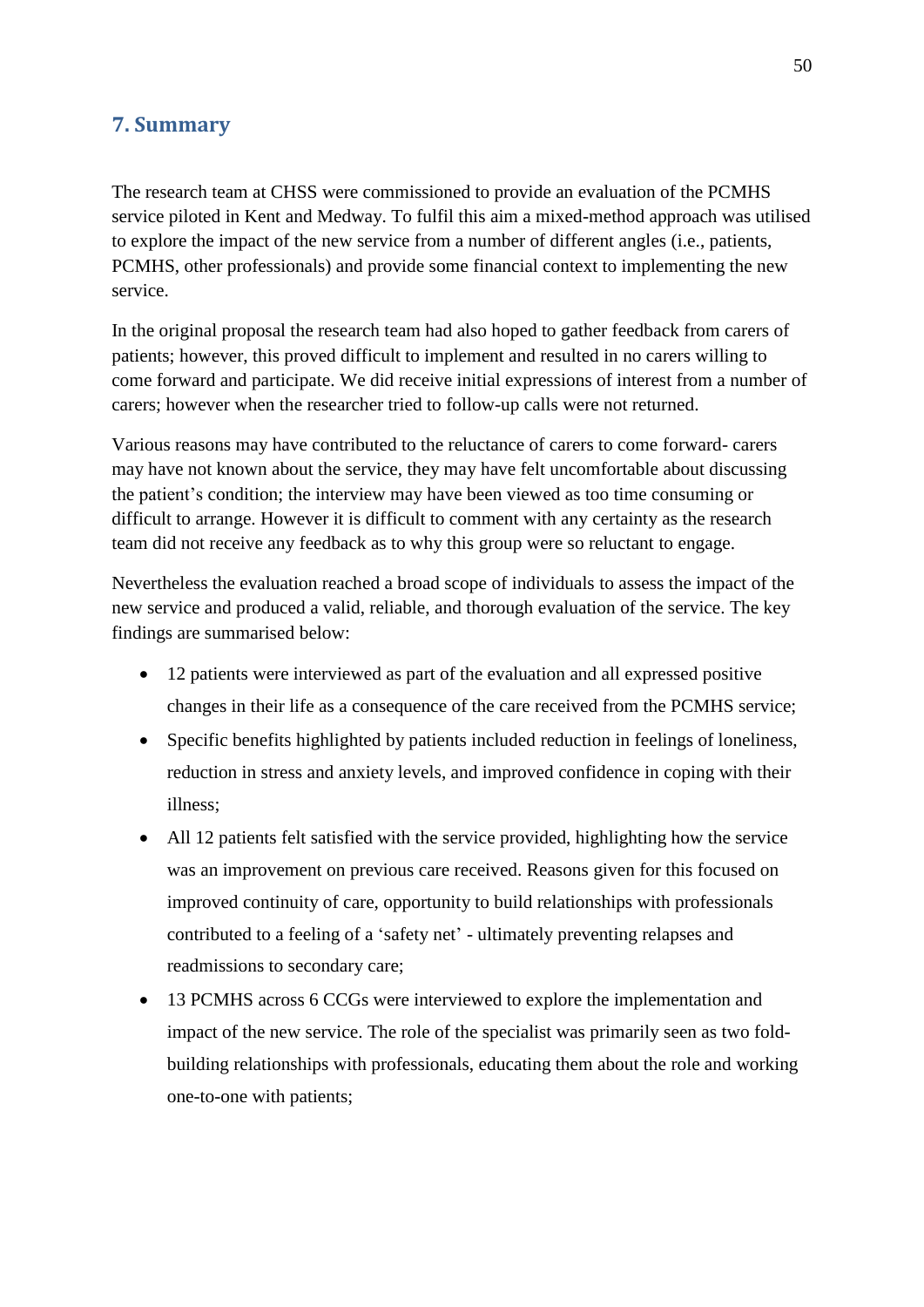- The PCMHS report consistent support for the service and the positive impact it has on patients. Prevention of relapse, speed of response, providing a bridge for patients and professionals, and providing patient-centred care were consistently noted as benefits;
- <span id="page-51-0"></span> PCMHS also offered feedback on the implementation of the pilot. While the introduction of the service was viewed as a positive move, concerns were expressed regarding protocols and safe working practices, the service not being available to patients with social care packages, access to appropriate IT systems, and ongoing capacity to increase workloads;
- Overall a positive view was expressed from other professional groups about the PCMHS service, with **92%** of respondents indicating the PCMHS role worked well and **96%** of respondents agreeing the PCMHS service benefited patients;
- The benefits of the service cited by the other professional groups often overlapped with those identified by the specialists themselves- for example, contributing to prevention of relapse, reducing the gap between primary and secondary care, and facilitating consistent one-to-one support for patients;
- Furthermore the patients also recognise similar positive impacts- for example, the view that PCMHS provide a trusted support network for them;
- When asked about improvements, increasing capacity of the service, improving protocols, and widening the PCMS job description were suggested;
- A unit cost analysis established that the hourly cost for a specialist time was **£15.95**, and each patient consultation session cost **£41.28** to deliver. The typical unit costs for the PCMHS service, per patient (for a month) were calculated at £**73.01**.
- Analysis of the activity data showed that in Year 1 of the pilot, the target number of patients to be discharged from secondary care in to primary care reached **99%;**
- Activity data showed Cluster 11 patients to be proportionally the largest group of patients discharged to the PCMHS service in Year 1 (**54.3%)** and Year 2(**49.7%).**

In conclusion, responses collated as part of this evaluation reflect a positive impact for both patients and mental health services in the locality. Reassuringly responses from the three main groups- patients, PCMHS, and other professionals- overlap in how they view the service to impact on patients. Importantly patients recognise the similar benefits to those highlighted by the professional groups, validating these responses. The overarching theme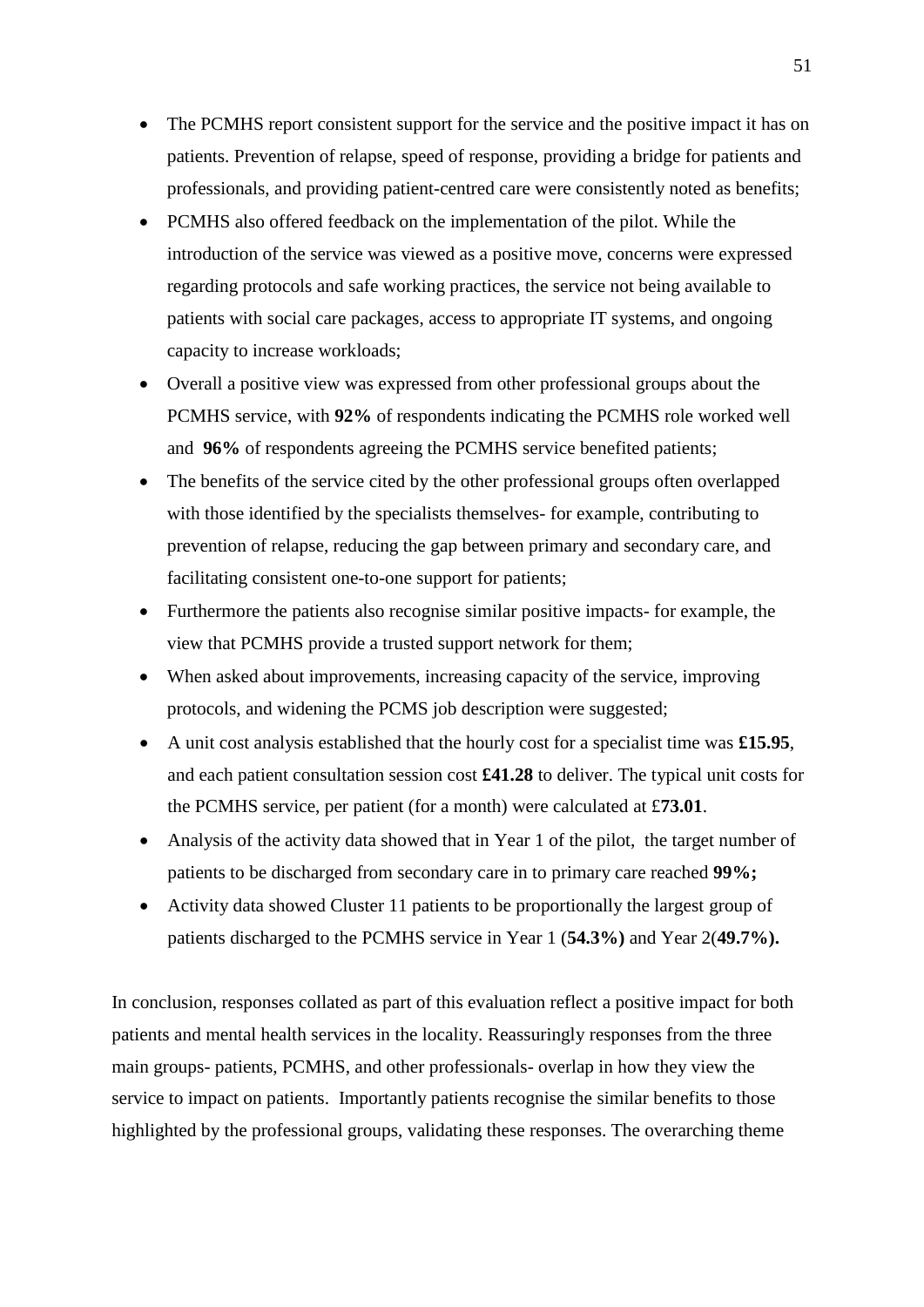from this evaluation is the notion of PCMHS acting as a 'bridge' between patients and services and how prior to this service, such a 'bridge' did not exist.

# **References**

Department of Health (2011) No Health without Mental Health: A cross government health outcomes strategy for people of all ages.

Department of Health (2013) Mental Health Payment by Results Guidance for 2013-14

# **Appendix A: Patient interview guide**

# **PCMHS Patient interview schedule**

Explain about the evaluation, and what is expected from the interview (talking through the information sheet)

Ask if it is ok to record the interview

Ask if they have any other questions

Sign consent form

# **1. Background information about use of services**

- Can you tell me a bit about the types of mental health care or support you received from the NHS?
- Do you receive any other mental health care and support outside of the NHS? For example, support from voluntary organisations (e.g. Samaritans), charities (e.g. Rethink Mental Illness or Mind), family or friends?

# **2. Moving of care or support from your GP surgery**

- I understand that the mental health support you receive has changed and is now provided through your GP surgery. Is this correct?
- How long ago was this change to your care?
- Who was involved in this change?
- Can you explain how this change happened?
- How did you feel about this change?
- What were your hopes and aspirations for mental health support from your GP surgery?

# **3. Contact with GP services for mental health needs**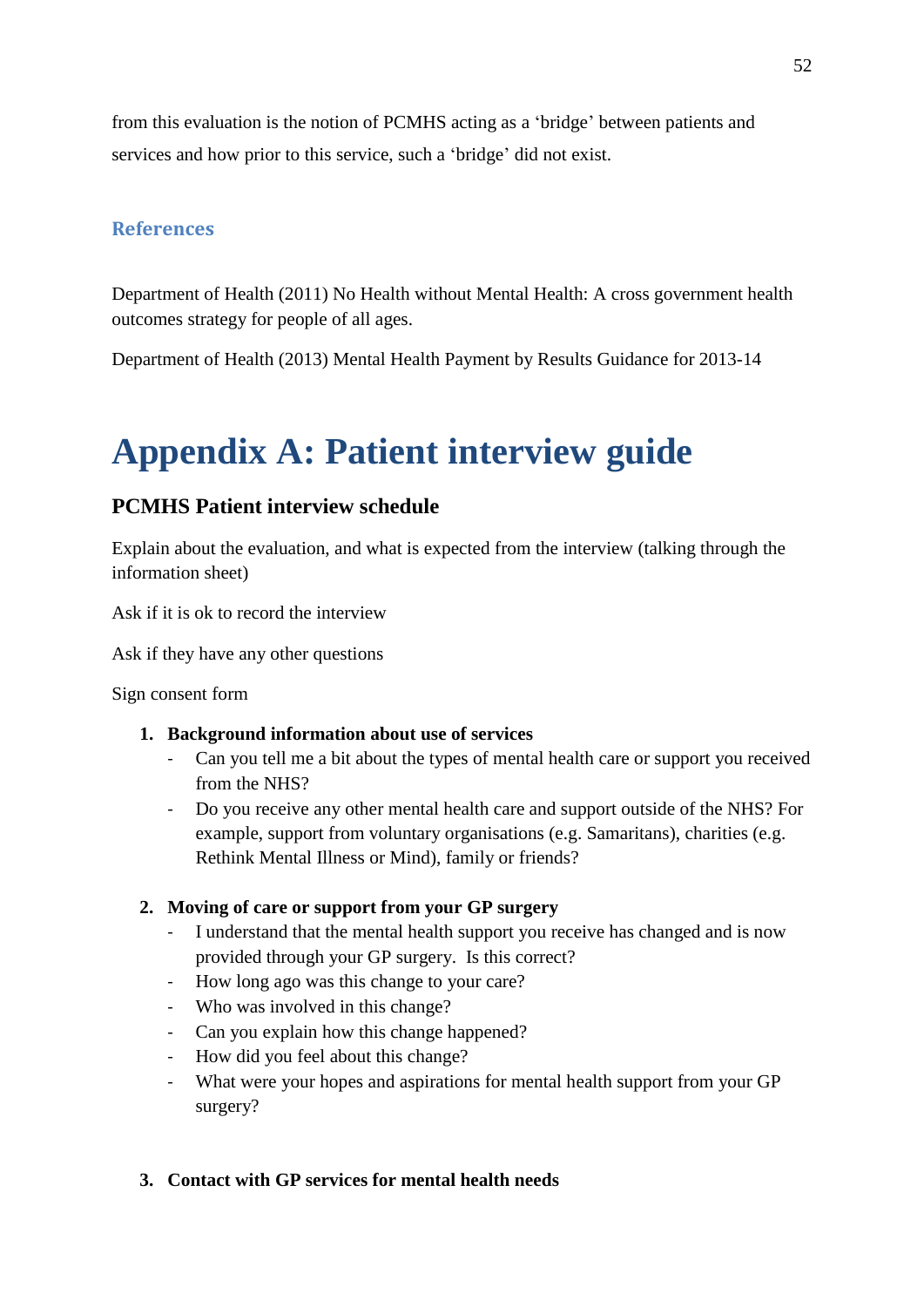- Can you tell me of any notable changes to your mental health care since it moved to your GP surgery?
- Can you tell me more about the care you have received since then?
	- probe who they see and what they thought
	- Probe how often
	- Probe what treatment they receive and what they thought about it
	- probe to discover what time points were crucial

# **4. Experience of GP service**

How does the mental health care received from your GP differ from the mental health care you experienced in the past?

- Can you tell me some of the things you've liked about receiving your mental health care at the GP surgery?
- Have you experienced any disappointments in the mental health care you received at your GP surgery?
- If so, would you mind telling me a bit more about the disappointments you experienced?
- Do you think you have benefitted in any way from your care now being provided by your GP surgery or not?
- [ask following only if move positive?] Do you think you could have been moved back to your GP earlier then you were, with the right support?

# **5. Impact of the change of service on your life**

- How else did your life change as a result of your care now being provided by your GP surgery?
- Are there any other services that you use for support?
- Has support needed from these services changed?
- What changes have you noticed in your life since receiving care from your GP surgery? [see NB below]
	- (probe if needed: how? your health ? in a good or bad way?)
	- How has this change affected support from family or friends?
	- What are your hopes and aspirations for future mental health services?
	- What are your hopes and aspirations for you personally?

[NB: Mental health, life skills, safety & comfort, physical health, exercise & activity, purpose & direction, personal network, social network, valuing myself, participation & control, self-management, hope for the future (recovery outcome indicators I ROC tool).

# **6. Reflection Overall**

On reflection, do you think you receive the care that matters to you?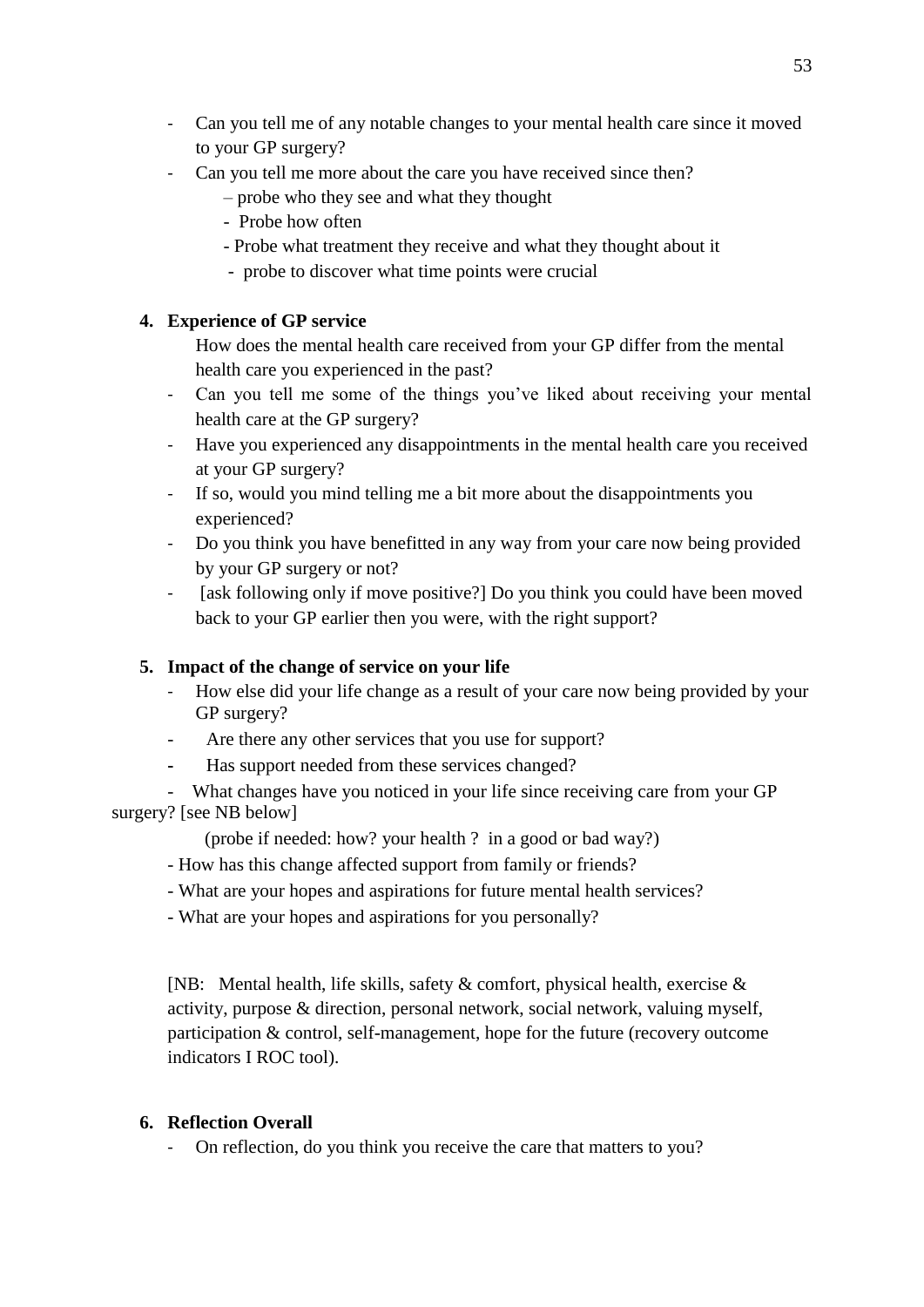- On reflection, do you think the service you receive is appropriate in meeting your needs?
- Overall are you satisfied with the care you are receiving?
- How satisfied do you feel with the mental health support you are receiving from your GP surgery?
- What do you like most about the service?
- What areas do you think this service needs to improve on? (potential probe if needed: e.g. thoughts on time to get an appointment)
- Are there any other changes you would like to see to the service?
- Do you think your expectations in mental health services have changed since receiving this service?

# **7. Summing up**

- Would you like to discuss anything else about your mental health care experiences?
- Do you have any questions?

# **Thank you very much for taking the time to participate in the interview.**

# **Further information to discuss following the interview**

We will provide them with a summary of the research findings

Ask if it would be ok to follow up with a phone call in around three months if we need to, to find out how they are getting on with the service and how things might have changed, when would be the most appropriate time to call them? e.g. morning or afternoon.

Do they have a carer who would be interested in a telephone interview about the service? For example this could be a family member or support worker if this is relevant [need to establish if in supported living services as part of demographic information collected before interview].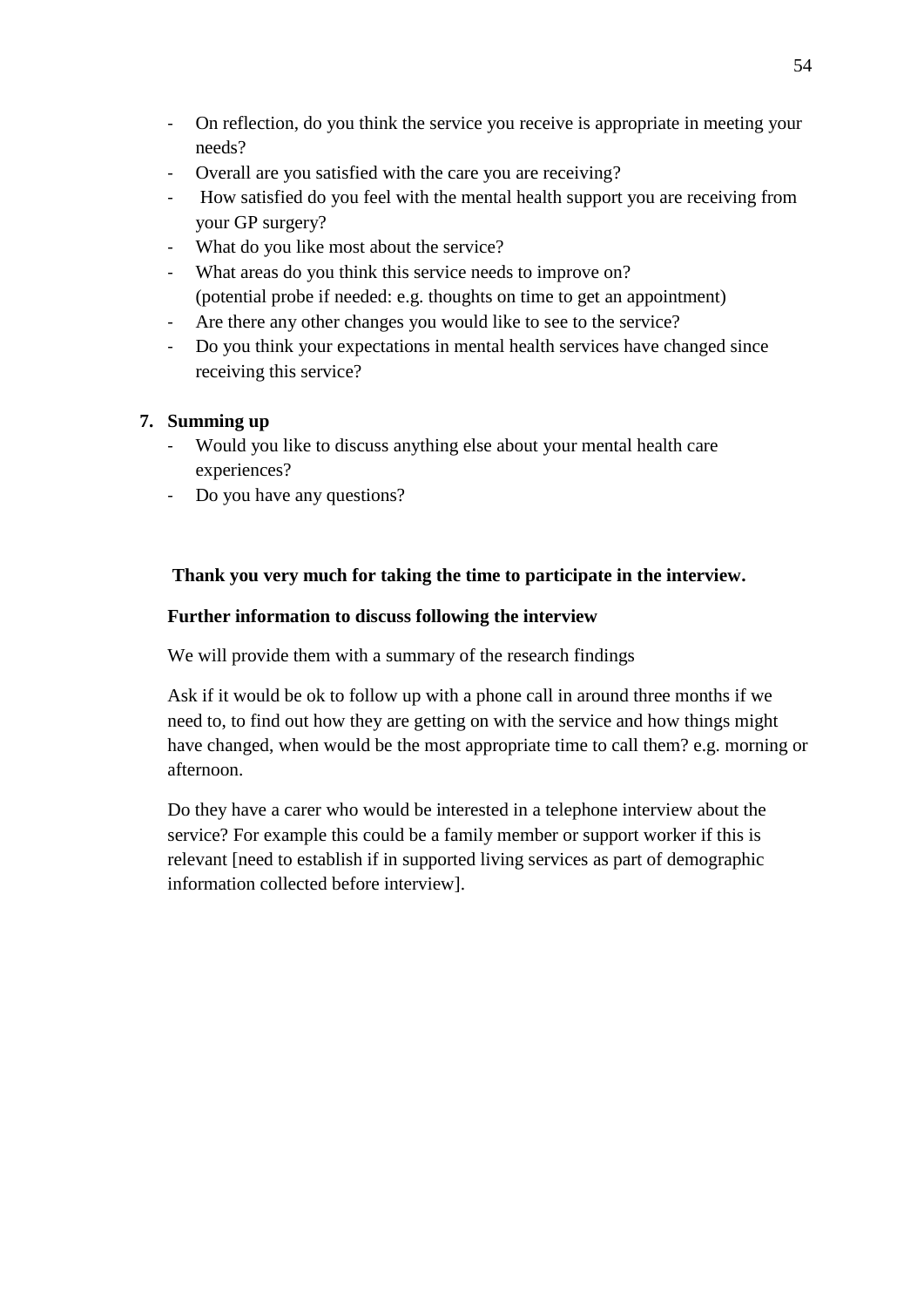# **Appendix B: PCMHS main interview guide**

# **PCMHS Specialist Interview Schedule**

Explain about the evaluation, and what is expected from the interview (talking through the information sheet)

Ask if it is ok to record the interview

Ask if they have any other questions

Sign consent form

Thank you for seeing me. We want to find out more about the specialist role and your perspective on what the service contributes; but also where there are gaps or development needs.

# **1. The specialist role**

- Can you tell me about your role?
	- -How long have you been in post?
	- -What are your responsibilities?
	- What expertise offered?
	- -What are the different aspects of the role? (Liaison with other service providers, patients, handover meetings GP advice  $\&$  training, link working with KMPT)
		- Who else do you work with?
		- What is the coverage geographically?

 -Can you describe how you work (working model/processes/link working with KMPT)?

# **2. Evaluation of the role and overall service**

- In your view, how does the specialist role work well? - can you give a specific example?
- How does the overall service being provided to patients work well?
	- can you give a specific example?
- In your view, how does the specialist role not work well?
	- can you give a specific example?
	- -can you identify how this could be further developed and improved?
	- -are there any perceived barriers to achieving this?
- In what ways does the overall service being provided to patients not work well?
	- can you give a specific example?
	- -can you identify how this could be further developed and improved?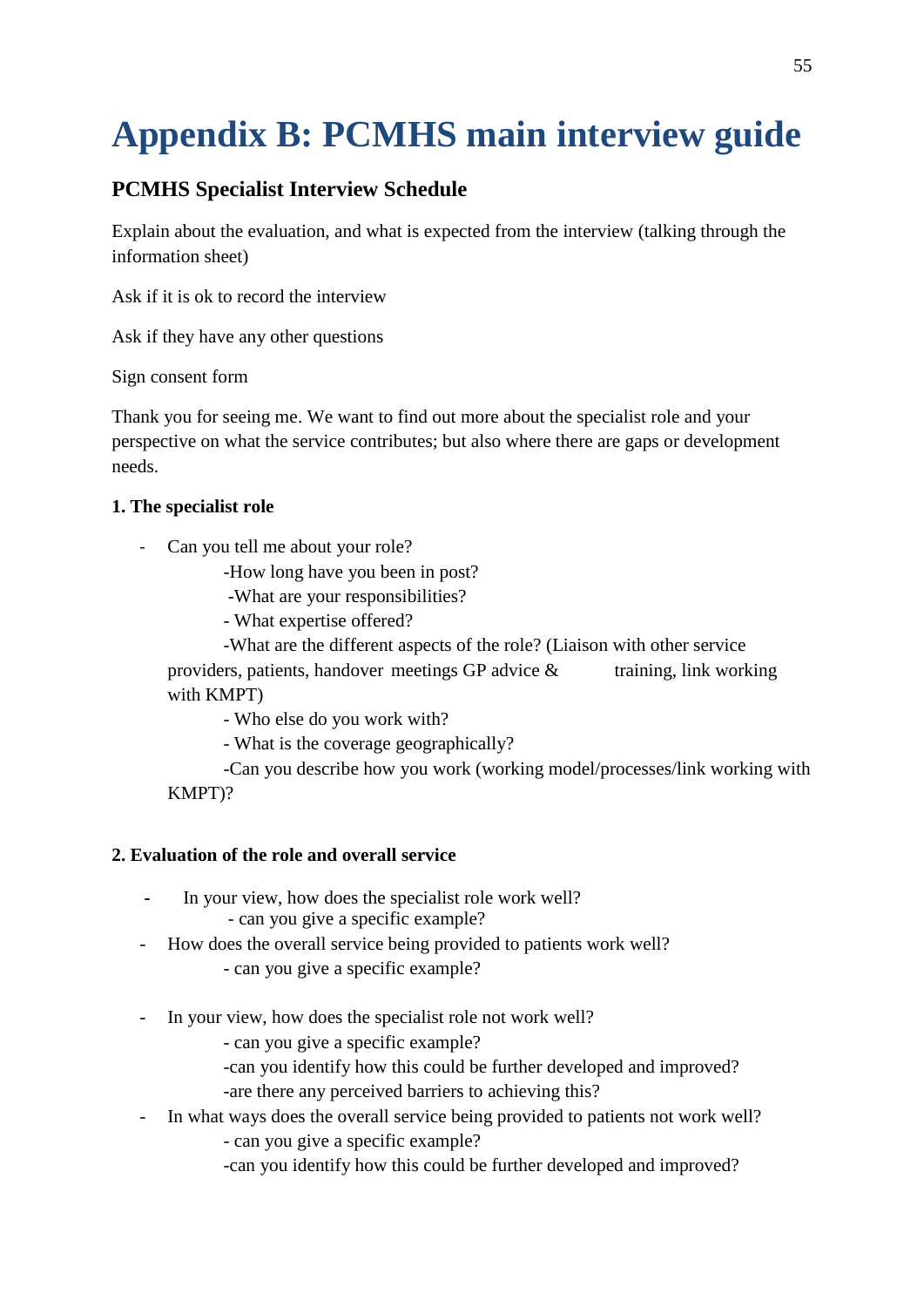-are there any perceived barriers to achieving this?

- Can I ask about the patients identified who could have this service but have chosen not to move and remain in secondary care?
	- can you give a specific example?
	- -can you identify potential ways of overcoming this?
	- -are there any perceived barriers to achieving this?

## **3. Performance & service monitoring**

- I understand you have been completing the template that was provided on a monthly basis [show them the example template-highlight any points] from data received for further discussion]
- Are there any other performance indicators that you use or other monitoring of the service?
- How are they reported back?

# **4. Reflection Overall**

- Do you think the aims and objectives set out for the role are being met in practice?
- Has the specialist role been what you expected it to be so far?
- Has the service being provided to patients changed as you expected?
- What are your thoughts for the future of the role and service provision?

# **5. Summing up**

- Would you like to add anything else to our discussion?
- Do you have any questions?

# **Thank you very much for taking the time to participate in the interview.**

We will provide them with a summary of the research findings

 Ask if it would be ok if needed to potentially follow up with a phone call later in the evaluation to see how they are getting on and how things might have changed.

If they are an in depth site discuss how they can help to identify patients (and carers) and other practice staff for interview. [May need to discuss the potential of this with other sites if required].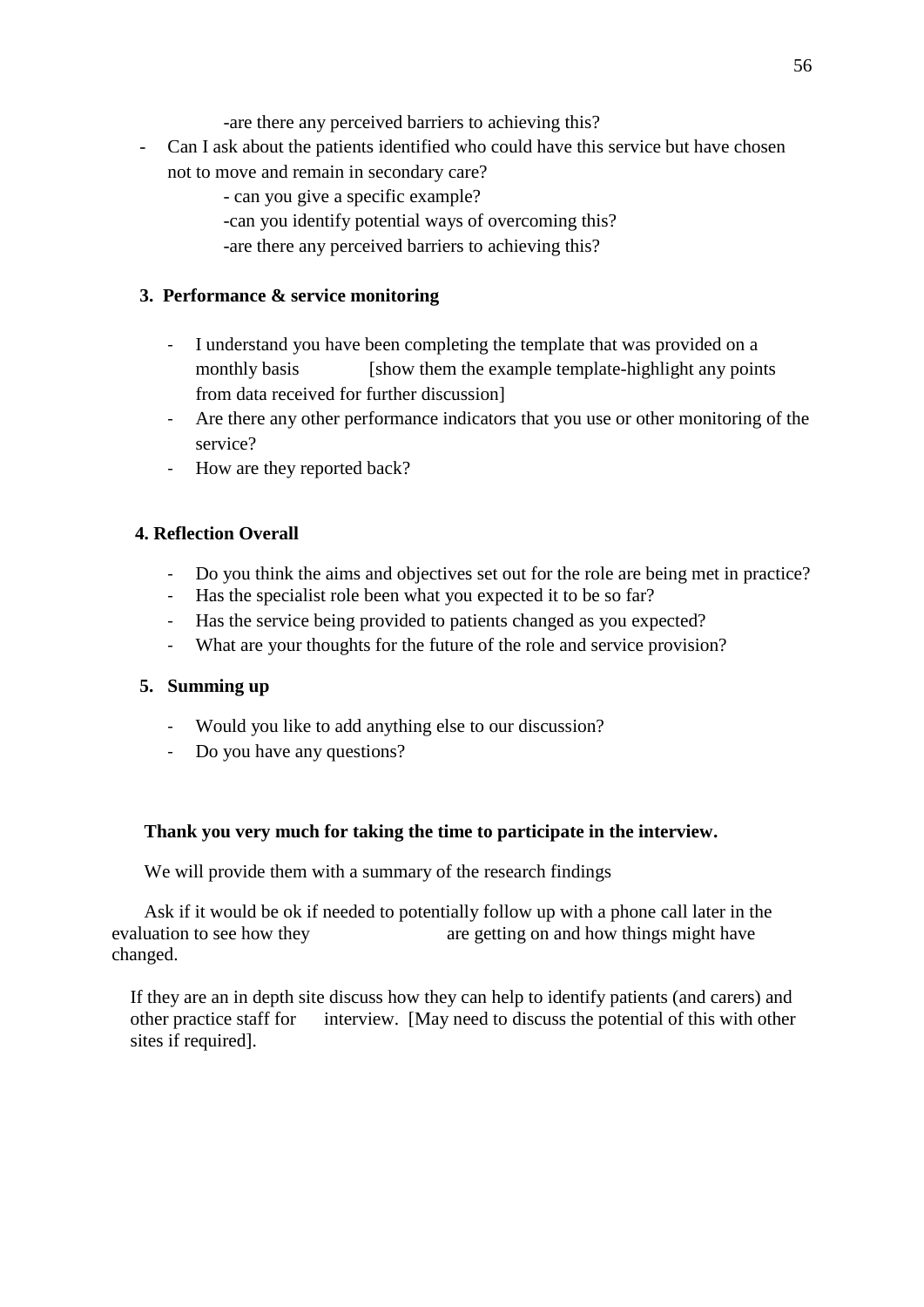# **Appendix C: PCMHS guide for follow-up interview**

# **PCMHS Specialist Follow-up Interview Schedule**

Ask if it is ok to record the interview

Ask if they have any other questions

Thank you for agreeing to a follow-up interview. The purpose of this interview is to discuss how the role and service has been going since we last spoke.

# **1. The specialist role**

How has your role been going since we last spoke?

Has your role changed at all?

If so, could you provide me with a specific example?

# **2. Evaluation of the role and overall service**

How has the service provided to patients been going since we last spoke?

Has anything changed at all?

If so, could you provide me with a specific example?

# 3**. Reflection Overall**

Do you have any final thoughts you would like to mention about your role and/or the service in general?

# **4. Summing up**

Would you like to add anything else to our discussion?

Do you have any questions?

 **Thank you very much for taking the time to participate in the interview.**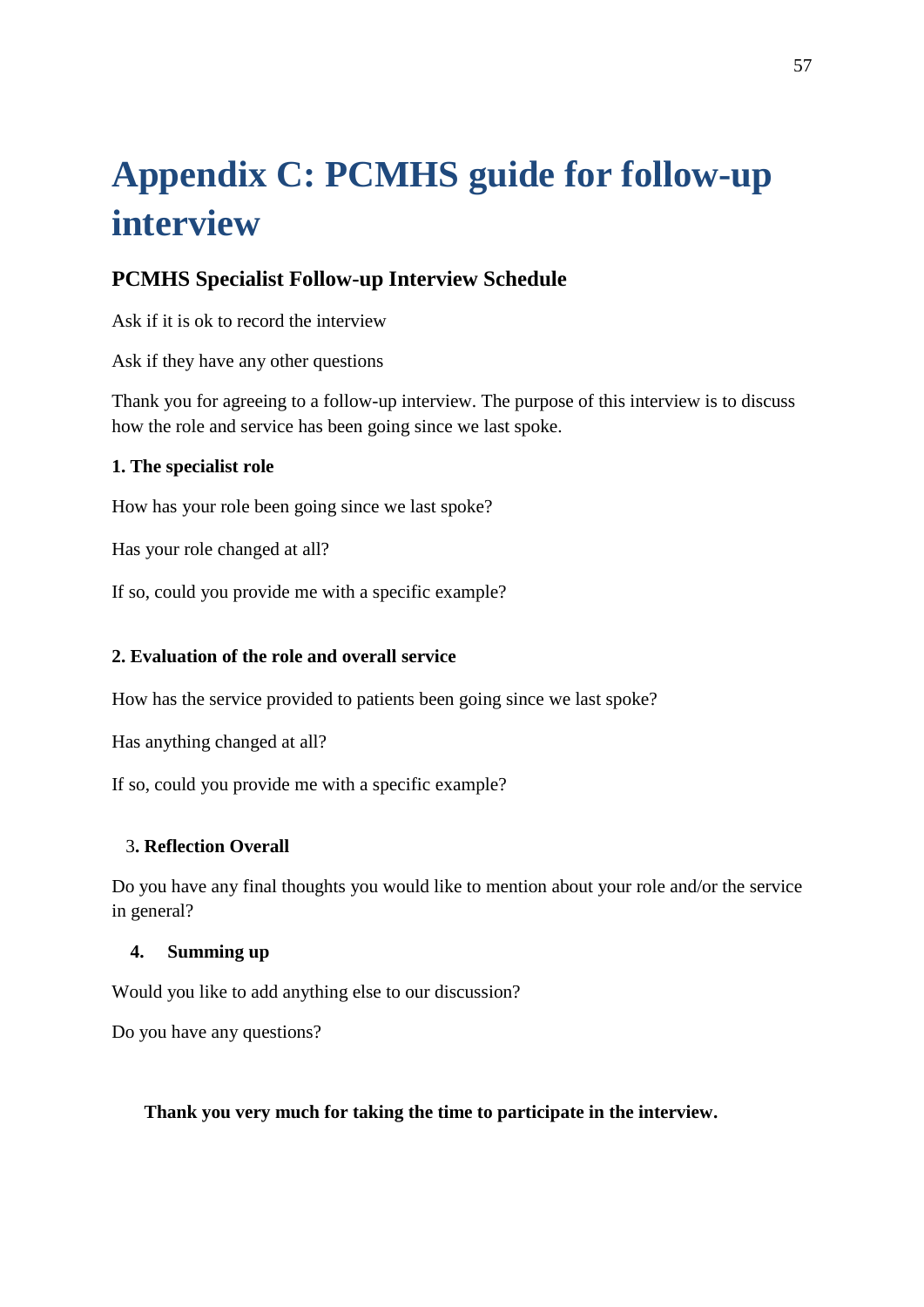# **Appendix D: Time and Activity Recording Sheets (TARS)- see attached excel spreadsheet**

# **Appendix E: Example activity data sheet**

| Primary care mental health specialist activity by CCG Q1                                            |                           |                  |                  |                  |                  |                         |                          |                  |                 |
|-----------------------------------------------------------------------------------------------------|---------------------------|------------------|------------------|------------------|------------------|-------------------------|--------------------------|------------------|-----------------|
|                                                                                                     | Q1 2013-14 (April - June) |                  |                  |                  |                  |                         |                          |                  |                 |
|                                                                                                     | West<br>Kent              | <b>DGS</b>       | Swale            | Medway           | Ashford          | Canterbury<br>& Coastal | $\rm SK$<br>$\mathsf{C}$ | Thanet           | Q1 Total        |
| No. patients in cluster 7<br>discharged from KMPT<br>now in primary care                            | $\overline{0}$            | $\overline{3}$   | $\overline{0}$   | $\overline{0}$   | $\overline{0}$   | $\overline{0}$          | $\overline{0}$           | $\overline{4}$   | $\overline{7}$  |
| No. patients in cluster 11<br>discharged from KMPT<br>now in primary care                           | $\overline{0}$            | $\overline{5}$   | $\boldsymbol{0}$ | $\overline{0}$   | $\overline{0}$   | $\overline{5}$          | 3                        | $\overline{4}$   | $\overline{17}$ |
| No. patients in cluster 12<br>discharged from KMPT<br>now in primary care                           | $\overline{0}$            | $\mathbf{1}$     | $\boldsymbol{0}$ | $\overline{0}$   | $\overline{0}$   | $\overline{2}$          | $\boldsymbol{0}$         | $\overline{2}$   | $\overline{5}$  |
| No. patients in cluster 7<br>in transitional care<br>arrangements with<br><b>KMPT</b>               | $\overline{0}$            | $\boldsymbol{0}$ | $\boldsymbol{0}$ | $\boldsymbol{0}$ | $\boldsymbol{0}$ | $\boldsymbol{0}$        | $\Omega$                 | $\boldsymbol{0}$ | $\Omega$        |
| No. patients in cluster 11<br>in transitional care<br>arrangements with<br><b>KMPT</b>              | $\overline{0}$            | $\boldsymbol{0}$ | $\mathbf{0}$     | $\overline{0}$   | $\mathbf{0}$     | $\mathbf{1}$            | $\mathbf{0}$             | $\overline{0}$   | $\mathbf{1}$    |
| No. patients in cluster 12<br>in transitional care<br>arrangements with<br><b>KMPT</b>              | $\mathbf{0}$              | $\overline{0}$   | $\mathbf{0}$     | $\mathbf{0}$     | $\mathbf{0}$     | $\overline{0}$          | $\mathbf{0}$             | $\overline{0}$   | $\overline{0}$  |
| No. patients in clusters 7,<br>11 or 12 'fast-tracked'<br>back into KMPT                            | $\overline{0}$            | $\mathbf{1}$     | $\mathbf{0}$     | $\mathbf{0}$     | $\mathbf{0}$     | $\overline{4}$          | $\mathbf{0}$             | $\mathbf{1}$     | 6               |
| No. patients in any other<br>cluster                                                                | $\mathbf{0}$              | $\overline{0}$   | $\mathbf{0}$     | $\overline{0}$   | $\mathbf{0}$     | $\overline{0}$          | $\mathbf{0}$             | 24               | 24              |
| No. of GP referrals<br>screened and signposted<br>to other support<br>mechanisms                    | $\overline{0}$            | $\overline{0}$   | $\mathbf{0}$     | $\overline{0}$   | $\overline{0}$   | 6                       | $\overline{4}$           | 29               | 39              |
| No. of GP referrals<br>screened and referred on<br>to KMPT                                          | $\overline{0}$            | $\overline{0}$   | $\boldsymbol{0}$ | $\boldsymbol{0}$ | $\mathbf{0}$     | 5                       | $\mathbf{1}$             | 22               | 28              |
| No. of new patients (not<br>in cluster 7, 11 or 12)<br>seen for short term<br>intervention (up to 6 | $\overline{0}$            | $\overline{0}$   | $\mathbf{0}$     | $\mathbf{0}$     | $\overline{0}$   | 9                       | $\mathbf{1}$             | 8                | 18              |

58